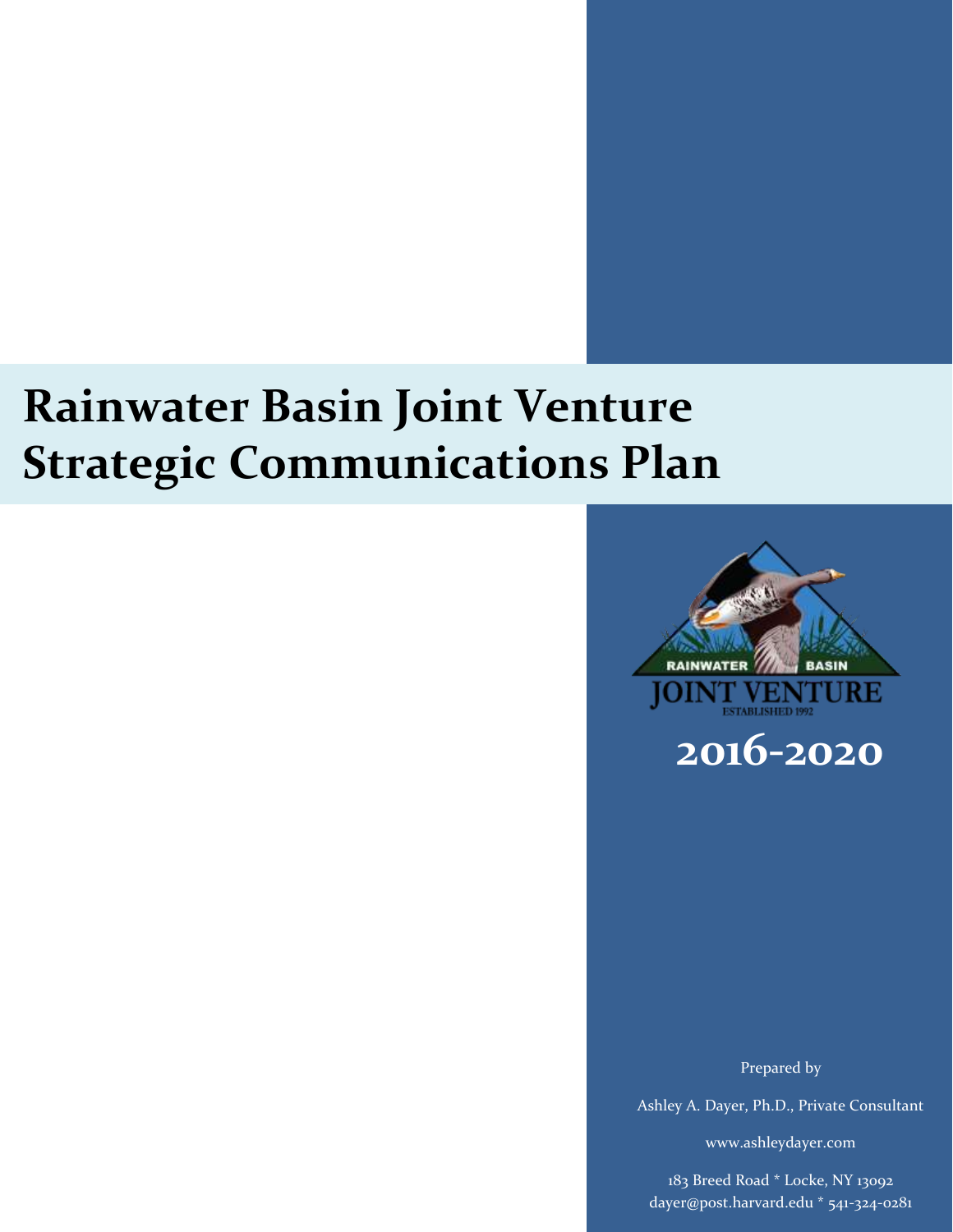The Rainwater Basin lies within the narrowest portion of the Central Flyway. This 160-mile wide region is a landscape of shallow playa wetlands scattered amid flat or gently rolling loess plains. It is a linchpin in the lifecycle of migrating waterfowl and shorebirds. When it began operations in 1992, the primary objective of the Rainwater Basin Joint Venture (RWBJV) was to halt and reverse the loss of Rainwater Basin wetlands and ensure adequate habitat for the migrating birds that continue to depend on this region. While the RWBJV remains focused on the wetland-habitat needs of migrating waterfowl and shorebirds, the RWBJV mission now includes conservation efforts for all priority bird habitats throughout Nebraska's mixed-grass prairie region. The RWBJV remains committed to cooperatively working with to improve habitats upon which so many birds depend.

The mission of the Rainwater Basin Joint Venture is to provide high quality wetlands and associated uplands, located principally in the Rainwater Basin region of Nebraska, of sufficient magnitude and distribution to optimize the contributions of these habitats to the well being of waterfowl and other migratory water birds, and grassland birds.

For more information: rwbjv.org

# <span id="page-1-0"></span>**Five-Year Strategic Communications Plan**

The purpose of the Strategic Communications Plan is to focus RWBJV outreach and communications innovatively and strategically for the next 5 years. This plan will be a tool to advance the RWBJV Implementation Plan and the partnership. The Communication Plan will further aid the RWBJV in meeting the "Desired Characteristics for Joint Venture Partnerships" related to Communications, Education, and Outreach (Appendix A). The plan's implementation section and capacity recommendations will position the RWBJV to immediately begin "implementation" of the plan upon its completion.

#### **Communications Workgroup**

We would like to acknowledge the staff and partners that contributed to this plan. The Communications Workgroup included Niki Messmer (Chair), Laurel Badura, Marlene Faimon, James Husbands, Ted LaGrange, Joanna Pope, Jill Shannon, Shanda Spurgeon, and Randy Stutheit, as well as Management Board liaisons Tim McCoy and Bob Bettger, and the RWBJV Coordinator Andy Bishop.

#### **Recommended Citation**

Dayer, A. A. (2016). *Rainwater Basin Joint Venture Strategic Communications Plan 2016-2020.* Available at [www.rwbjv.org](http://www.rwbjv.org/)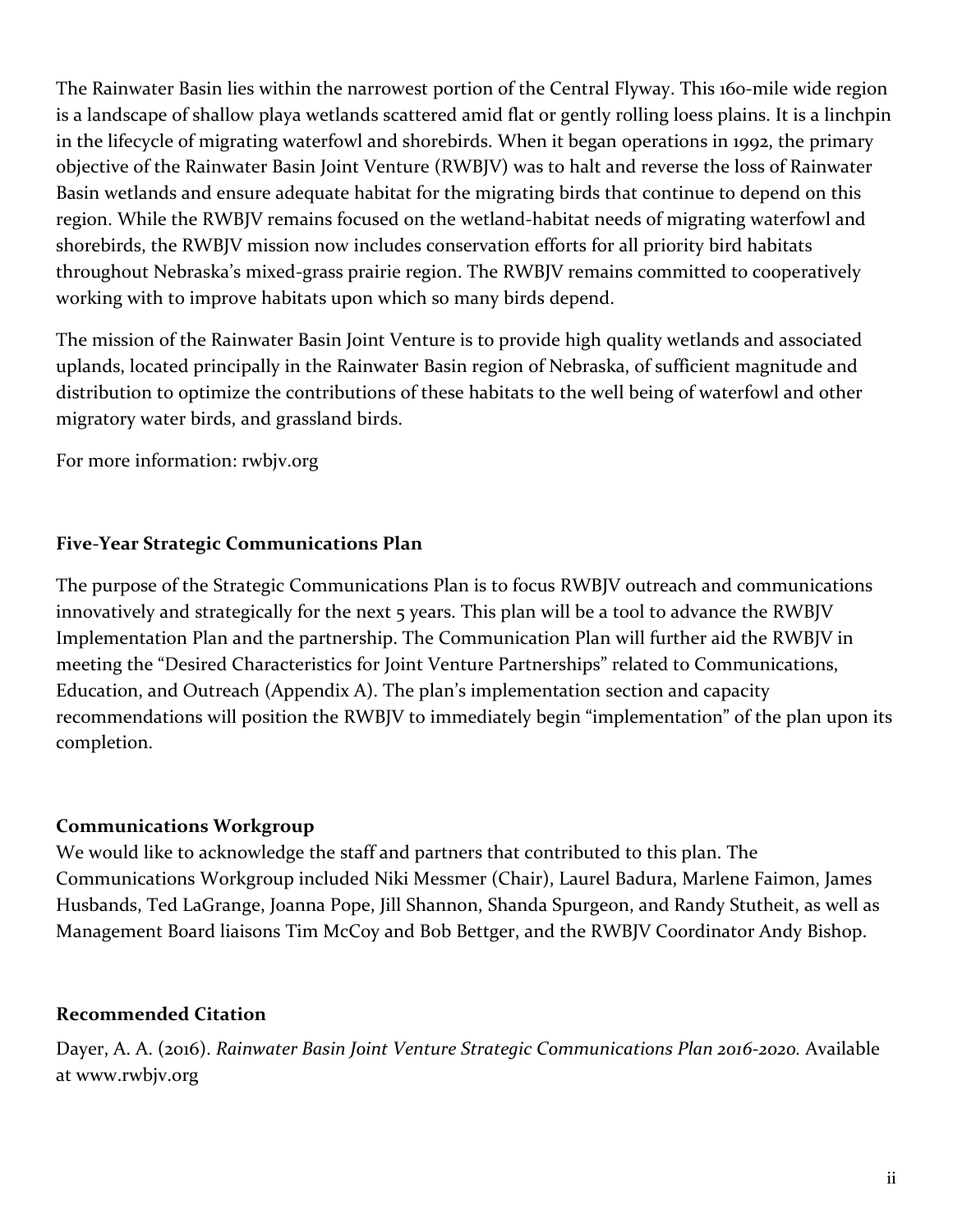#### **Executive Summary of the Strategic Communications Plan**

The RWBJV has developed a Strategic Communications Plan for 2016-2020 that follows a strategic communications planning approach. This plan will guide the communications efforts of the RWBJV staff and contractors, in collaboration with the RWBJV Communications Workgroup, Technical Committee, Management Board, and other partners. The plan is focused on helping the RWBJV address these four goals, based on its Implementation Plan:

Goal 1. Increase community support & understanding of RWBJV mission

Goal 2. Strengthen and broaden the partnership

Goal 3. Conserve, restore, and enhance wetlands & grasslands on public lands

Goal 4. Conserve, restore, and enhance wetlands & grasslands on private lands

The plan was informed by a **discovery phase**, assessing the state of RWBJV communications; a **needs assessment**, where the Management Board, each of the Workgroups, and the staff discussed opportunities and needs for communications; and an **audience assessment**, which involved interviews with individuals representing the RWBJV's key audiences; feedback from the Management Board, Technical Committee, and Workgroup members; and reviewing the results of a statewide recreation survey (see Appendix).

**Communications campaigns** were designed for each goal based on the information gathered from the audience assessment interviews. Target audiences, communications objectives, messages, and tactics and tools were defined for each goal. Evaluation metrics were identified for each of the primary tools, as well as an implementation timeline and budget.

Audiences were identified as those whose actions will influence achievement of a goal. These audiences include natural resource professionals. Audiences also include private landowners, agricultural producers, agricultural services industry, foundations, policymakers, citizens, hunters, and wildlife viewers.

Communications objectives were created for each of the goals with the emphasis on behavioral objectives (or, potential actions that audiences would take) that would advance the communications goals. In order to achieve behavioral objectives, knowledge, attitudes, and skills objectives must be achieved as well. They were also identified. Based on the objectives, several primary messages were designed to inform constituents and influence their behaviors to help achieve each goal.

Tactics and tools are recommended for each of the four goals and their associated communications objectives and audiences. The tactics and tools span a variety of approaches to engage audiences. Recommendations for how to design and deliver each of these 17 prioritized communications tools are included in the plan.

Evaluation allows for determination of whether communications objectives have been met and offers feedback for adapting further communications to be more effective. The evaluation metrics and tools are outlined and should be developed in concert with the communications tactics and tools.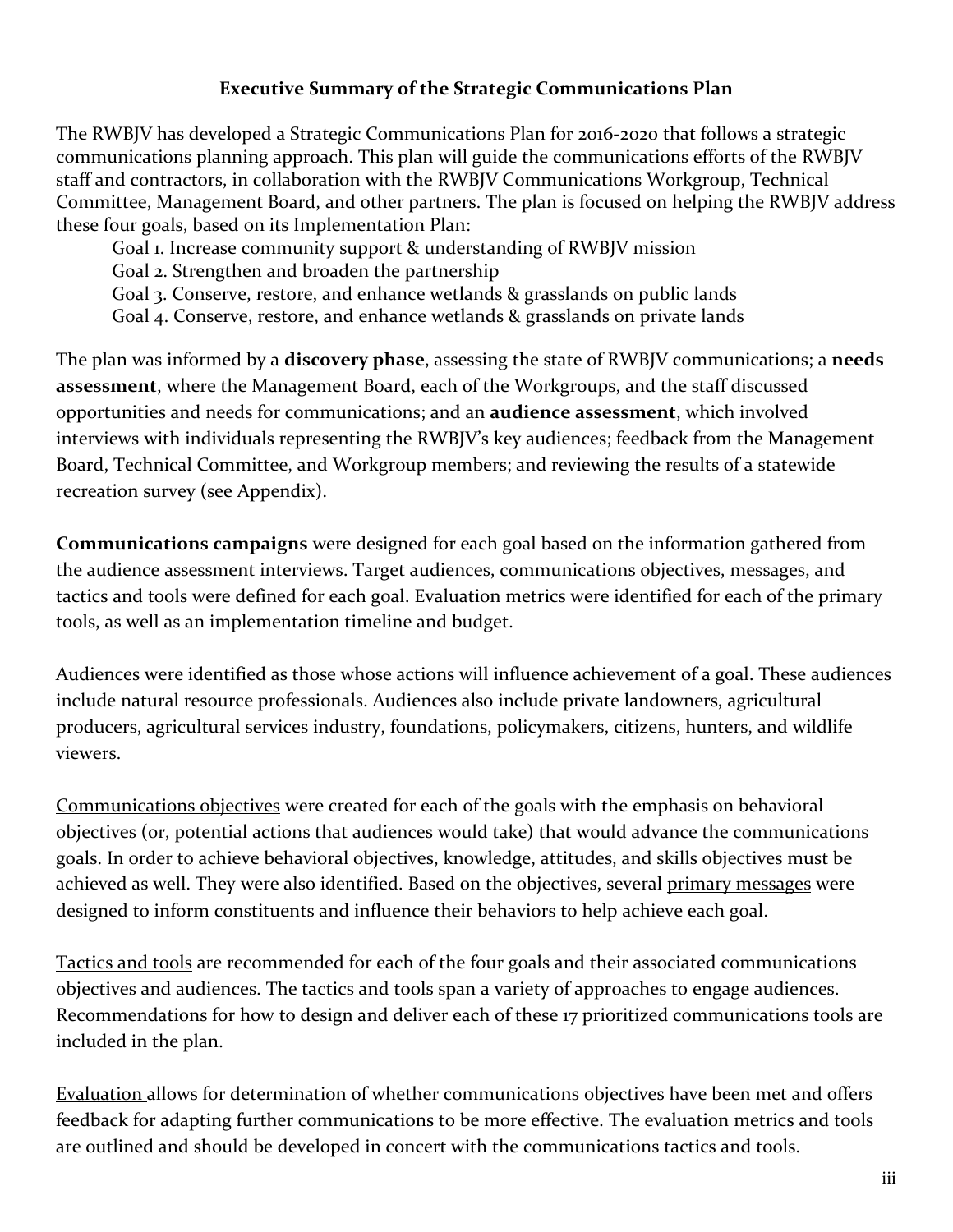| <b>Table of Contents</b> |  |
|--------------------------|--|
|--------------------------|--|

| Appendix F. Desired Characteristics of a JV Matrix for Communications, Education, and Outreach.  38 |
|-----------------------------------------------------------------------------------------------------|
|                                                                                                     |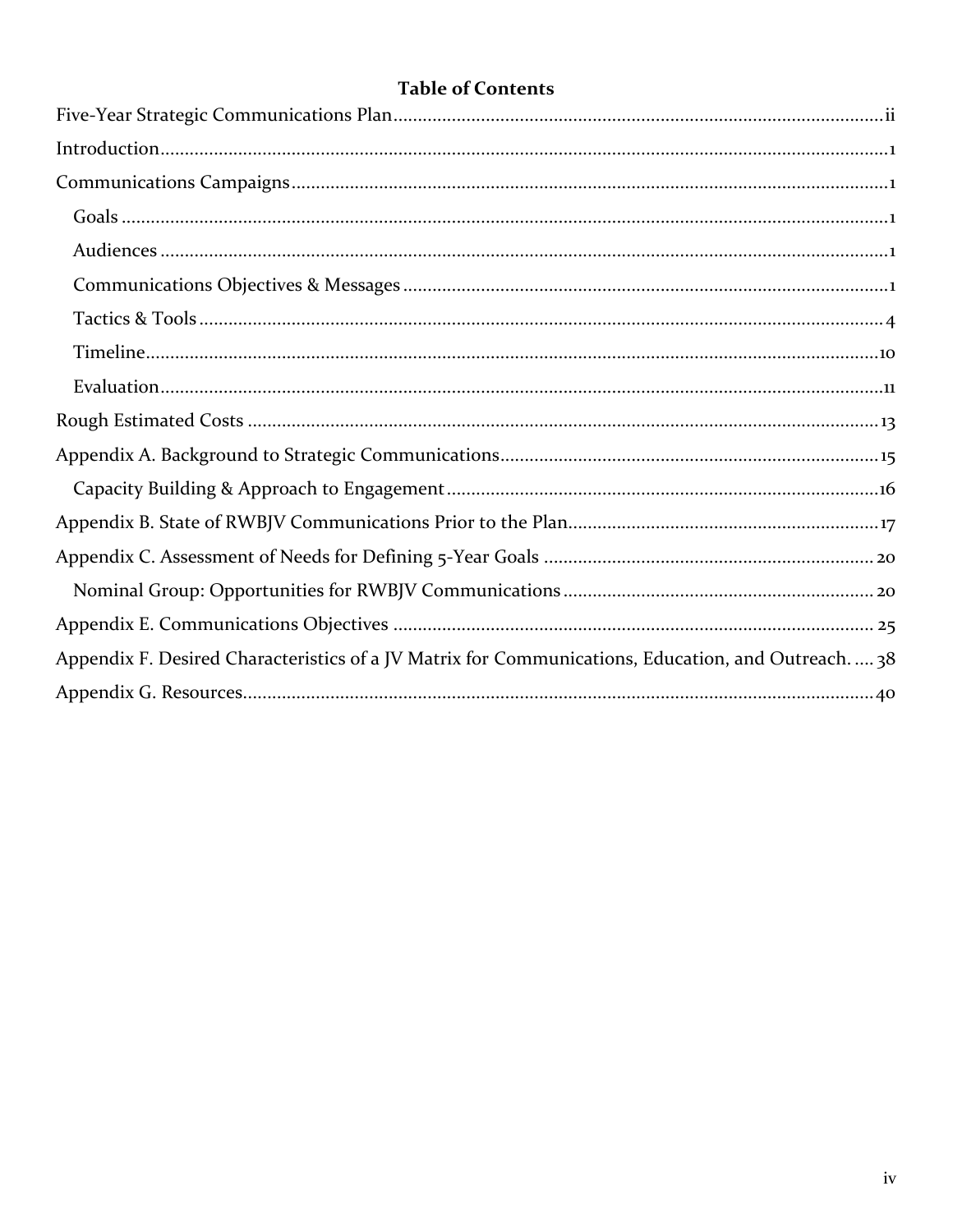#### **Introduction**

<span id="page-4-0"></span>The communications plan is intended to guide the communications efforts of the RWBJV from 2016- 2020. It follows a strategic communications approach (for more information, see Appendix A). The plan is informed by a review of the past RWBJV communications strengths and weaknesses (Appendix B), a needs assessment workshop (Appendix C), and an audience assessment (Appendix D).

#### **Communications Campaigns**

#### <span id="page-4-2"></span><span id="page-4-1"></span>**Goals**

The communications plan is designed to aid the RWBJV in addressing four goals, based on the RWBJV Implementation Plan:

Goal 1. Increase community support & understanding of RWBJV mission

Goal 2. Strengthen and broaden the partnership

Goal 3. Conserve, restore, and enhance wetlands & grasslands on public lands

Goal 4. Conserve, restore, and enhance wetlands & grasslands on private lands

## <span id="page-4-3"></span>**Audiences**

Audiences for RWBJV communications are defined as those with the potential to influence RWBJV goals (Table 1). These audiences include natural resource professionals, such as the RWBJV Management Board, RWBJV Technical Committee, RWBJV Workgroup members, public lands managers, private lands biologists, US Fish and Wildlife Service, Nebraska Game and Parks Commission, and the Natural Resources Conservation Service. Audiences also include private landowners, agricultural producers, agricultural services industry, foundations, policymakers, citizens, hunters, and wildlife viewers. Certain organizations within an audience group or certain individuals within an organization may vary greatly in their potential to accomplish RWBJV goals.

# <span id="page-4-4"></span>**Communications Objectives & Messages**

A communication objective is intended to influence behavior of an audience, which may first require raising awareness (knowledge change), then increasing concern (attitude change), then developing appropriate abilities (skill change), to obtain the ultimate action (behavior change). For more information, see Appendix E.

Below are the behavioral objectives by audience and goal (Table 1). The knowledge, attitudes, skills, and behavioral objectives for groups of audiences for each goal are listed in the Appendix E.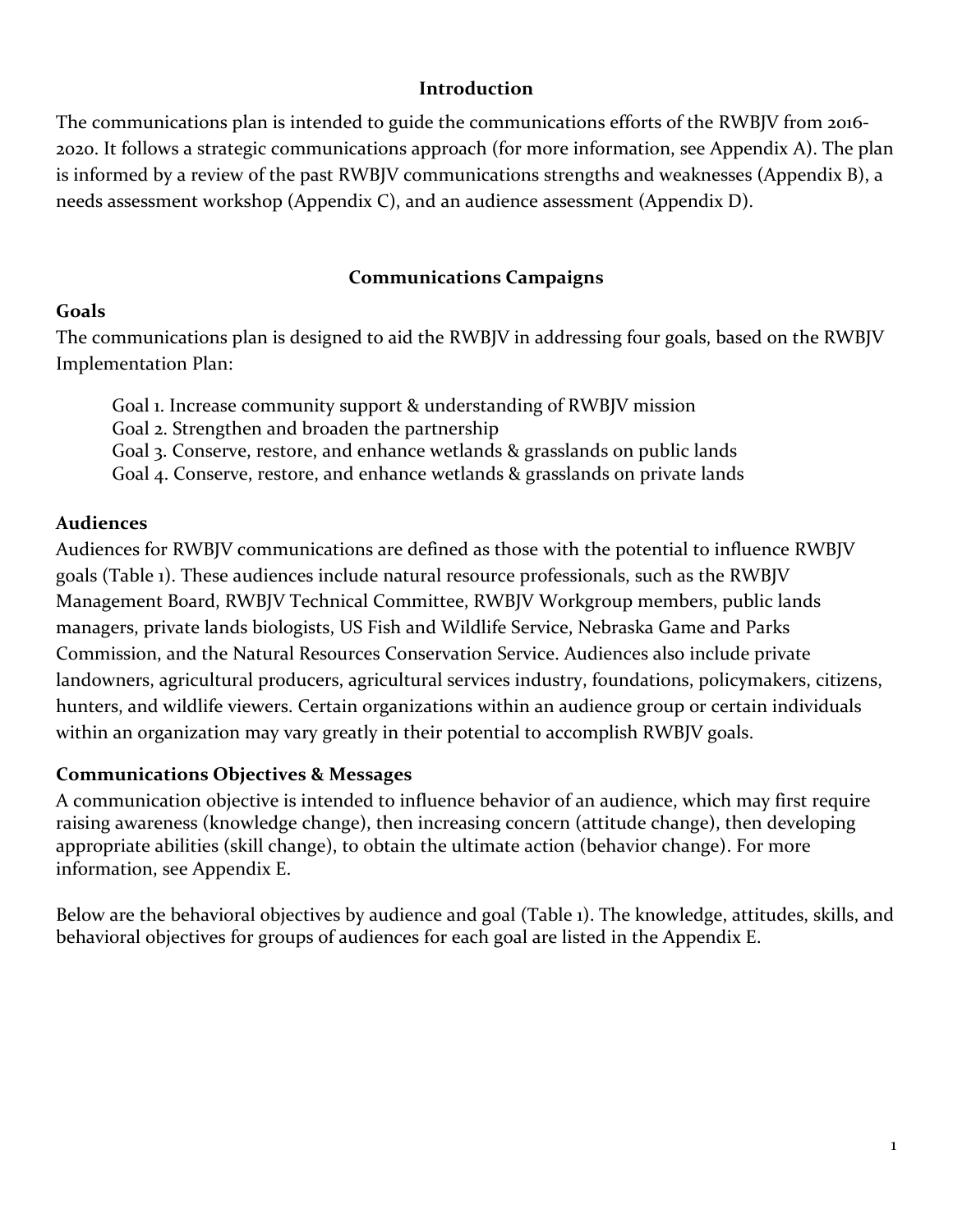| Goal                                                                                      | <b>Primary Audiences</b>                                                                                                 | Behavioral Objectives (actions taken by audiences)                                                                                                                                                                                                                                                                                                                                                                                                                    |
|-------------------------------------------------------------------------------------------|--------------------------------------------------------------------------------------------------------------------------|-----------------------------------------------------------------------------------------------------------------------------------------------------------------------------------------------------------------------------------------------------------------------------------------------------------------------------------------------------------------------------------------------------------------------------------------------------------------------|
| Goal 1. Increase<br>community<br>support &<br>understanding of<br><b>RWBJV</b> mission    | -Citizens<br>-Hunters<br>-Viewers                                                                                        | 1.1. Supports implementation of conservation programs and<br>policies.<br>1.2 Offers non-financial support for (wetlands & uplands)<br>habitat conservation.                                                                                                                                                                                                                                                                                                          |
|                                                                                           | -Policy-makers<br>(Congress, OMB, DOI,<br>FWS, USDA, FSA,<br>NRCS, State<br>Legislators, and<br>County<br>Commissioners) | 1.3 Promotes and advocate for (wetland and upland) habitat<br>conservation, programs, funding, and policies.<br>1.4 Is neutral or non-confrontational with regards to programs<br>and policies.                                                                                                                                                                                                                                                                       |
| Goal 2. Strengthen<br>and broaden the<br>partnership                                      | -Management Board<br>-Workgroup members<br>-Tech Committee                                                               | 2.1 Actively participates in Management Board, Tech<br>Committee, and Workgroups.<br>2.2 Contributes to the science and habitat priorities of the<br>partnership.<br>2.3 Communicates to those in your organization about the<br>RWBJV.<br>2.4 Advocates for human capital and financial resources for<br>the RWBJV (nationally, regionally, locally).                                                                                                                |
|                                                                                           | -Agricultural services<br>-Industry foundations<br>-Sand County<br>Foundation                                            | 2.5 Engages with the partnership.                                                                                                                                                                                                                                                                                                                                                                                                                                     |
| Goal 3. Conserve,<br>restore, and<br>enhance wetlands<br>& grasslands on<br>public lands  | -Public lands<br>managers<br>-USFWS<br>-NGPC                                                                             | 3.1 Improves management of wetlands & grasslands.<br>3.2 Provides forage for birds during migration.<br>3.3 Communicates with appropriate audiences (e.g., local<br>government, communities, general public) with regards to<br>management actions and desired outcomes.<br>3.4 Adds targeted, selective lands (from willing sellers) to the<br>public lands base.<br>3.5 Provides satisfactory recreational opportunities.                                           |
| Goal 4. Conserve,<br>restore, and<br>enhance wetlands<br>& grasslands on<br>private lands | -Landowners<br>-Producers                                                                                                | 4.1 Participates in conservation activities (e.g., restore<br>wetlands, manage invasive species, grassland and riparian<br>habitat enhancement)<br>4.2 Incorporates grazing to diversify their operation.<br>4.3 Incorporates wetlands into their operations.<br>4.4 Enrolling in conservation programs (e.g., landowner<br>agreements, easement programs, acquisition programs,).<br>4.5 Is neutral or non-confrontational with regards to programs<br>and policies. |

Table 1. Audiences and behavioral objectives for each goal.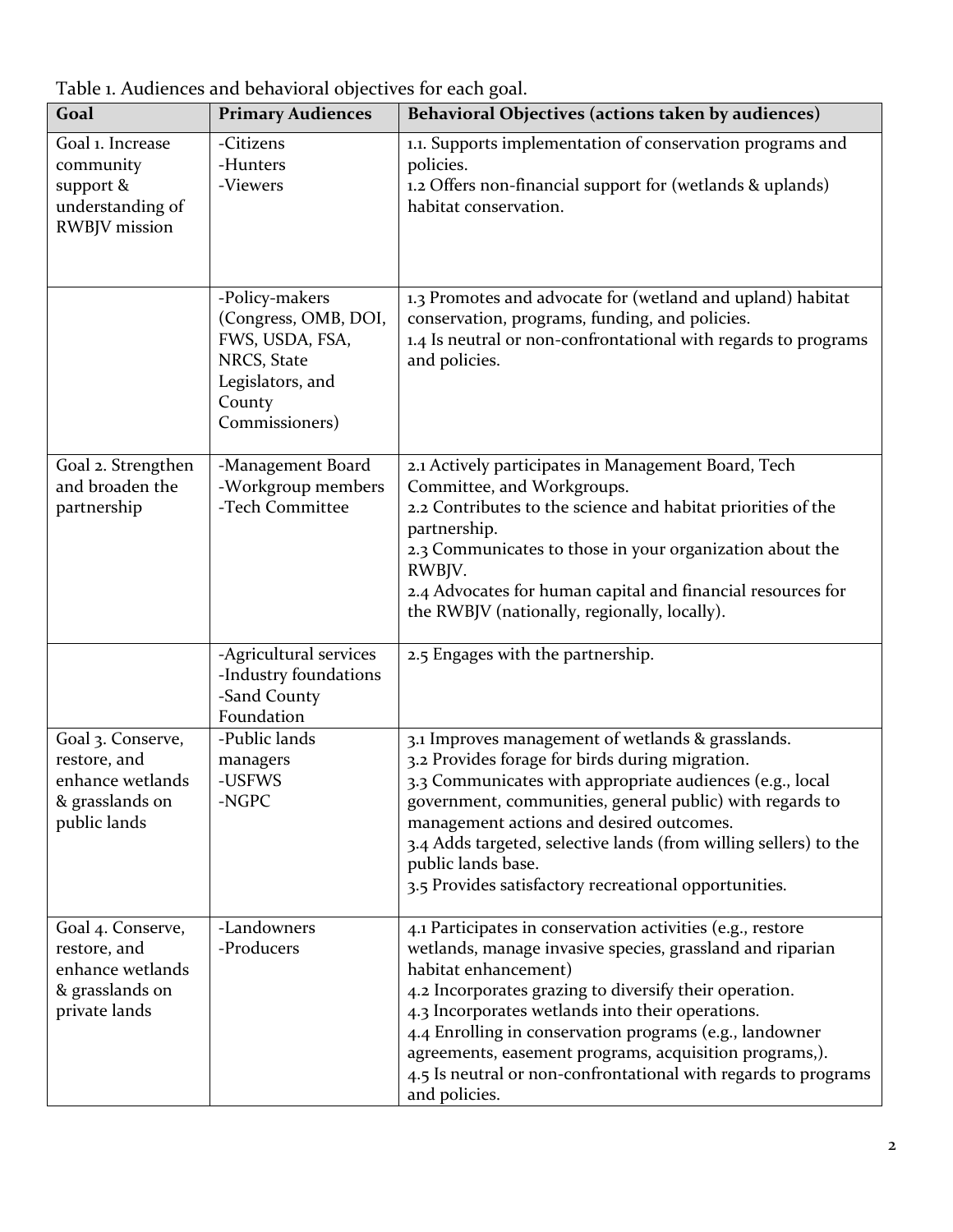| Goal | <b>Primary Audiences</b>                                                                | Behavioral Objectives (actions taken by audiences)                                                                                                                                                                                                                                                                                                                                                                                 |
|------|-----------------------------------------------------------------------------------------|------------------------------------------------------------------------------------------------------------------------------------------------------------------------------------------------------------------------------------------------------------------------------------------------------------------------------------------------------------------------------------------------------------------------------------|
|      | -Private lands<br>biologists<br>-NRCS<br>-Agricultural services<br>industry<br>-Bankers | 4.6 Directs producers to the most appropriate set of programs<br>available to meet both habitat and farm operation objectives.<br>4.7 Encourages landowners to participate in conservation<br>activities & enroll in conservation programs.<br>4.8 Assists producers with a streamlined enrollment process.<br>4.9 Develops and delivers tools to benefit wetland and<br>grassland restoration and demonstrate economic viability. |
|      | -Landowners                                                                             | 4.10 Accepts wetlands and conservation programs on private<br>lands in their communities.                                                                                                                                                                                                                                                                                                                                          |

**Messaging.** Overarching messages for each goal are below (Table 2). Additionally, each of the knowledge and attitudes objectives (see Appendix D) have been written so in order to easily provide the basis for more specific messaging.

Table 2. Overarching messages by goal.

| Goals                   | $\sim$ $\sim$<br>$\sim$ $\sigma$ $\sim$<br><b>Overarching Messages</b>               |  |  |  |  |
|-------------------------|--------------------------------------------------------------------------------------|--|--|--|--|
| Goal 1. Increase        | -The Rainwater Basin (a 160-mile wide region) is the focal point of spring           |  |  |  |  |
|                         |                                                                                      |  |  |  |  |
| community support and   | migration for millions of migratory birds.                                           |  |  |  |  |
| understanding of the    | -This migration is highly valued and fascinating to people, especially birdwatchers, |  |  |  |  |
| RWBJV mission           | hunters, and local residents.                                                        |  |  |  |  |
|                         | -Migratory birds rely on playa wetlands for food and a place to rest.                |  |  |  |  |
|                         | -Playa wetlands also recharge the Ogallala Aquifer, which provides drinking water    |  |  |  |  |
|                         | and groundwater for irrigation.                                                      |  |  |  |  |
|                         | -The Rainwater Basin Joint Venture (RWBJV) is a partnership of people and            |  |  |  |  |
|                         | organizations that work together to conserve migratory birds and the habitats the    |  |  |  |  |
|                         | birds rely on.                                                                       |  |  |  |  |
|                         | -The RWBJV is known for its close working relationship with private landowners,      |  |  |  |  |
|                         | which produces on-the-ground conservation outcomes.                                  |  |  |  |  |
|                         | -The RWBJV is an effective and efficient partnership, leveraging millions of federal |  |  |  |  |
|                         | and non-federal dollars to implement on-the-ground conservation outcomes             |  |  |  |  |
|                         | relative to funding.                                                                 |  |  |  |  |
|                         | -You can take action to support bird and habitat conservation.                       |  |  |  |  |
| Goal 2. Strengthen and  | -You, the partners, are the Rainwater Basin Joint Venture (RWBJV).                   |  |  |  |  |
| broaden the partnership | -A strong partnership will benefit all partners and bird and habitat conservation in |  |  |  |  |
|                         | our region.                                                                          |  |  |  |  |
|                         | -The strength of the partnership comes from the active participation on the          |  |  |  |  |
|                         | Management Board, Technical Committee, and Workgroups.                               |  |  |  |  |
|                         | -RWBJV partners are committed to supporting current partners, but also embrace       |  |  |  |  |
|                         | and seek opportunities to engage new, non-traditional partners.                      |  |  |  |  |
|                         | -RWBJV works closely with landowners and considers their involvement in the          |  |  |  |  |
|                         | RWBJV critical.                                                                      |  |  |  |  |
|                         | -You can "make a conservation difference" by engaging with the RWBJV.                |  |  |  |  |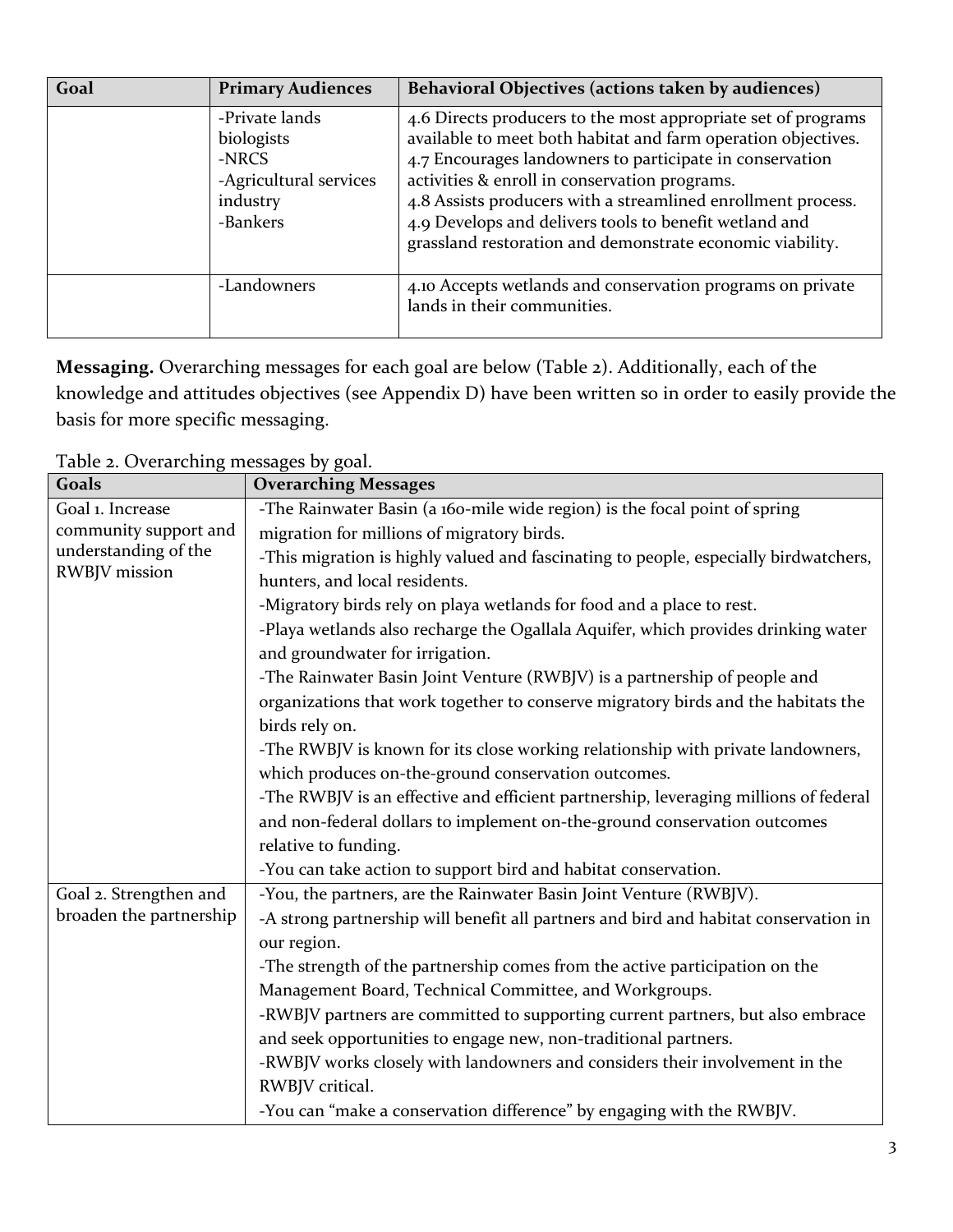| Goals                                    | <b>Overarching Messages</b>                                                       |
|------------------------------------------|-----------------------------------------------------------------------------------|
| Goal 3. Conserve,                        | -Habitat conserved, restored, and managed on public lands contributes to          |
| restore, and enhance                     | continental needs for bird populations and to other services, such as groundwater |
| wetlands & grasslands<br>on public lands | recharge.                                                                         |
|                                          | -Communicating effectively with key audiences about habitat management on         |
|                                          | public lands ensures its success.                                                 |
|                                          | -Connecting willing landowners with the RWBJV ensures opportunities for           |
|                                          | conservation in key areas.                                                        |
|                                          | -Managing and marketing public lands for hunter satisfaction, bird watching, and  |
|                                          | other recreational experiences can lead to recruiting and retaining conservation  |
|                                          | supporters.                                                                       |
| Goal 4. Conserve,                        | -Ninety-nine percent of the Rainwater Basin region is privately owned.            |
| restore, and enhance                     | -A wide variety of voluntary conservation programs are available to landowners.   |
| wetlands & grasslands                    | -The RWBJV works with landowners to find programs that fit into their operation   |
| on private lands                         | and to develop new programs when needed.                                          |
|                                          | -Conservation programs can provide funds, labor, and/or equipment.                |
|                                          | -Conservation activities can result in more wildlife on your land and financially |
|                                          | benefit your operation.                                                           |
|                                          | -The RWBJV works hard to make sure programs are a win-win for landowners and      |
|                                          | conservation.                                                                     |
|                                          | -The RWBJV understands that taking the time to build relationships with           |
|                                          | landowners is a worthwhile investment.                                            |

# <span id="page-7-0"></span>**Tactics & Tools**

A variety of tactics and tools exist to contribute to achieving the RWBJV's communications objectives. In considering the appropriate tactics and tools for this Strategic Communications Plan, we reviewed the RWBJV's current use of tactics and tools and also recommended whether tactics and tools would be appropriate for the RWBJV to use in the future. We additionally considered information about the tools from the interviews and a communications planning feedback form sent to the Management Board, Technical Committee, and Workgroups. We then linked the tactics and tools that the Workgroup felt would be most appropriate with each of the goals and its objectives and key audiences (Table 3). The fifteen key tools are one on one communications; opinion leaders; Management Board, workgroup, and Technical Committee (TC) meetings; annual seminar; tours of demonstration sites; website; email; Coordinator updates; E-newsletters; year-end report; participation in other groups' meetings; GIS tools; content for others' websites or social media or listservs; direct mail with phone follow-up; and radio interviews. Additionally, social media (e.g., Facebook) and YouTube videos will be considered once plan implementation is underway (within 2-3 years).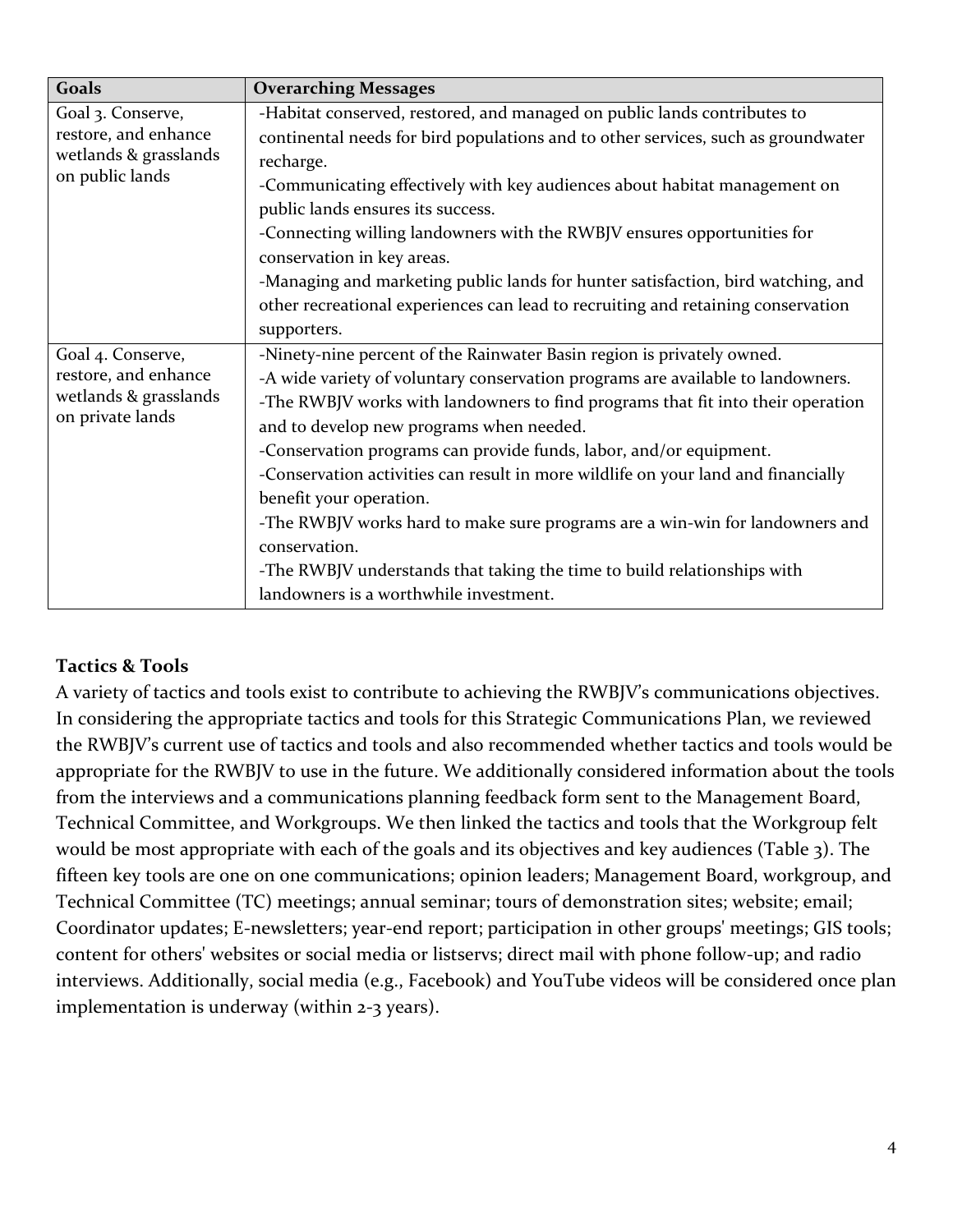Table 3. Communications tactics and tools prioritized to contribute to achieving communications objectives for audiences.

| <b>Communications Objectives</b>                             | $1.1 - 1.2$                      | $1.3 - 1.4$                           | $2.1 - 2.4$                                 | 2.5                                                  | $3.1 - 3.6$                | $4.1 - 4.4$              | 4.5                                                                                      |
|--------------------------------------------------------------|----------------------------------|---------------------------------------|---------------------------------------------|------------------------------------------------------|----------------------------|--------------------------|------------------------------------------------------------------------------------------|
| <b>Tactics and tools</b>                                     | Citizens,<br>hunters,<br>viewers | Policymakers,<br>Agency<br>leadership | Mgt. Board,<br>Work<br>Group, Tech<br>Comm. | Agricultural<br>services<br>industry,<br>foundations | Public<br>land<br>managers | Landowners,<br>producers | Private lands<br>biologists,<br>NRCS,<br>agriculture<br>services<br>industry,<br>bankers |
| One-on-one                                                   |                                  | $\overline{3}$                        |                                             | $\overline{\mathbf{3}}$                              |                            | 3                        | $\overline{\mathbf{3}}$                                                                  |
| Opinion leaders                                              |                                  |                                       |                                             | 1                                                    |                            | $\overline{2}$           | $\overline{2}$                                                                           |
| Board, workgroup, TC meetings                                |                                  |                                       | $\overline{\mathbf{3}}$                     |                                                      |                            |                          |                                                                                          |
| Annual seminar                                               |                                  |                                       | $\overline{\mathbf{3}}$                     | $\mathbf{1}$                                         | $\mathbf{1}$               | $\mathbf{1}$             | $\overline{\mathbf{3}}$                                                                  |
| Tours of demonstration sites                                 | $\mathbf{1}$                     | $\overline{\mathbf{3}}$               |                                             |                                                      | $\overline{\mathbf{3}}$    | $\overline{2}$           | $\overline{\mathbf{3}}$                                                                  |
| Website                                                      | $\mathbf{1}$                     |                                       | $\mathbf{1}$                                | $\bf{1}$                                             | $\mathbf{1}$               | $\bf{1}$                 | $\mathbf{1}$                                                                             |
| Email                                                        |                                  | $\mathbf{1}$                          | $\mathbf{1}$                                | $\mathbf{1}$                                         | $\mathbf{1}$               | $\mathbf{1}$             | $\mathbf{1}$                                                                             |
| Coordinator updates                                          |                                  |                                       | $\overline{\mathbf{3}}$                     |                                                      |                            |                          |                                                                                          |
| E-newsletters                                                |                                  | $\overline{2}$                        | $\overline{2}$                              | $\overline{2}$                                       | $\overline{2}$             |                          | $\overline{2}$                                                                           |
| Year-end report                                              |                                  | $\overline{3}$                        | $\overline{\mathbf{3}}$                     | $\overline{\mathbf{3}}$                              | $\bf{1}$                   | $\mathbf{1}$             | $\overline{2}$                                                                           |
| YouTube Videos                                               | $\mathbf{1}$                     |                                       |                                             |                                                      | $\mathbf{1}$               | $\mathbf{1}$             |                                                                                          |
| Participation in other groups' meetings                      |                                  |                                       |                                             | $\overline{\mathbf{3}}$                              | $\mathbf{1}$               | 3                        | 1                                                                                        |
| <b>GIS Tools</b>                                             |                                  |                                       |                                             |                                                      | 3                          |                          | 3                                                                                        |
| Content for others' websites or social<br>media or listservs | $\overline{\mathbf{3}}$          |                                       |                                             |                                                      |                            | $\overline{\mathbf{3}}$  | 1                                                                                        |
| Direct mail with phone follow-up                             |                                  |                                       |                                             |                                                      |                            | $\overline{2}$           |                                                                                          |
| Radio                                                        | $\bf{1}$                         |                                       |                                             |                                                      |                            | $\overline{2}$           |                                                                                          |
| Facebook                                                     | $\mathbf{1}$                     |                                       |                                             |                                                      |                            | $\mathbf{1}$             |                                                                                          |

Scale: Highest priority (3), higher priority (2), high priority (1)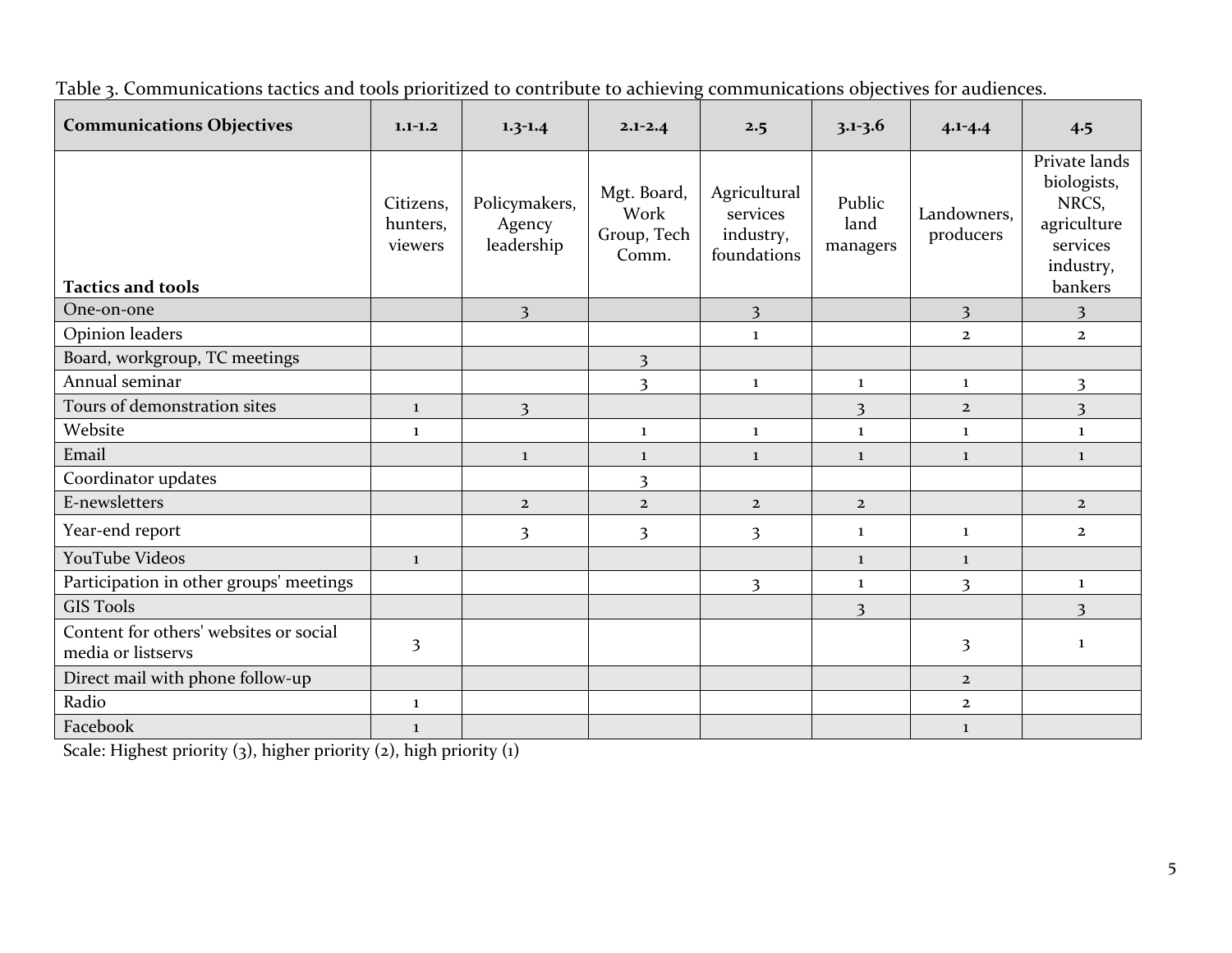## **Designing & Delivering Tactics and Tools**

While we created broad recommendations for the design and delivery of each tactic and tool, when implementing this plan and selecting the tactic or tool for delivering messages for a given audience, the RWBJV should consider:

- o Will the tool reach the audience and likely lead to achieving the goals and objectives?
- o Will it transmit the message(s) well?
- o Is there an existing tactic or tool available for our needs that we could use or edit?
- o Is it cost effective and affordable to create this tool? Will it take a reasonable amount of time?
- o Does the RWBJV have the experience or skill for this type of communications? Or does a partner who could collaborate on the effort?

#### *Recommendations:*

- **One-on-one communications:** One-on-one communications are essential for nearly all goals. For example, successful communications with policymakers and agency leadership requires building relationships through regular face-to-face meetings. Likewise, building new relationships with those in the agricultural services industry and foundations will require meetings with key individuals. Working with landowners and producers also requires building personal relationships, often through multiple meetings over time. For these one-on-one communications, members of the RWBJV staff and key Board and Workgroup members will be delivering the communications.
- **Opinion leaders:** An opinion leader is a well-known and trusted individual that has the ability to influence others on the subject matter for which the opinion leader is known. We suggest cultivating opinion leaders primarily in the agricultural services industry and among landowners and producers. These opinion leaders can help encourage their peers to work with the RWBJV on conservation. To cultivate these leaders first requires finding individuals who are respected by their peers and willing to advocate about the conservation work of the JV. Then it will be necessary to work with these leaders to provide them with the training or communications tools they require to communicate with others about the RWBJV.
- **Board, Technical Committee, and Workgroups meetings:** The Management Board, Technical Committee, and most Workgroups already meet regularly in person. These meetings allow partners to work together, discuss and solve challenges, and guide the work of the RWBJV. The meetings additionally provide an opportunity for fostering these groups' connection with the work of the JV and their relationship with partners. For the Workgroups that are less active or poorly attended, we suggest evaluating how to improve attendance and buy-in. For example, it may be necessary to find a better meeting time, or for the Workgroup members to redefine the purpose of the Workgroup and their meetings.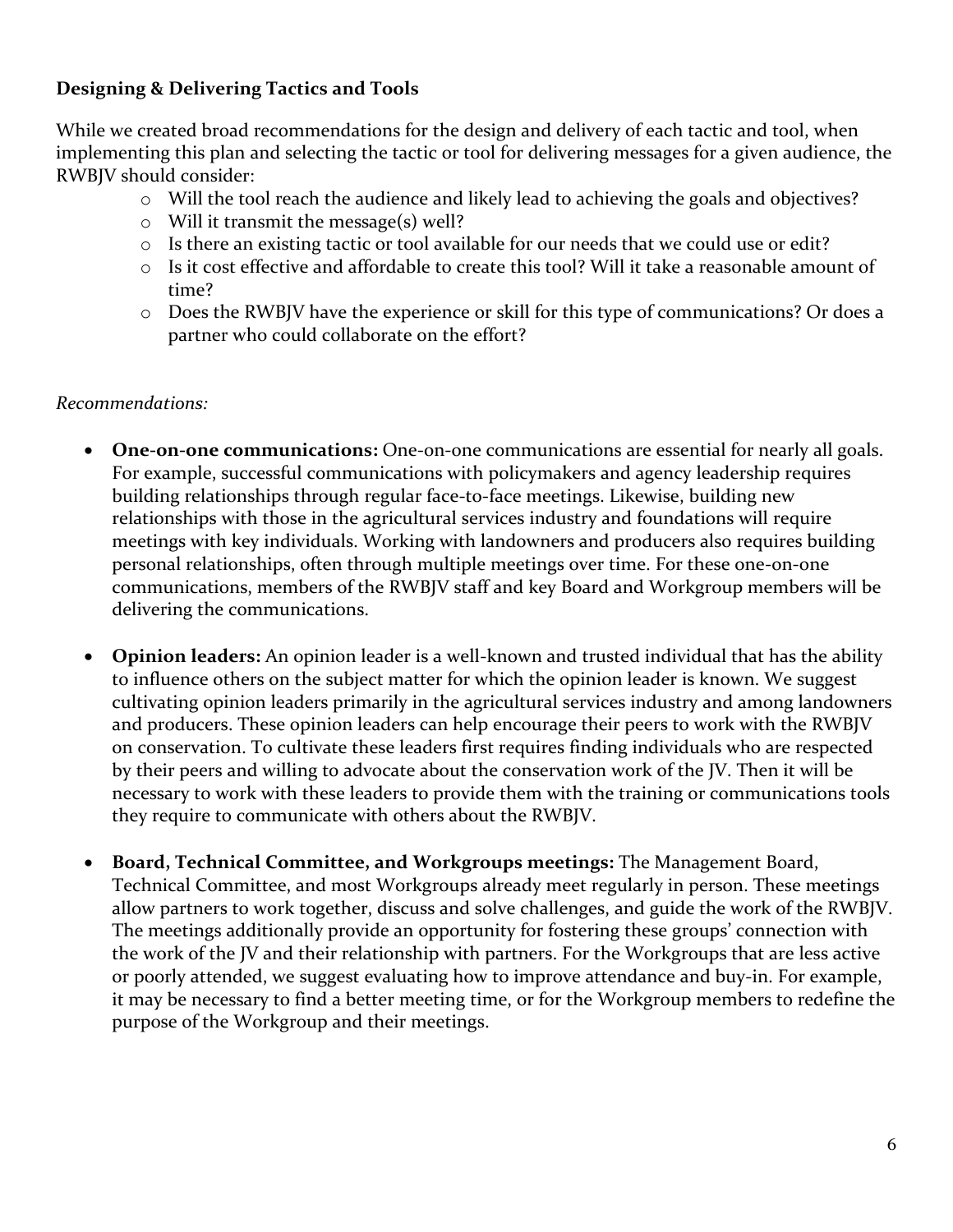- **Annual informational seminar:** RWBJV will continue to host its popular annual informational seminar. The seminars should be assessed to determine how the design, marketing, and evaluation can be improved. To encourage better participation by landowners and agricultural services industry professionals, we recommend an added, new seminar (or day added onto this seminar) targeted specifically at their needs and topics of interest. Existing evaluation surveys should be revised following the evaluation recommendations in this plan. Also, actions to improve response rate might be taken, including a time in the agenda to complete the survey and a prize drawing for those who complete the survey.
- **Tours of demonstration sites:** Tours of habitat management demonstration sites fall into two primary categories: those for policymakers and agency leadership (goal 1), and those for land managers, landowners, producers and those who work with landowners (goal 4). The Communications Specialist should help enhance the existing approach and marketing for tours, aiming for more attendees and media coverage. The tours should be hosted in coordination with partner organizations, or, in the case of landowner and producer tours, with associations or groups who regularly host well-attended events for these audiences. These co-hosts can help with marketing and logistics. We suggest using the manual for leading field tours, available through the national Joint Venture website (designed by San Francisco Bay Joint Venture), as well as learning from other Joint Ventures experienced in leading tours. It is found here: <http://mbjv.org/wp-content/uploads/2014/03/How-To-Host-a-Tour-v201506.pdf>
- **Website:** The website (rwbjv.org) should be thoroughly revised and updated to ensure that the messaging and content will contribute to the implementation of this communications plan. Website content that is currently available through pdf should be made into web content so web search engines are more likely to find it. Some recommended changes to enhance functionality include: fleshing out the menu and adding a "search within site" box. The resources also need more explanation. Suggestions from the partners (see Appendix D) should be considered. More effort should be directed at ensuring that the website is accessed, by" pushing" audience members to the website with the Coordinator Update, e-newsletter, and communications through other partners' websites, etc. New material should be added to the website. In addition, the website should be updated regularly to avoid becoming quickly out of date and stagnant, without regular attention.
- **Coordinator updates:** The RWBJV email to the internal audiences of the Management Board, Technical Committee, and workgroup members should be continued, on a quarterly basis. We suggest updating the technology for these emails, using Mail Chimp. A Mail Chimp template should be created specifically for these communications. Sending the email using Mail Chimp will also allow for better management of the mailing list and evaluating the readership of these updates.
- **E-newsletter:** An e-newsletter for all other audiences should be created, also using Mail Chimp. We recommend sending this newsletter 3-4 times/year. Unlike the Coordinator update, the enewsletter will be written by a variety of authors, including JV staff and partners. The articles should cover an array of messages and topics of interest to the audiences. They should also focus on success stories of interest to these audiences. To create the e-newsletter, these steps should be followed: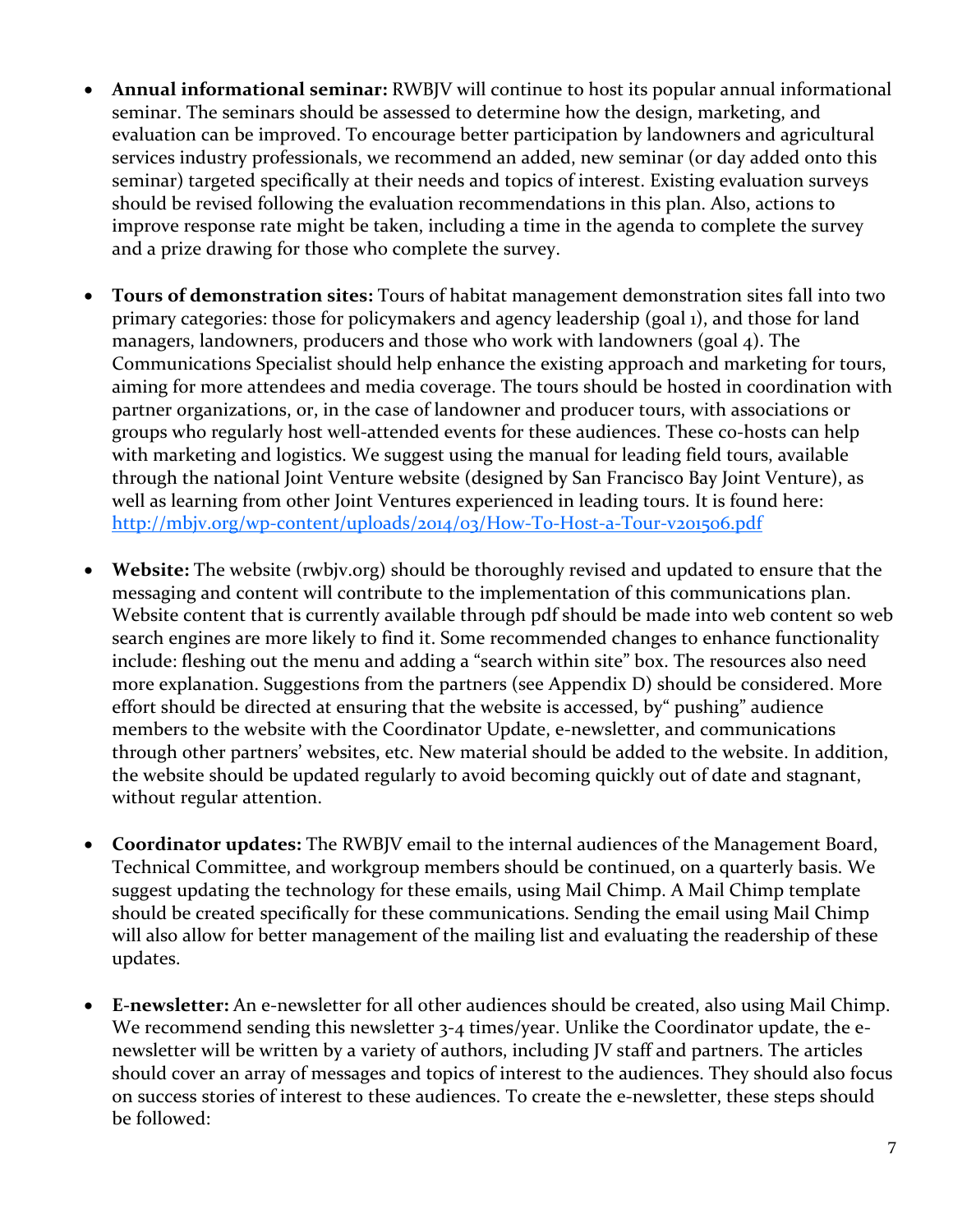- o Mail Chimp should be used, which allows mail list management and analytics to track readership;
- o Develop an email list (starting with the email list from the seminar) so the e-newsletter can reach audience members associated with nearly every goal;
- o Revisit the email list on an annual basis to ensure it includes key individuals, as well as include an e-newsletter sign-up function on website and in each issue;
- o Include a couple of catchy sentences and pictures for each piece to draw readers to the website to read the full article.
- $\circ$  Track the content in the e-newsletter to ensure that it covers the breadth of interests of the readers.
- **Year-end report:** This annual report should:
	- o highlight conservation needs in the region, successes of the RWBJV partnership, and key results and findings;
	- o provide summary statistics to emphasize the strength of partnership activities and the results of research;
	- o showcase example projects where a strong partnership was necessary to get the work done (including quotes from partners in this manner); and

o provide examples where science has been applied to conservation in the RWB region. The year-end report can be distributed digitally using Mail Chimp and linked to the website, to track its readership. A designer can develop a template for the annual report that can be populated annually. It should have a similar look and feel to the website and any other RWBJV products. Additionally, it can be handed out in hard copy to agency leaders, policymakers, and Management Board members.

- **YouTube videos:** The use of videos should be considered in 2-3 years, after other priority tools are developed.
- **Participation in other groups' meetings:** Participating in meetings attended by key audiences (e.g., agricultural services industry) can be an ideal way to develop new relationships. It can be particularly valuable to present at these meetings to ensure that the RWBJV is visible to attendees. As a first step, it will be necessary to determine which meetings are most important to attend to help accomplish goals. Being strategic in selecting those meetings will ensure that the staff time allocated to attendance is worthwhile. It may also be helpful to identify which Management Board members or other partners already attend these meetings and might be able to represent the RWBJV.
- **GIS tools:** The RWBJV produces GIS tools that help key audiences (e.g., private lands biologists) make better decisions about their conservation activities. Tools are only worthwhile if they are used, so it is important that the RWBJV continue to track how web-based tools are used and consider how to make them more usable. Improvements might include enhancing the way the tools themselves are presented, or developing companion communications (e.g., e-newsletter articles or a factsheet to handout at a meeting) that direct potential users to the tools and help them use them (e.g., step-by-step tutorials or success stories of organizations who used the tools).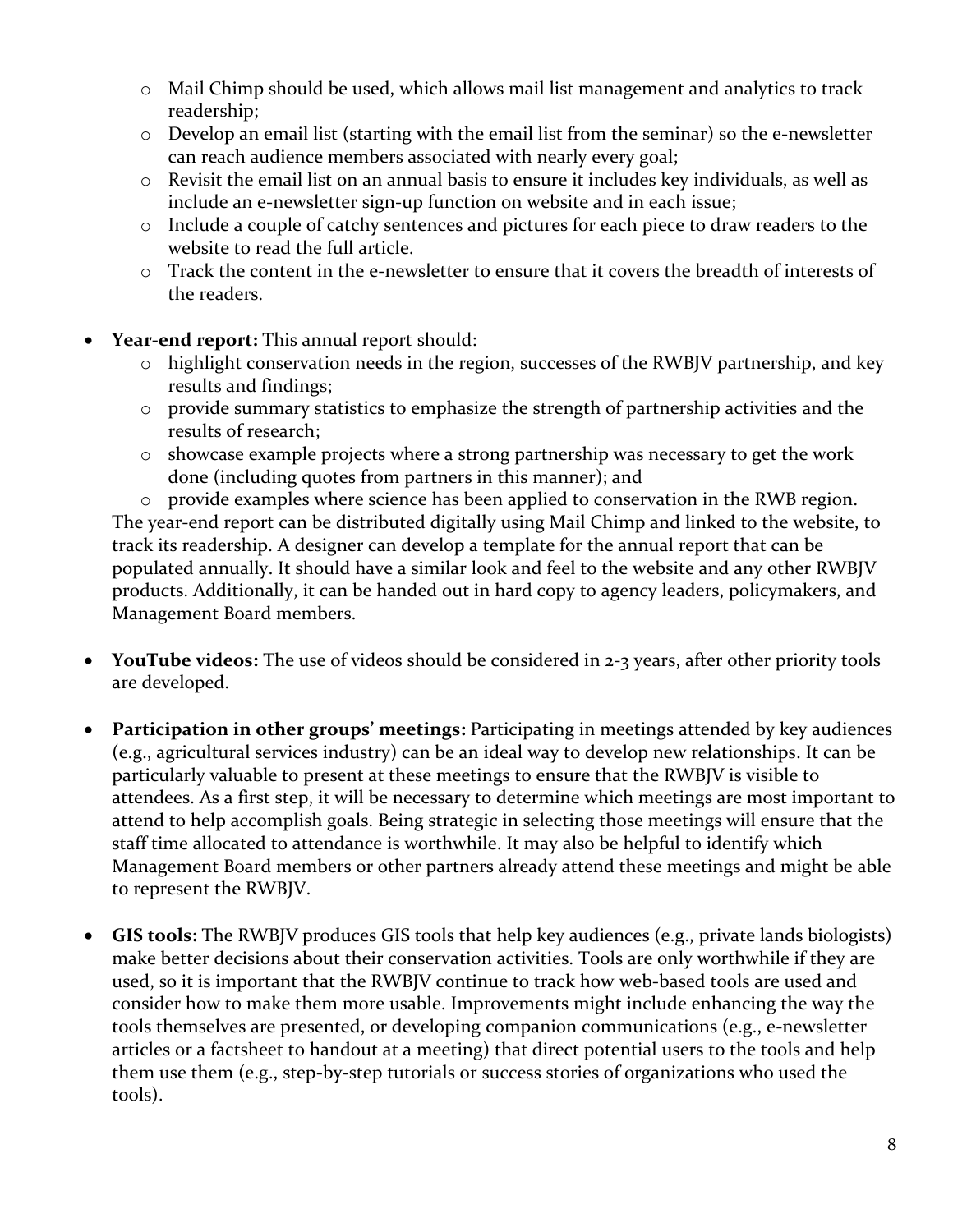- **Content for others' websites or social media or listservs**: To communicate effectively with large audiences of citizens, hunters, viewers, landowners, and producers will require working with partner organizations who are accustomed to reaching these audiences. For example, the bureaus reach wildlife viewers, and they are interested in information for their websites and brochures about bird watching and bird conservation. As another example, the state fish and wildlife agency reaches hunters, viewers, and citizens with its social media and other tools. Providing content that meets shared goals of the RWBJV and these partners can provide a winwin. As a first step, it will be necessary to determine the key outlets and reach out to their communication staff to determine how to best work together. One obvious way to collaborate is when the RWBJV publishes an e-newsletter article that would be of interest to a partners' audience, the Communications Specialist should edit (if needed) this communication and ask the partner to share it.
- **Direct mail with phone follow-up:** Direct mail to landowners and producers, targeting a key area for landowner sign-ups, has been useful for the RWBJV. After the letters are sent, individual phone follow-up calls are made by private lands biologists. Working with other JV staff, the Communications Specialist should help develop new language for the letter based on discussions with private lands biologists, landowners, and reviewing other organizations' letters.
- **Radio:** Radio is a key tool for reaching landowners and producers. Spots on popular radio shows can be secured for no cost, by developing a relationship with radio stations and pitching content that might be of interest.
- **Facebook:** The use of social media, such as Facebook, should be considered in 2-3 years, after other priority tools are developed.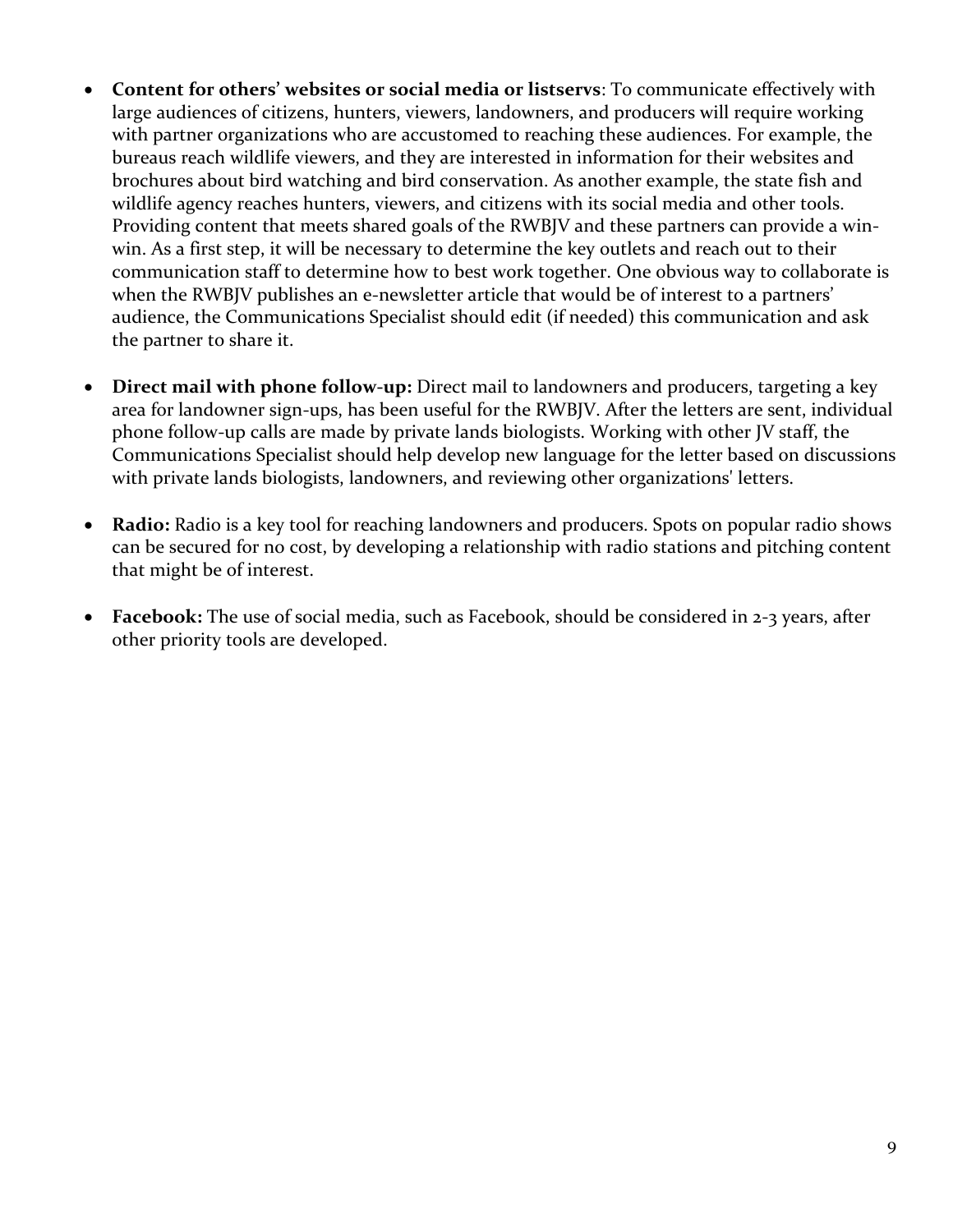# <span id="page-13-0"></span>**Timeline**

The development of these tactics and tools will require support from communications professionals (either from partner organizations or through the hiring of additional capacity with a Communications Specialist Contractor). Additional communications contractors may be hired for web development and graphic design. We developed a suggested timeline for implementation of these tools (Table 4) that should be revisited annually in the communications planning process.

| Table 4. Suggested implementation timeline, showing effort allocation by communications contractors |  |
|-----------------------------------------------------------------------------------------------------|--|
| or staff on each of the tools, in the next 5 years.                                                 |  |

|                                           | $1/16 - 9/16$       | $10/16 - 9/17$      | $10/17 - 9/18$ | $10/18 - 9/19$ |
|-------------------------------------------|---------------------|---------------------|----------------|----------------|
| <b>Educational</b>                        |                     |                     |                |                |
| One on one                                | high*               | high*               | high*          | high*          |
| Opinion leaders                           |                     | medium              | medium         | medium         |
| Annual seminars                           | N/A                 | medium              | medium         | medium         |
| Tours of demonstration sites              | low                 | high                | medium         | medium         |
|                                           |                     |                     |                |                |
| <b>Informational</b>                      |                     |                     |                |                |
| Website                                   | high                | medium              | low            | low            |
| Others' websites, social media, listservs |                     |                     | medium         | medium         |
| Email                                     | medium*             | medium*             | medium*        | medium*        |
| Facebook                                  |                     |                     |                | medium?        |
| Coordinator updates                       | medium              | low                 | low            | low            |
| E-newsletters                             | high                | medium              | medium         | medium         |
| Year-end report                           | N/A                 | medium              | medium         | medium         |
| YouTube video                             |                     |                     |                | medium?        |
| Radio                                     |                     | medium              | low            | low            |
| Direct mail with phone follow-up          | medium              | low                 | low            | low            |
|                                           |                     |                     |                |                |
| Organizational                            |                     |                     |                |                |
| Board, workgroup, TC meetings             | medium <sup>*</sup> | medium <sup>*</sup> | medium*        | medium*        |
| Other groups' meetings                    | $low^*$             | $low^*$             | $low^*$        | $low^*$        |
|                                           |                     |                     |                |                |
| <b>Technical</b>                          |                     |                     |                |                |
| GIS tools                                 | medium*             | medium*             | medium*        | medium*        |

Level of activity/attention to tool - high, medium, or low

\* - implemented by other staff (not requiring communications staff capacity)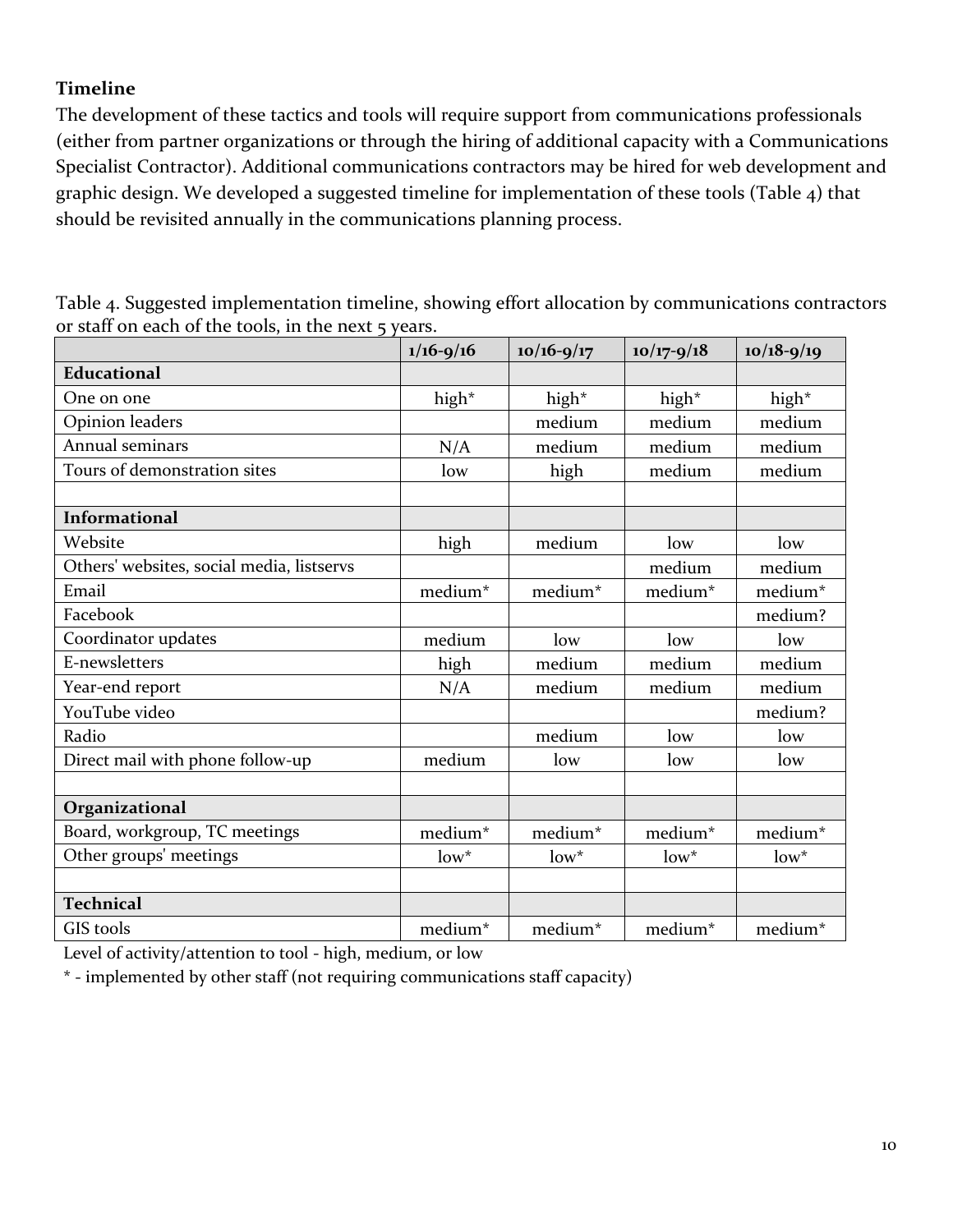# <span id="page-14-0"></span>**Evaluation**

Each tactic and tool should also be evaluated to assess its effectiveness, leading to improvement of the tactic and tool and to guide development of new products. The evaluation should include proximate evaluation (e.g., how many audiences reached, how many news articles published, how many web site hits, etc.) as well as ultimate evaluation (e.g., change in attitudes/behavior, increase in knowledge, decrease in bird disturbance in nesting area) measures. Given that ultimate evaluation tends to require more resources, we suggest that proximate evaluation tools be implemented first. Then ultimate evaluation be conducted after a couple years of investing in a communications tool, such as the website, if it is determined that such evaluation is needed.

The objectives table in this plan can guide evaluations with given audiences, and Table 5 below can guide evaluations of key tactics and tools that will address multiple goals.

| <b>Tools</b>                                      | <b>Proximate Measures</b>                                                                                                                                                      | <b>Ultimate Measures</b>                                                                                                                                                                                                                                                                                    | <b>Evaluation Tools</b>                                                                                 |
|---------------------------------------------------|--------------------------------------------------------------------------------------------------------------------------------------------------------------------------------|-------------------------------------------------------------------------------------------------------------------------------------------------------------------------------------------------------------------------------------------------------------------------------------------------------------|---------------------------------------------------------------------------------------------------------|
| Annual<br><b>Seminar</b>                          | -Increase in attendance overall<br>-Increase in agricultural<br>industry's attendance<br>-Seminar covers variety of key<br>topics associated with<br>communications objectives | - 75% of respondents report<br>satisfaction with seminar<br>- 75% of respondents report<br>learning key knowledge and<br>skills targeted for seminar<br>-75% of respondents report<br>planning to attend again in<br>future<br>- 50% of respondents report<br>behavioral objectives targeted<br>for seminar | -Attendance record<br>tracking<br>-Content tracking<br>spreadsheet<br>-Online survey of<br>participants |
| <b>Tours of</b><br>Demos<br>(Landowners)          | -Increase in attendance overall<br>-Increase in landowners'<br>attendance<br>-Tour covers variety of key<br>topics associated with<br>communications objectives                | - 75% of respondents report<br>satisfaction with tour<br>- 75% of respondents report<br>learning key knowledge and<br>skills targeted for tour<br>- 50% of respondents report<br>behavioral objectives targeted<br>for workshop                                                                             | -Attendance record<br>tracking<br>-Online survey of<br>participants                                     |
| <b>Tours of</b><br><b>Demos</b><br>(Policymakers) | -Increase in policy-makers'<br>attendance<br>-Tour covers variety of key<br>topics associated with<br>communications objectives                                                | - 75% of respondents report<br>satisfaction with tour<br>- Stronger relationships with<br>policymakers (as indicated by<br>responsive to communications<br>from JV, reach out to JV with<br>questions on policies)                                                                                          | -Attendance record<br>tracking<br>-Informal one-on-one<br>debriefing with<br>participants               |

Table 5. Suggested proximate and ultimate evaluation measures and associated tools for some of the primary communications tools.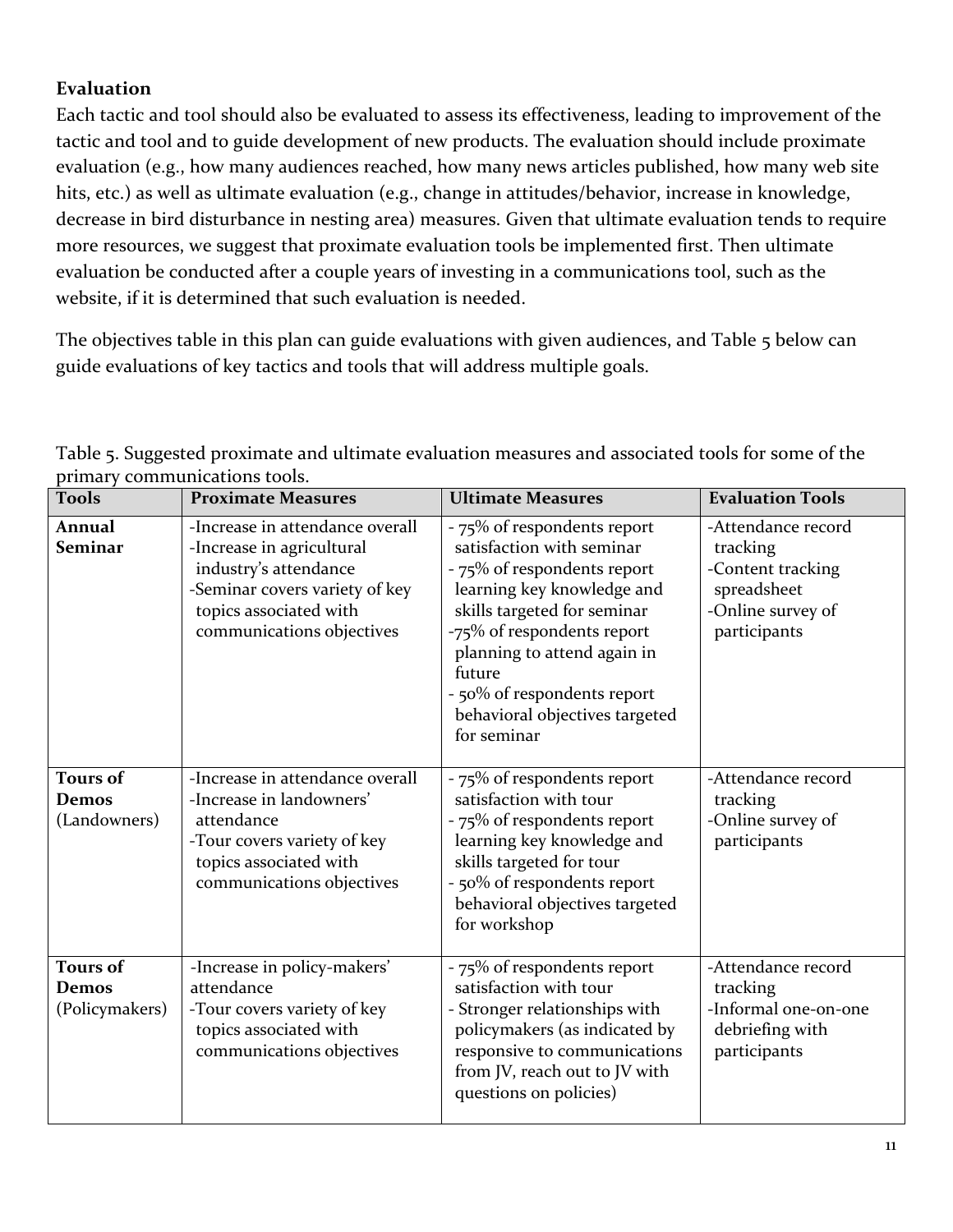| <b>Tools</b>                                | <b>Proximate Measures</b>                                                                                                                                                                                                                                                                                                    | <b>Ultimate Measures</b>                                                                                                                                                                                                                                                                                                          | <b>Evaluation Tools</b>                                                                                                                                                                                                                                               |
|---------------------------------------------|------------------------------------------------------------------------------------------------------------------------------------------------------------------------------------------------------------------------------------------------------------------------------------------------------------------------------|-----------------------------------------------------------------------------------------------------------------------------------------------------------------------------------------------------------------------------------------------------------------------------------------------------------------------------------|-----------------------------------------------------------------------------------------------------------------------------------------------------------------------------------------------------------------------------------------------------------------------|
| Website                                     | -Number of website visitors is<br>maintained or increases each<br>year.<br>-Amount of time website visitors<br>spend at website increases each<br>month.<br>-Number of pages website<br>visitors view increases each<br>month.<br>-Key content webpages have<br>high visitation (in the top 10<br>pages visited)             | - 75% website users report<br>finding information they are<br>looking for.<br>- 75% website users believe<br>website to be easy to use.<br>- 75% website users report<br>increased knowledge about the<br>JV and its activities after<br>visiting website.                                                                        | -Google Analytics<br>(proximate) – review<br>twice/year.<br>-Online survey on<br>website (ultimate) -<br>after 2 years of revision<br>of website (send<br>through enews)                                                                                              |
| <b>E-News</b><br>& Coordin-<br>ator Updates | -E-news content covers variety<br>of key messages<br>-More than 30% (JV average) of<br>recipients open e-news<br>-More than 40% of e-news<br>readers click on 1 article to read<br>in full.<br>-Number of e-news readers<br>increases each month.<br>-Requests to be added to e-blast<br>distribution list increase.         | - 75% e-news readers report<br>finding interesting information<br>and well-written articles.<br>- 25% e-news readers sign up for<br>other activities listed in the e-<br>news and report reading about<br>it there.<br>- 75% e-news readers report<br>increased knowledge about JV<br>and its activities after reading<br>blasts. | -E-news content tracking<br>spreadsheet<br>- E-news program<br>tracking function or<br><b>Google Analytics</b><br>(proximate) - review<br>after each e-news.<br>-Online survey of e-news<br>list (ultimate) after 2<br>years of e-news                                |
| <b>Year-End</b><br><b>Report</b>            | -More than 40% of report<br>distribution list opens report<br>within two weeks of emailing<br>report link.<br>-Staff, Board members, and<br><b>Technical Committee members</b><br>each distribute more than 10<br>reports/year.<br>-75% of partner organizations<br>respond to solicitation for<br>content in annual report. | - 75% report readers report<br>finding information useful to<br>their work.<br>- 75% report readers indicate<br>report is easy to read.<br>-25% report readers pass it on to<br>others to learn about JV.                                                                                                                         | -Google Analytics to<br>track who receives and<br>opens email with report,<br>who clicks on link to<br>read it (proximate) -<br>after each report.<br>-Online survey of email<br>distribution list that<br>received report<br>(ultimate) after 2 years<br>of reports. |
| Direct mail<br>with phone<br>follow-up      | -Number of letters sent<br>-Number of phone calls made<br>-Number of phone calls reaching<br>someone                                                                                                                                                                                                                         | - 10% landowners calling when<br>receive letters<br>- 30% landowners who are<br>willing discuss on the phone<br>- 5% of landowners who enroll<br>in program advertised                                                                                                                                                            | -Tracking form                                                                                                                                                                                                                                                        |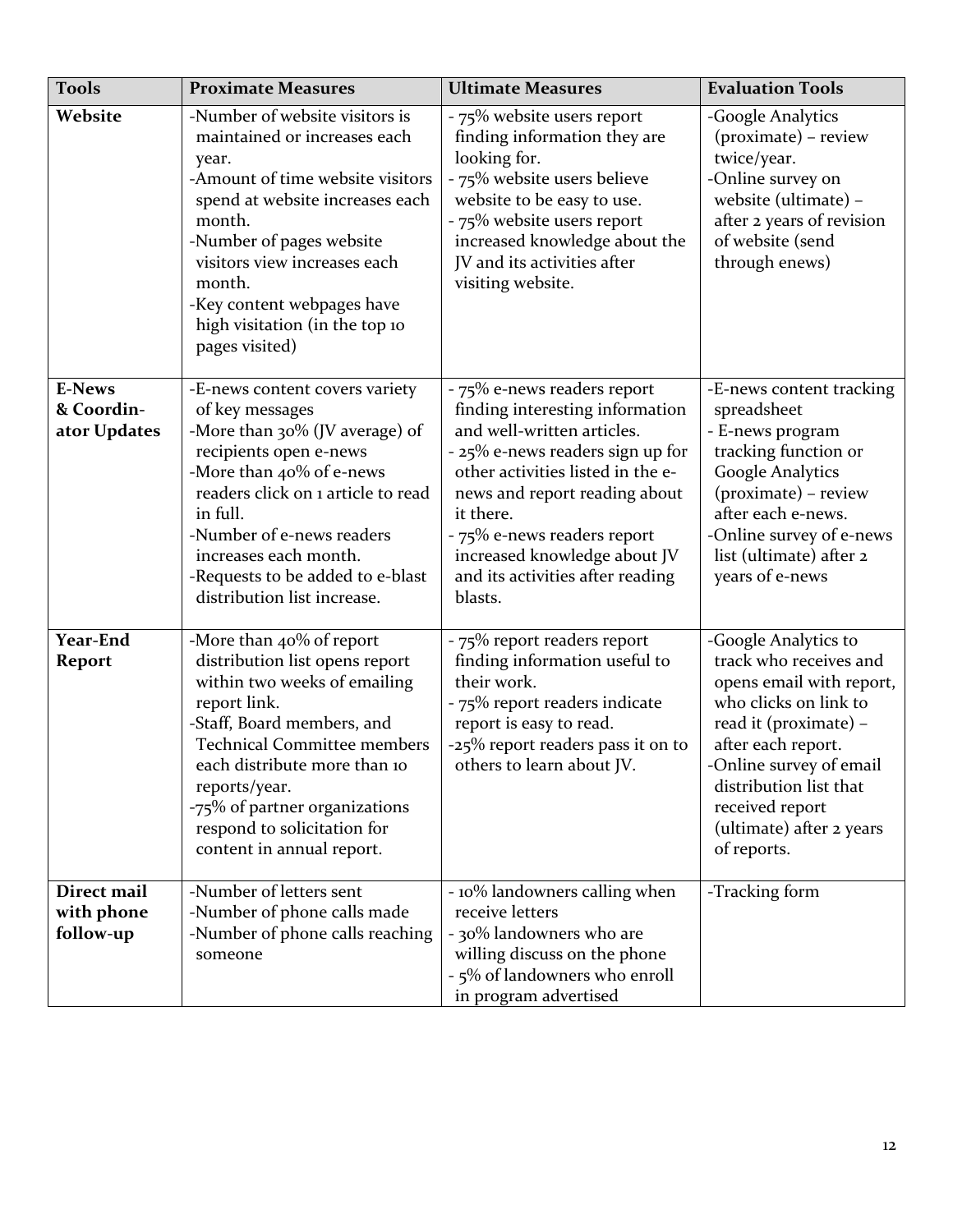#### **Rough Estimated Costs**

In order to design and deliver the communications tactics and tools described above and conduct necessary evaluations of efforts, the RWBJV will need support of communications professionals. Rough estimated costs were developed for FY 2016 (partial year), 2017, and 2018 communications efforts, including the number of hours for priority tactics and tools by year. There are two options for hiring communications capacity to support the plan: 1) fully implement the Communications Plan, or 2) partially implement the Communications to minimize costs. With either option it is likely that a web design and graphic designer will be needed in addition, on a contract basis. Estimated costs were created based upon an hourly rate of an entry to intermediate level contractor as the communications specialist (\$30/hour) and a typical hourly cost from a web or design firm (\$100/hour).

<span id="page-16-0"></span>

|                                     | <b>Fully Implement</b> | Implement             |              | Graphic         |               | <b>TOTAL</b> for |
|-------------------------------------|------------------------|-----------------------|--------------|-----------------|---------------|------------------|
|                                     | <b>Communications</b>  | <b>Communications</b> | <b>Web</b>   | Designer        |               | fully            |
|                                     | Plan                   | <b>Plan Thriftily</b> | Designer     | $($ & Print $)$ | <b>Travel</b> | implement        |
| FY 2016 - second half               | # contractor hours     | # contractor hours    |              |                 |               |                  |
| Tours of demos                      | 100                    | 20                    | $\mathbf{o}$ | $\mathbf{o}$    |               |                  |
| Website                             | 160                    | 60                    | 32           | $\mathbf{o}$    |               |                  |
| Coordinator Update Template         | 24                     | 8                     | 12           | $\mathbf 0$     |               |                  |
| Edit, enter content Coord. Update   | 24                     | 12                    | $\mathbf{o}$ | $\mathbf{o}$    |               |                  |
| <b>ENews Template &amp; Process</b> | 24                     | 12                    | 10           | $\mathbf{o}$    |               |                  |
| <b>1st ENews Issue</b>              | 80                     | 40                    | $\mathbf{o}$ | $\mathbf{o}$    |               |                  |
| Direct Mail                         | 40                     | 16                    | $\mathbf{o}$ | 10              |               |                  |
| Communications Comm. Chair          | 80                     | 3 <sup>2</sup>        | $\mathbf{o}$ | $\mathbf{o}$    |               |                  |
| <b>Additional Needs (TBD)</b>       | 16                     | 8                     |              |                 |               |                  |
| Participate in JV CEO Team          | 40                     | 40                    |              |                 |               |                  |
| <b>TOTAL - hours</b>                | 588                    | 200                   | 32           | 10              |               |                  |
| <b>TOTAL</b> - cost                 | \$17,640               | \$6,000               | \$3,200      | \$1,000         | \$3,000       | \$24,840         |
|                                     |                        |                       |              |                 |               |                  |
|                                     |                        |                       |              |                 |               |                  |
|                                     |                        |                       |              |                 |               |                  |
|                                     |                        |                       |              |                 |               |                  |
|                                     |                        |                       |              |                 |               |                  |
|                                     |                        |                       |              |                 |               |                  |
|                                     |                        |                       |              |                 |               |                  |

Table 6. Rough Estimated Costs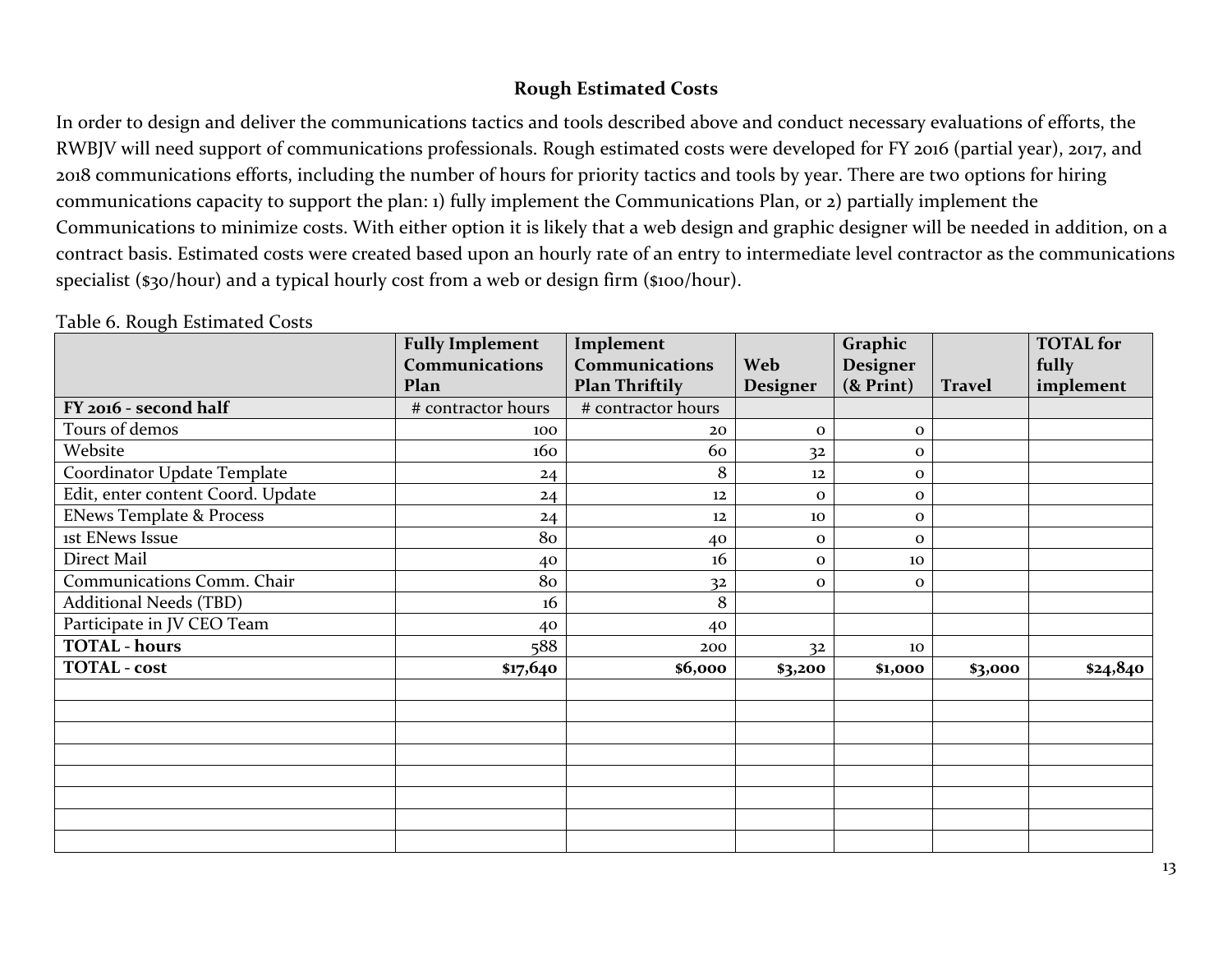|                                   | <b>Fully Implement</b><br>Implement |                       | Graphic      |                 |               | <b>TOTAL</b> for |
|-----------------------------------|-------------------------------------|-----------------------|--------------|-----------------|---------------|------------------|
|                                   | Communications                      | Communications        | Web          | Designer        |               | fully            |
|                                   | Plan                                | <b>Plan Thriftily</b> | Designer     | $($ & Print $)$ | <b>Travel</b> | implement        |
| FY 2017                           |                                     |                       |              |                 |               |                  |
| <b>Annual Seminar</b>             | 160                                 | 60                    | $\mathbf{o}$ | $\mathbf{O}$    |               |                  |
| Tours of demos                    | 120                                 | 80                    | $\Omega$     | $\mathbf{o}$    |               |                  |
| Website                           | 80                                  | 40                    | 16           | $\mathbf{o}$    |               |                  |
| Edit, enter content Coord. Update | 40                                  | 20                    | $\mathbf{O}$ | $\mathbf{o}$    |               |                  |
| <b>ENews Issues</b>               | 240                                 | 120                   | $\mathbf{o}$ | $\mathbf{o}$    |               |                  |
| Year-End Report                   | 80                                  | 40                    | $\mathbf{o}$ | 12              |               |                  |
| Radio                             | 80                                  | 40                    | $\mathbf{o}$ | $\mathbf{o}$    |               |                  |
| <b>Direct Mail</b>                | 40                                  | 16                    | $\mathbf{O}$ | $\mathbf 0$     |               |                  |
| Communications Comm. Chair        | 80                                  | 3 <sup>2</sup>        | $\mathbf{O}$ | $\mathbf{o}$    |               |                  |
| Evaluation                        | 120                                 | 60                    | $\Omega$     | $\mathbf{O}$    |               |                  |
| <b>Additional Needs (TBD)</b>     | 120                                 | 60                    |              |                 |               |                  |
| Participate in JV CEO Team        | 60                                  | 60                    |              |                 |               |                  |
| <b>TOTAL - hours</b>              | 1220                                | 508                   | 16           | 12              |               |                  |
| <b>TOTAL</b> - cost               | \$36,600                            | \$15,240              | \$1,600      | \$1,200         | \$3,000       | \$42,400         |
|                                   |                                     |                       |              |                 |               |                  |
| FY 2018                           |                                     |                       |              |                 |               |                  |
| Annual Seminar                    | 140                                 | 80                    | $\mathbf 0$  | $\mathbf 0$     |               |                  |
| Tours of demos                    | 100                                 | 60                    | $\mathbf{o}$ | $\mathbf{O}$    |               |                  |
| Website                           | 60                                  | 40                    | 16           | $\mathbf{O}$    |               |                  |
| Others' websites & social media   | 80                                  | 40                    | $\mathbf{O}$ | $\mathbf 0$     |               |                  |
| Edit, enter content Coord. Update | 40                                  | 20                    | $\mathbf{O}$ | $\mathbf{o}$    |               |                  |
| <b>ENews Issues</b>               | 200                                 | 120                   | $\mathbf{o}$ | $\mathbf{O}$    |               |                  |
| Year-End Report                   | 60                                  | 30                    | $\mathbf{o}$ | 12              |               |                  |
| Radio                             | 60                                  | 30                    | $\mathbf{o}$ | $\mathbf{o}$    |               |                  |
| <b>Direct Mail</b>                | 40                                  | 16                    | $\mathbf{o}$ | $\mathbf{o}$    |               |                  |
| Communications Comm. Chair        | 80                                  | 3 <sup>2</sup>        | $\mathbf{o}$ | $\mathbf{o}$    |               |                  |
| Evaluation                        | 120                                 | 60                    | $\mathbf{o}$ | $\mathbf{o}$    |               |                  |
| <b>Additional Needs (TBD)</b>     | 180                                 | 90                    |              |                 |               |                  |
| Participate in JV CEO Team        | 60                                  | 60                    |              |                 |               |                  |
| <b>TOTAL - hours</b>              | 1220                                | 528                   | 16           | 12              |               |                  |
| <b>TOTAL</b> - cost               | \$36,600                            | \$15,840              | \$1,600      | \$1,200         | \$3,000       | \$42,400         |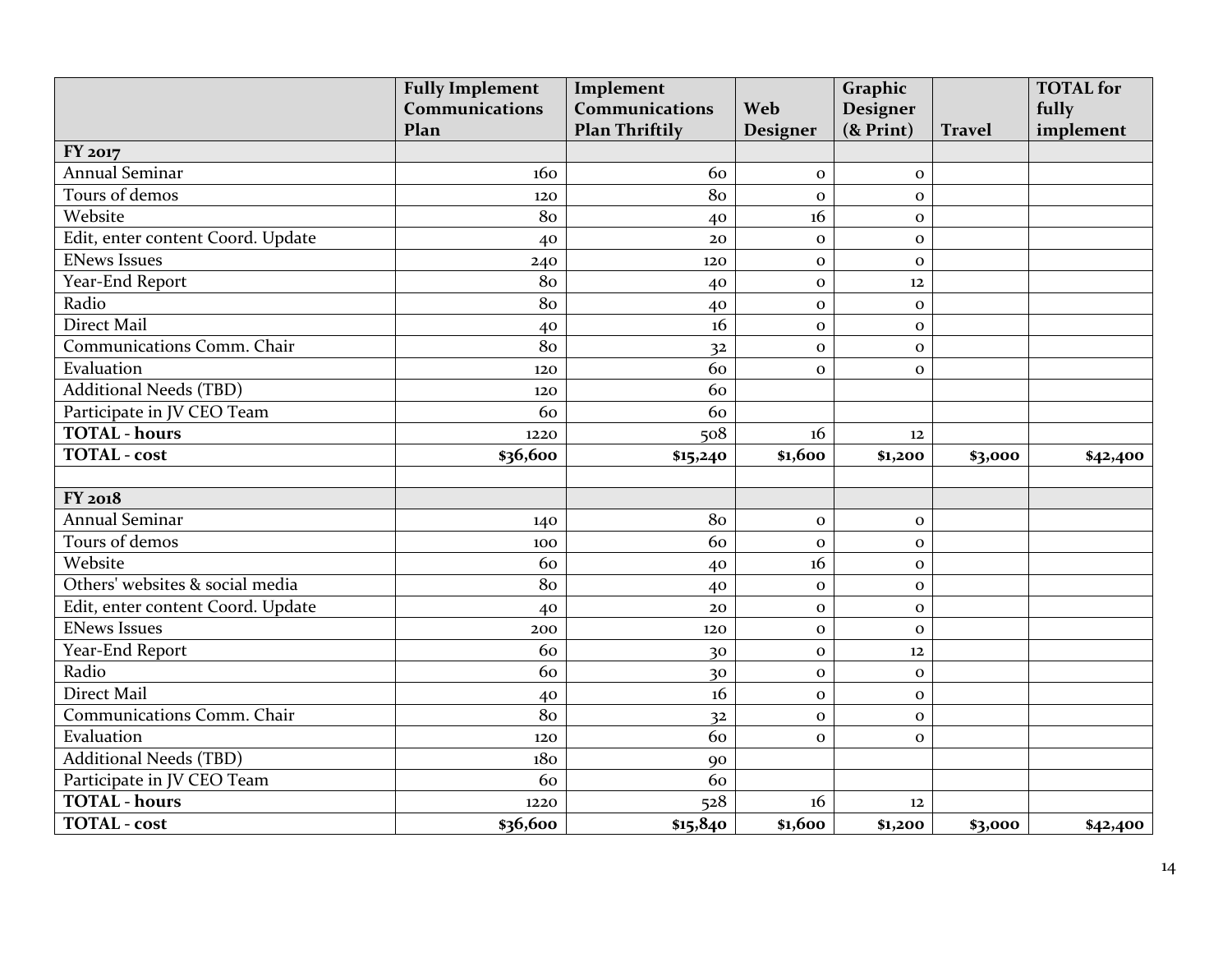# **Appendix A. Background to Strategic Communications**

<span id="page-18-0"></span>Communications is a process of idea exchange and imparting information. In effective communications, others understand you and you understand others in return. The audience is defined as the receiver of the message that a source wishes to communicate. Yet, the audience also becomes a source of messages back to the original source. Adapting to the feedback from an audience greatly improves communications efforts.

Strategic communications integrates communication efforts with all of the work of the RWBJV. In strategic communications, the planning process allows for prioritization of biological (or overall) objectives of the RWBJV that should be addressed through communications efforts. Identification of the key audience(s) necessary to address the overall objective of the RWBJV then allows for development of the communications goals and objectives. Developing appropriate communications objectives by audience involves extensive audience assessment in order to fully understand the audience and the most effective means to communicate with them. These communications objectives lay the foundation for the messages of the communications campaign, as well as the tactics and tools, which together compose the communications design phase. The communications delivery involves the implementation of the tactics and tools, through the appropriate channel to the target audience. Evaluation is the monitoring phase for the communications campaign, providing information on results and how the effort might be improved, which adaptively feeds back into communications planning.

Figure 1: Strategic Communications. Adapted from Bogart, Duberstein, & Slobe (2009).

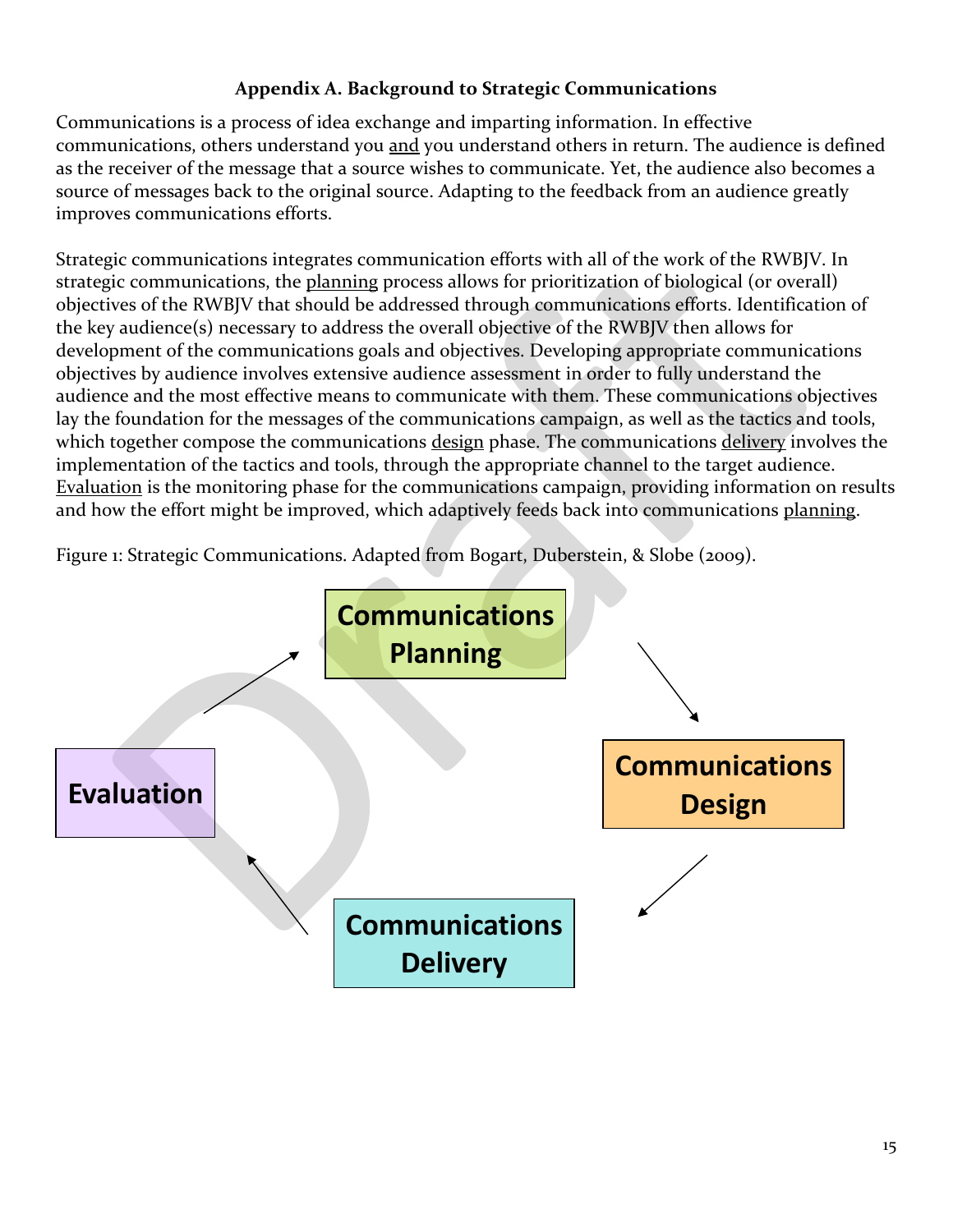# <span id="page-19-0"></span>**Capacity Building & Approach to Engagement**

The strategic communications approach employed for this plan's development emphasized engagement and participation of staff, members and key stakeholders. In line with the RWBJV's culture of partner collaboration, the Management Board, staff, and other partners played a critical role in developing the plan. They attended workshops, participated in teleconferences and web-conferences, provided feedback as part of the audience assessment, and reviewed drafts of the communications plan and its components. This "engagement" approach not only ensures a more relevant and useful communications plan, but also helps to build the communications and strategic planning capacity of the RWBJV, and the communication skills of board, staff, and partners.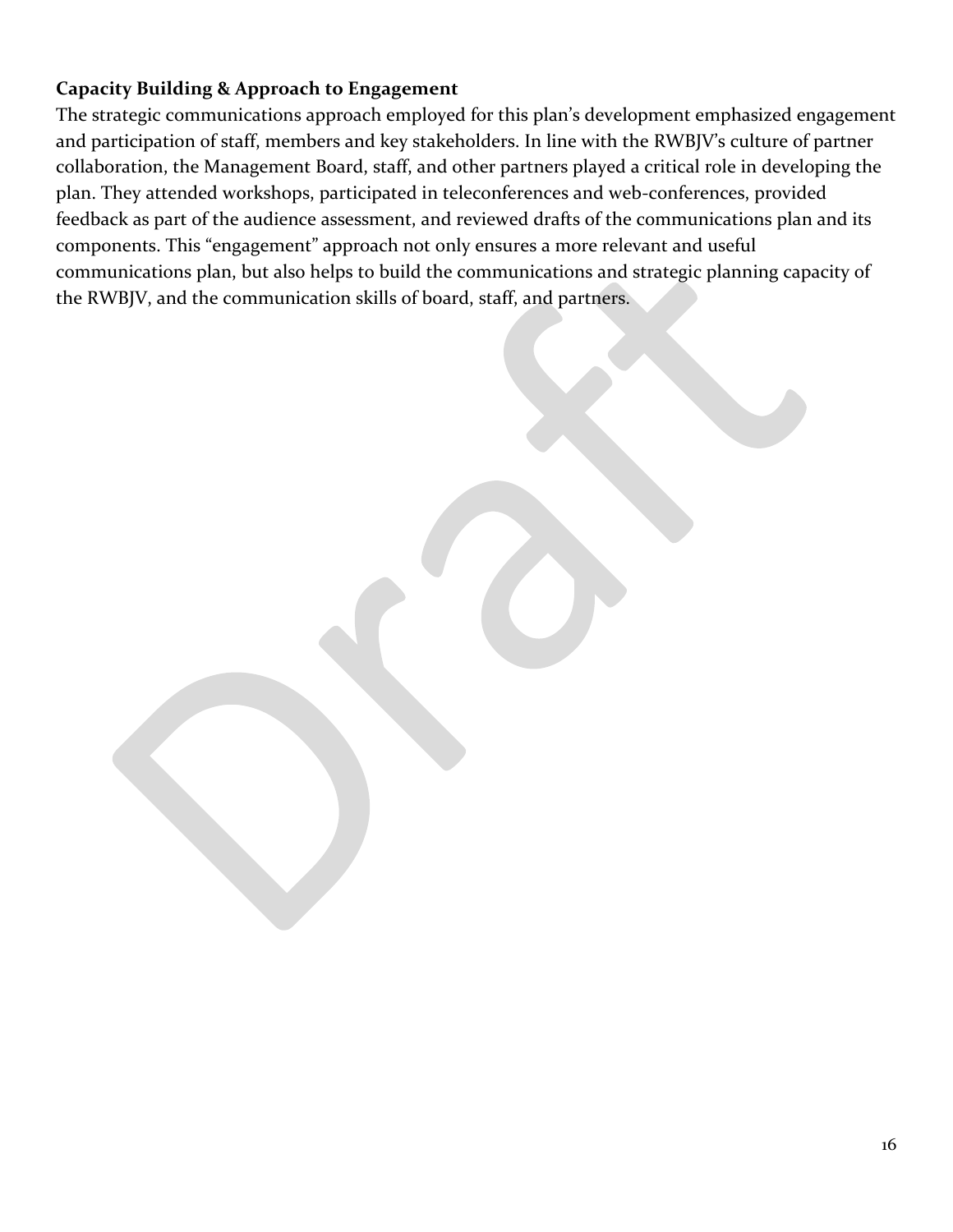#### **Appendix B. State of RWBJV Communications Prior to the Plan**

<span id="page-20-0"></span>Communications at RWBJV is guided by a workgroup whose responsibilities are:

- Link to Technical Committee and push issues up to the level that they can be dealt with.
- Develop a web-based newsletter.
- Coordinate information delivery, help organize RWBJV Informational Seminar and Research Symposium, develop JV calendar and table talkers.
- Maintain and keep current the county JV "Partners to Call" list.
- Develop a communication plan that meets the vertical and horizontal communication needs of the JV.
- Explore and develop new avenues of outreach, communication and education to the JV community including private landowners.
- Identify and elaborate communication "needs", i.e. man-power, financial, etc., to be addressed by the Management Board.

In 2011 the JV created a communications plan. It included 4 goals:

- Promote knowledge, understanding, and support of Rainwater Basin habitat conservation among target audiences.
- Encourage Rainwater Basin landowners to participate in habitat conservation.
- Promote the Rainwater Basin Joint Venture as a reliable, cooperative, and capable partner in habitat conservation.
- Help Rainwater Basin Joint Venture partners work together more effectively.

The audiences were landowners, residents, outdoor "users", local and state news media, government entities, partners and potential partners, other JVs and conservation organizations, and researchers. The relationship between the audiences and the goals was not delineated; nor were messages divided by goal or by audience. The tools recommended were website, informational brochures, flyers, and factsheets, one-page summaries of private lands projects, partner e-newsletter, coordinator updates, articles in newspapers, magazines, and partner newsletters, radio spots, Implementation plan, and bird lists. The techniques were news releases, tours and events, informational seminar, sponsorship, and direct outreach. While the plan acknowledges that some tools and techniques are tailored to specific audiences it does not clearly explain which tool/technique corresponds with which audience and which goal. Several evaluation approaches are identified, including tracking numbers of program applicants, use of tools, diversity of partners, effective communications with decision-makers, program availability and funding, ratio of positive to negative press, and response to a socio-economic longitudinal survey. Metrics are not provided, nor are the mechanisms for many of the evaluation approaches. While most of the communications tools listed in the plan were created, the evaluation components of the plan were not implemented.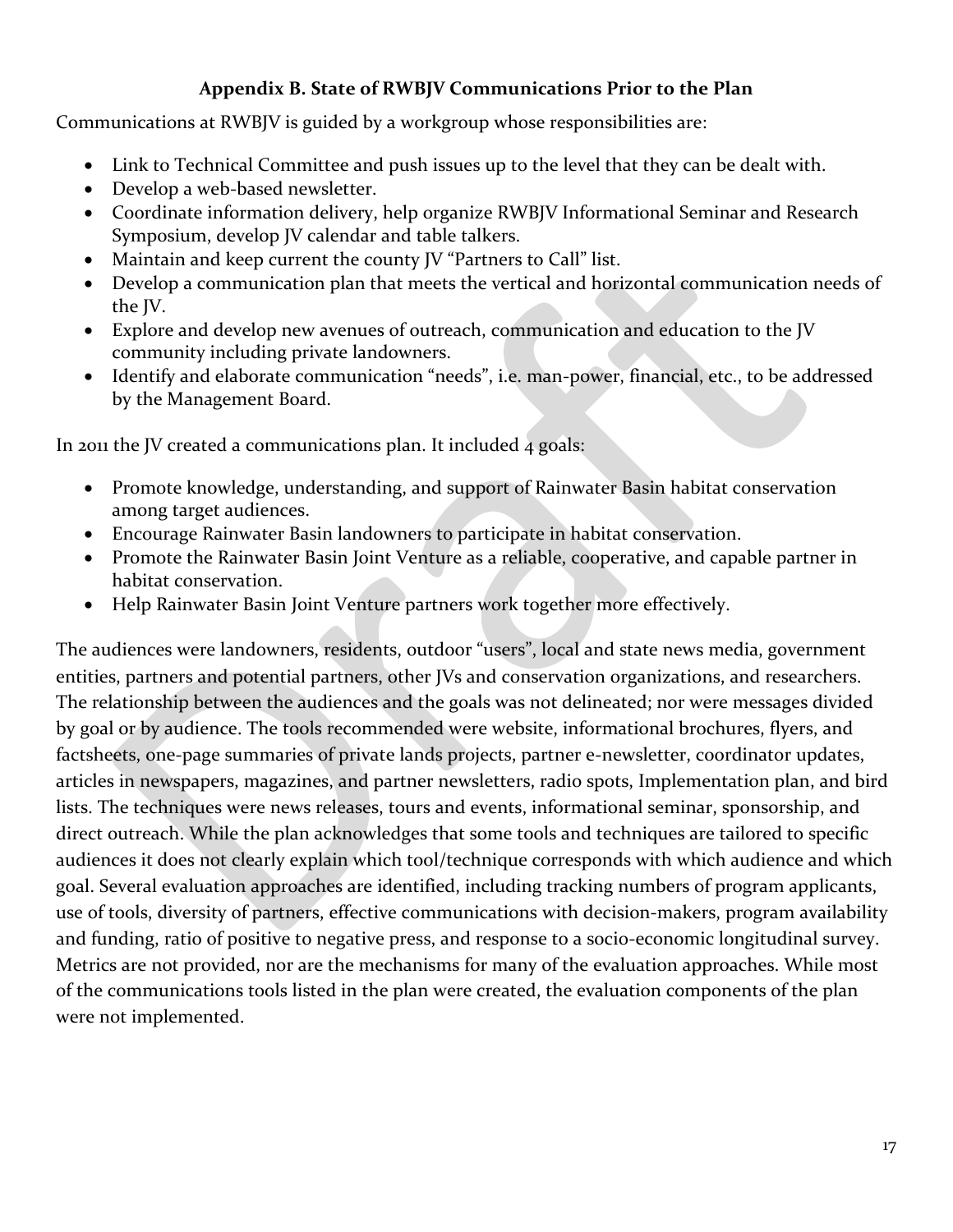# *Strengths*

- Thorough communications with the Management Board, Technical Committee, and Working Groups (i.e., Andy's emails, frequent meetings, Informational seminar)
- Extensive content written about projects and accomplishments
- Extensive content written for grazers, land owners, land managers
- Attractive website utilizing up to date content management system
- Key documents and communications tools archived and readily available on website
- Employ an array of communications tools
- Utilize tools appropriate for landowners (e.g., newspaper articles, radio spots)
- Conducted landowner focus groups to better understand audience
- Active Communications Workgroup
- Clear biological priorities by geographic area, that can guide communications

# *Weaknesses*

- Communications plan needs to connect audiences with appropriate messages and tools
- Unclear how communications tie to organizational goals and Implementation Plan objectives
- Management Board and partners have had limited involvement in communications planning or communications delivery
- Need to work more with non-traditional agriculture partners who reach landowners beyond "the choir"
- Limited delivery of written material beyond site visits and web links
- Limited tracking/evaluation of communications delivery and outcomes
- Website menu could be fleshed out and less reliant on pdfs
- Lacking an e-newsletter using Mail Chimp or similar program
- Need to consider appropriateness of social media (e.g., Facebook) & YouTube
- Limited audience assessment
- Rudimentary graphic design on factsheets

# *Communications Needs*

The 2014 Annual Operations Plan calls for:

Contract with outside expertise to obtain a communication assessment to facilitate the process of developing a communication plan

- Define communication audiences, key messages, and develop outreach tools utilizing human dimensions information
- Develop a communication plan that effectively meets the goals and objectives of the RWBJV Implementation Plan
- Prepare recommendations for Technical Committee and Management Board to inform of needs (capacity, funds) that will be necessary to implement communication plan
- Perform a membership assessment to ensure committee capacity will meet communication plan goals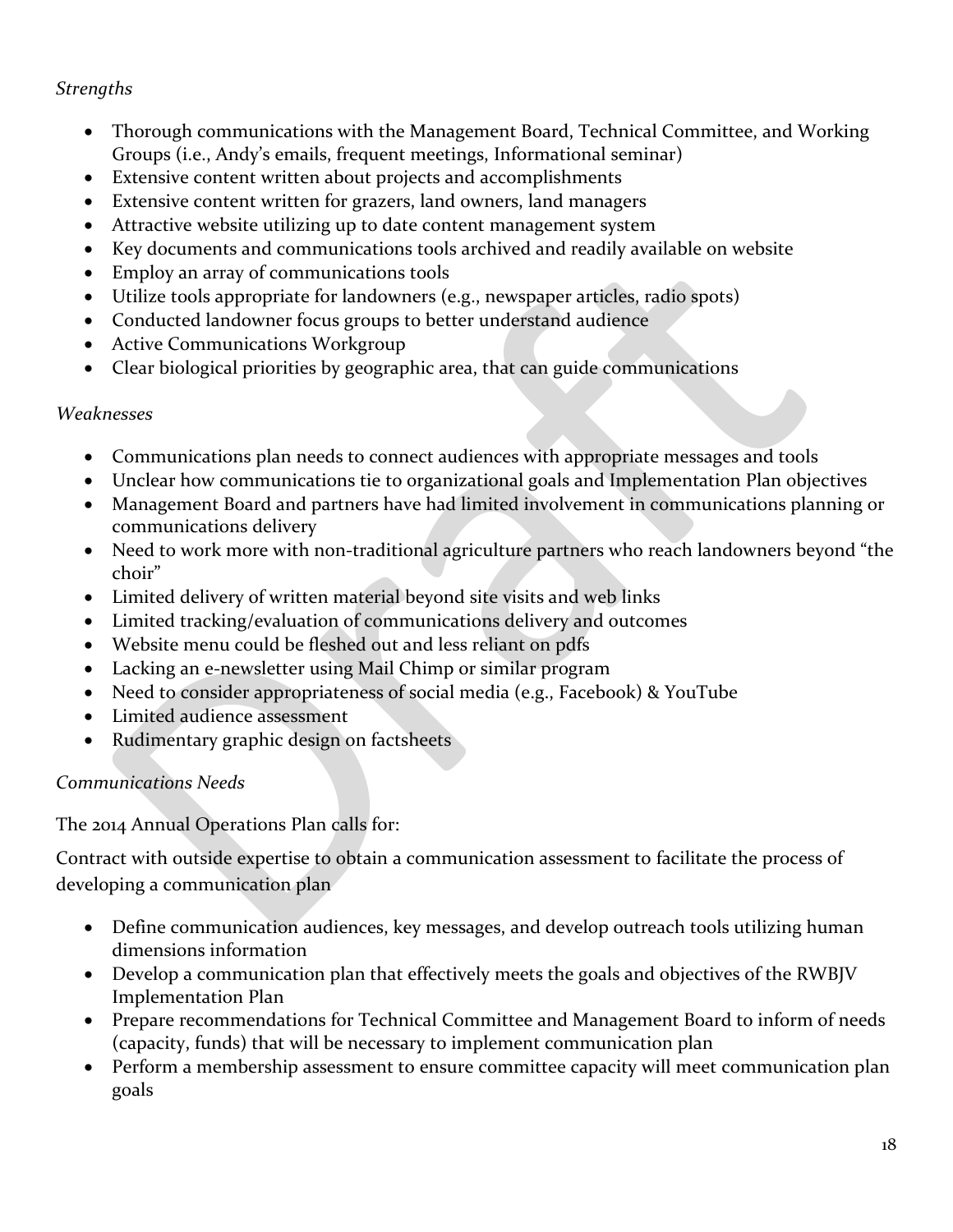The JV contracted with Ashley Dayer to work with the Working Group to accomplish the first four steps. Compared to past Communications Planning efforts, the RWBJV plan should focus more heavily on private lands.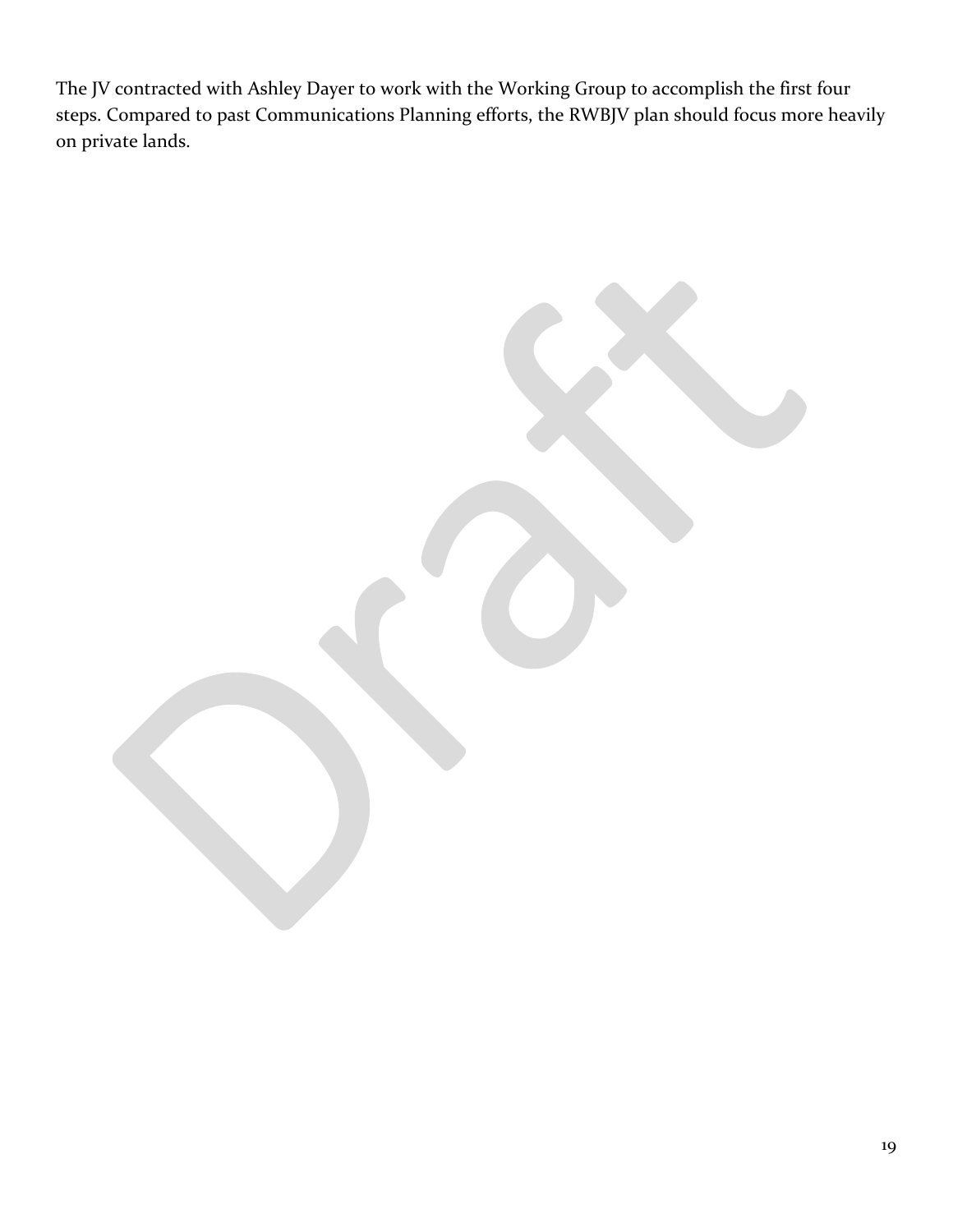# **Appendix C. Assessment of Needs for Defining 5-Year Goals**

#### <span id="page-23-1"></span><span id="page-23-0"></span>**Nominal Group: Opportunities for RWBJV Communications**

To initiate communications planning, a 3-day Communications Needs Assessment Workshop with the Management Board and the various workgroups was held in November 2014. Day 1 involved the Management Board; Day 2 the Private Lands Workgroup (morning) and the Conservation Planning Workgroup (afternoon); and Day 3 the Acquisition and Public Lands Workgroups (morning). The Communications Workgroup participated in all of these phases of the workshop.

The workshop provided participants the opportunity to learn more about the approach to the Strategic Communications Plan and to provide feedback. The Management Board and Communications Workgroup identified opportunities for RWBJV communications through a nominal group process. Participants in the workgroups discussed these opportunities further.

The nominal process focused on the question of "What are the opportunities for communications for the RWBJV?" The opportunities were then ranked by the participants on an individual basis.

Fifty-two opportunities for RWBJV communications were identified by the Management Board and Communications Workgroup.

Most highly ranked opportunities (written as described by participants) included:

- knowing who the RWBJV is
- providing real world success stories
- economic opportunities for enrolling in programs
- the right social media
- reaching leaders in "ag culture"
- right tools for every conversation
- targeting communication priorities to match conservation priorities
- be on Google search engine
- critical importance of RWB for migration
- developing an attitude of stewardship
- image, value, & economics (videos)
- direct benefits of wetland conservation to landowners

Following the meeting, Ashley Dayer analyzed the opportunities statements, using a Word Cloud program (which shows frequency of words used, with those mentioned more in a larger font).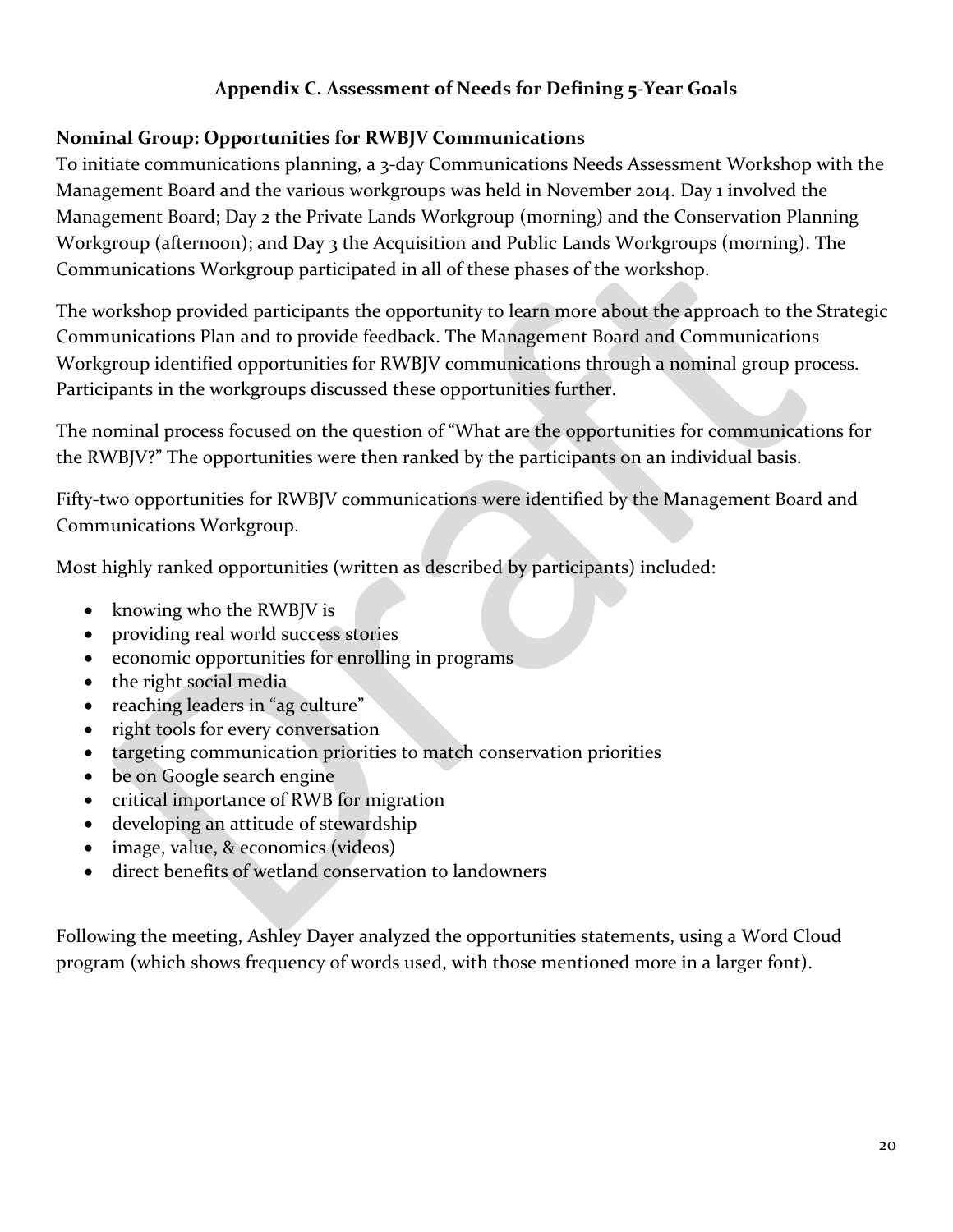

The WordCloud and list of items was also used as a starting point for conversations about the RWBJV's communications needs with each of the Workgroups. The feedback from this nominal group was used to inform the subsequent sections of the Communications Plan.

Participants in each phase of the workshop also reviewed the Discovery Phase results and offered additional perspectives on the strengths and weaknesses of past RWBJV communications efforts. The Management Board affirmed that the Strategic Communications Plan should help address all of the goals in the Implementation Plan. The Workgroups identified audiences who will be necessary to communicate with, in line with each of these goals.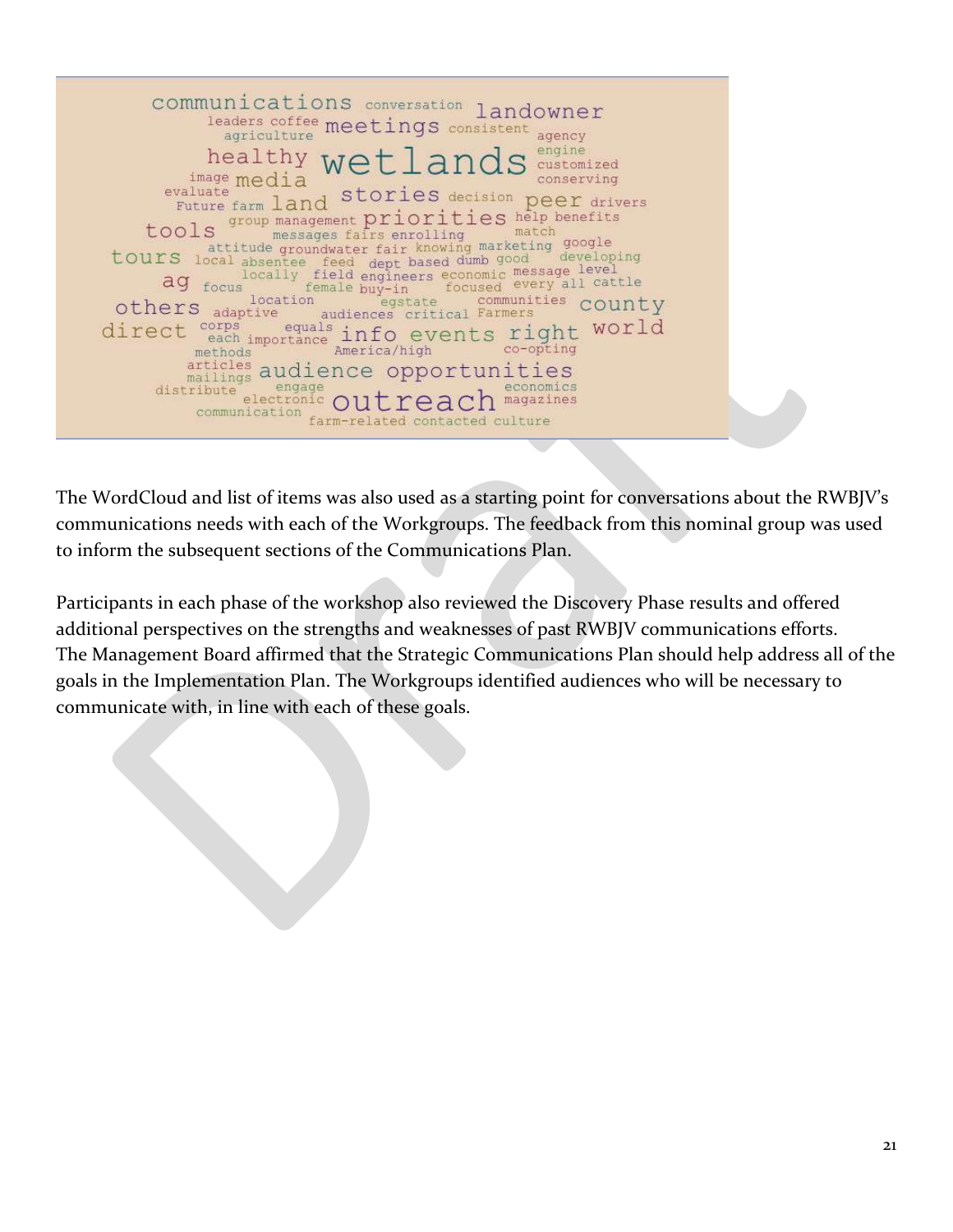#### **Appendix D. Audience Assessments**

Following the Needs Assessment workshop, Audience Assessments were conducted for audiences identified as key to the accomplishment of the priority goals. Priority external audiences (see below) were interviewed. The Management Board, Technical Committee, and Workgroup members provided feedback via Survey Monkey. To learn more about the audience of Nebraska citizens, hunters, and viewers, we reviewed a survey conducted by the Nebraska Game and Parks Commission.

#### *Interviews*

The audiences for the interviews included: agricultural producers (resident landowners, young farmers, small/organic farmers, farm operators, and elected officials in agricultural communities); agricultural services industry professionals (crop consultant and agronomists, agricultural services industry salespeople, and lenders in agricultural communities); visitor services professionals (tourism and visitor association staff); and resource professionals (private lands biologists, Natural Resource Conservation Service staff, Nebraska Game and Parks Commission leaders, US Fish and Wildlife Services National Wildlife Refuge staff, wildlife NGO staff; and foundations). The Working Group selected representatives to be interviewed based upon their high level of knowledge and experience with an audience, their familiarity with the RWBJV, and their likelihood to speak honestly to assist in the development of the Communications Plan.

The interviews were conducted via phone with Dayer. Each interviewee was asked 15 questions (Table 7). The questions were designed to better understand the audience and their attitudes, motivations, barriers, and communications needs.

| Table 7. Audience Assessment interview questions                                                     |
|------------------------------------------------------------------------------------------------------|
| What is your role with [insert organization or group]? RWBJV?                                        |
| What is important to [insert]?                                                                       |
| What are their attitudes towards conservation? Birds? RWBJV?                                         |
| Where/how do the interests of [insert] and RWBJV overlap? diverge?                                   |
| Why would [insert] partner with RWBJV on conservation?                                               |
| What would be barriers?                                                                              |
| Where does [insert] get their conservation information?                                              |
| How has the RWBJV reached out to [insert] before? Was it/is it successful? Why/why not?              |
| How would it be best for the RWBJV to share information and communicate with [insert] in the future? |
| Anything else I should note?                                                                         |

For each interview question, we pulled out common themes in the responses. We presented these results in a presentation to the Communications Workgroup and the Management Board, and they provided further insights about how to interpret the findings. A full presentation of results is available from the RWBJV. In summary, the key lessons that were learned in the interviews included: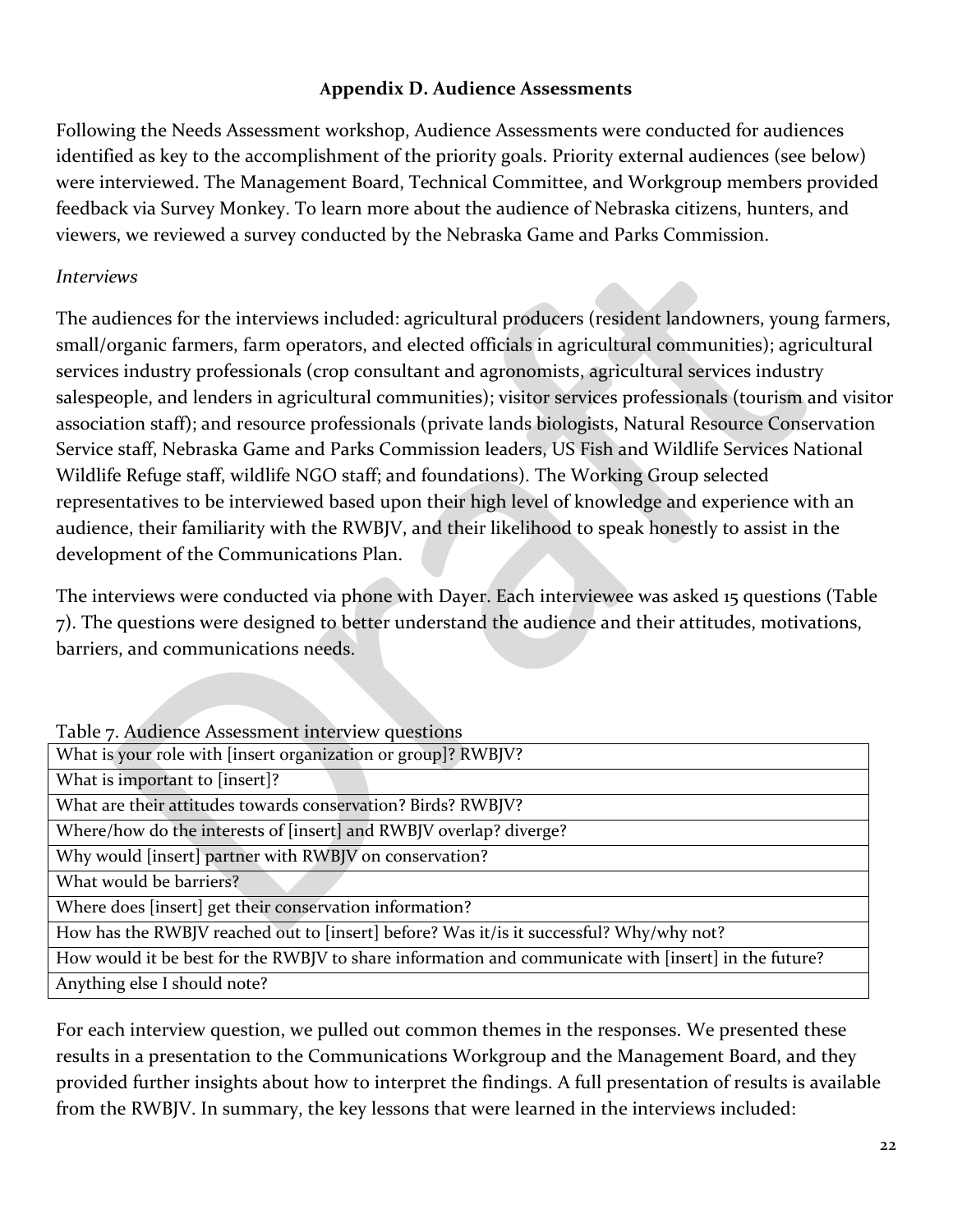- 1) Resource professionals are "the choir", or people who are already convinced about the value of the RWBJV. They are also most similar to the RWBJV in terms of what is important to them and their attitudes and interest. There are limited barriers to their collaboration with the RWBJV. Communications with this group are going well, and the RWBJV should continue mostly as it has. Some of the interviews indicated that it might be worthwhile to add more national-level and leadership-level outreach, including an e-newsletter like other Joint Ventures produce to show their success stories.
- 2) There is a great deal of potential for continuing to build on the RWBJV's past communications with landowners and producers. To be successful will continue to require a strategic approach. The RWBJV will need to reach the "right people" (e.g., landowners interested in hunting or sustainable agriculture), at the "right time" (e.g., when prices are down, when a landowner is retiring), with the "right message" (e.g., tied to their motivations, which are likely at least partially financially driven), and in the "right place" (i.e., focused on the RWBJV's priority areas). Communications will continue to require one-on-one approaches with relationship building over the long-term. The RWBJV could better use existing agricultural meetings (e.g., extension or a meeting about a new product) to reach landowners. Also, better connecting tours to demonstration sites with local media can secure more positive press, which is important in agricultural communities. Communications should focus on building trust, recognizing the conservation contribution of producers and landowners, articulating what the JV offers, and ensuring that any program restrictions work for producers. To be most successful, multiple organizations and agencies should provide shared messaging about all of the possible programs.
- 3) Similar to the above, the agricultural services industry is likely to be responsive to RWBJV communications, if they focus on the right people, including those who have a hunting or wildlife interest and recognize the business benefit of partnering with a conservation organization. Given that the RWBJV has not been working with this audience much in the past, it may be worthwhile to focus on a certain geographic area or business sector. Working with opinion leaders in the business community could be most effective.
- 4) The Visitors Services industry was interviewed as an audience, but ultimately determined to be an appropriate communications channel in areas where they are communicating about birds. The RWBJV should consider providing them with website content and providing them with videos, tour information, or brochures that could reach wildlife viewers.

# *Partner Feedback*

The request for feedback on communications was sent to the Management Board, Technical Committee, and Workgroup members. Thirty-nine of the 70 individuals (56%) on this list responded. We learned that the majority of the partners consider all of the existing communications tools (one-onone with staff, meetings, annual information seminar, email, "Updates from the Coordinator", and tours of demonstration sites) important for staying connected with and receiving information from the RWBJV, except the website. The partners offered suggestions for how to improve the website including less text and more photos, more emphasis on accomplishments, summary of current research and publications, partner contact information, a password-protected section with information for the partners, a calendar of events, and more information for landowners.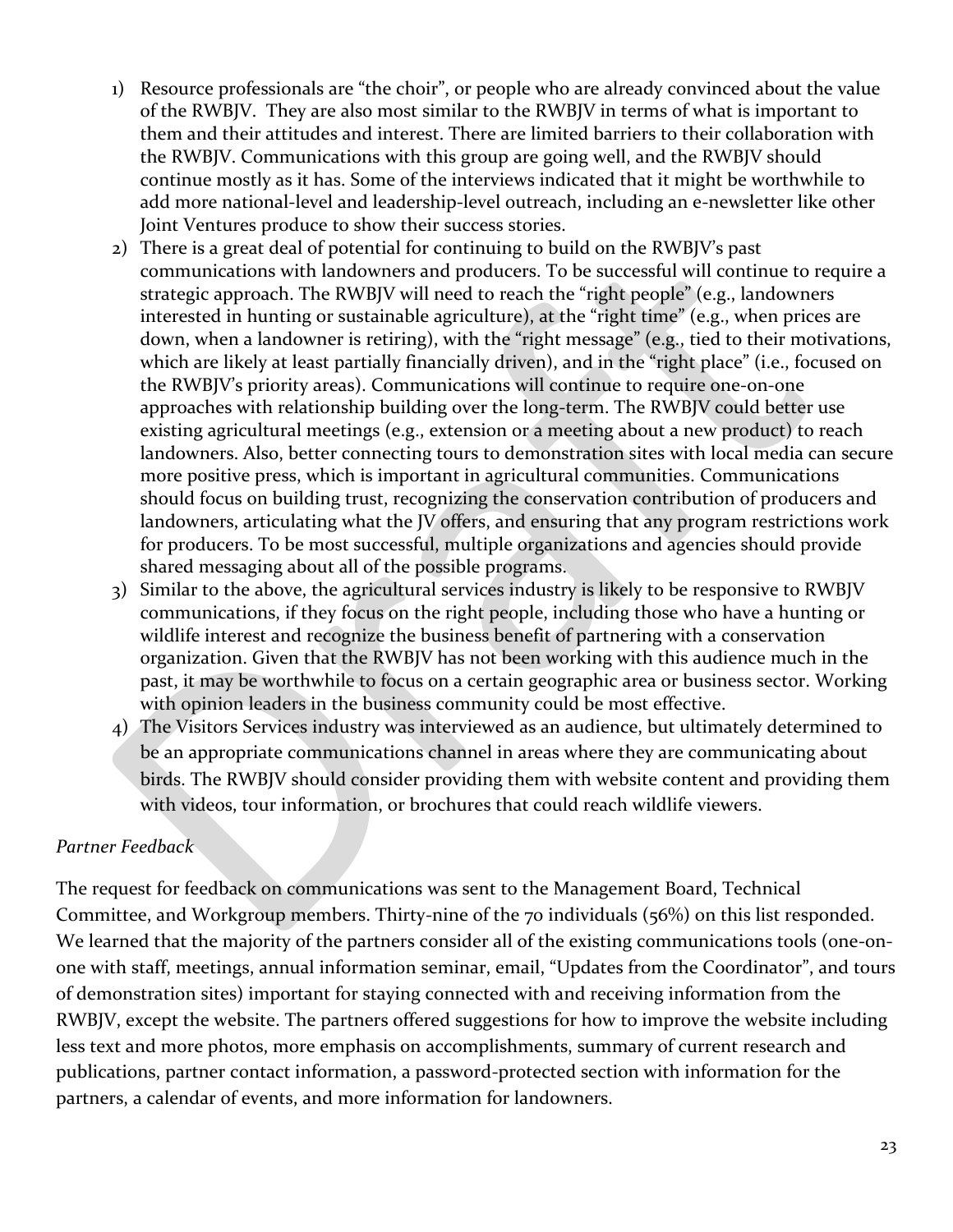In expanding communications for the future, the communications tools most of interest to the partners are an e-newsletter and a year-end report, and, to a lesser extent, participation in other groups' meetings. Topics most of interest for communications were habitat conservation, partner success, regional conservation news, science, and grants.

# *Statewide Survey*

The insights we gained from the Statewide Comprehensive Outdoor Recreation Plan survey included the household participation rates in recreation: 59% fishing; 41% hunting, shooting, or trapping; 37% observing or photographing wildlife or nature. The most common motivation for outdoor recreation was enjoying nature/getting outside/getting away, followed by having fun. The most preferred sources of information were direct mail (30%), email (26%), and the website (19%). Overall, the satisfaction with the Nebraska Game and Parks Commission was very high (over 80%) related to managing wildlife resources, conserving biodiversity, and outdoor opportunities, suggesting that this agency may be the key communications channel for reaching recreationist and citizen audiences related to bird conservation topics.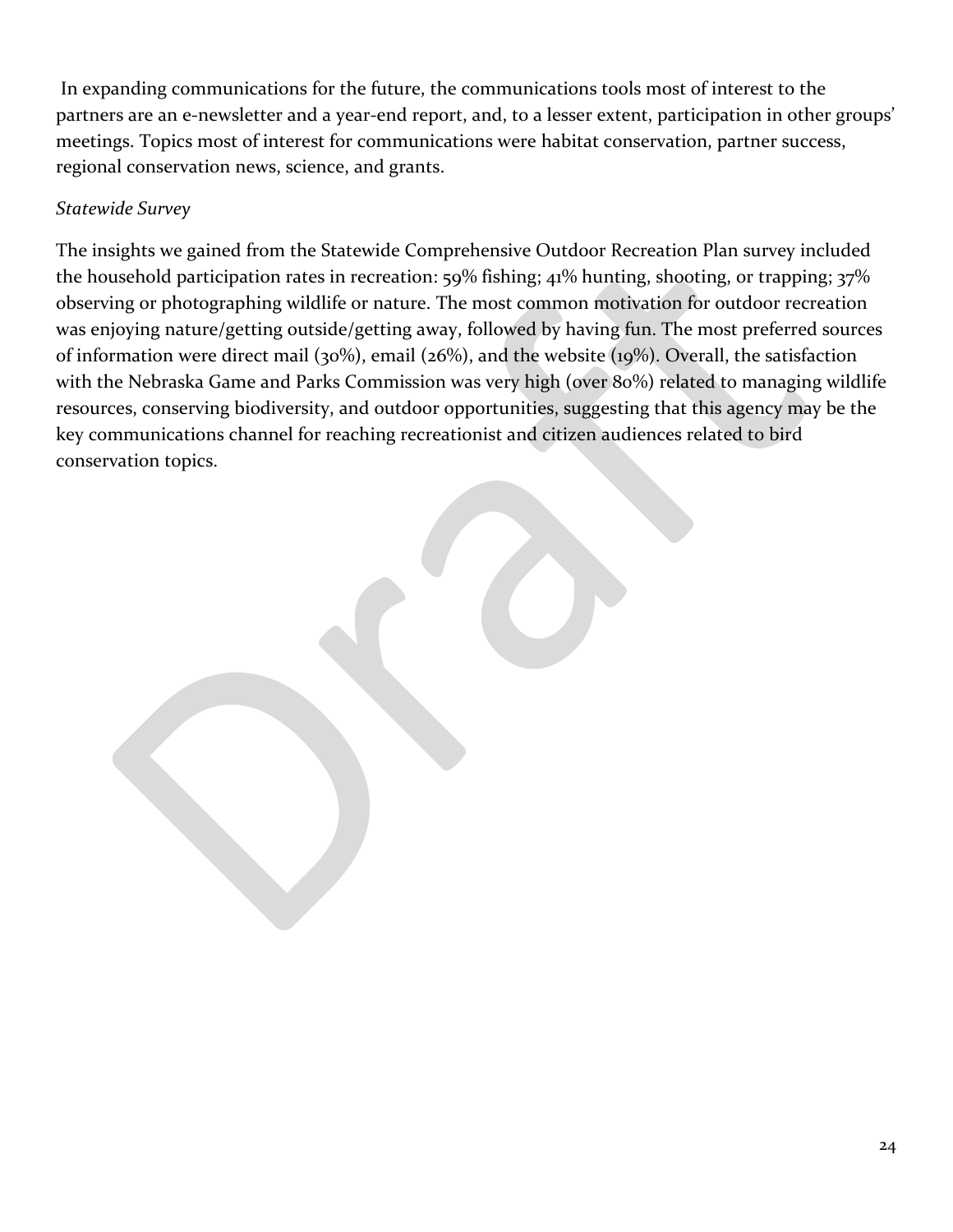## **Appendix E. Communications Objectives**

<span id="page-28-0"></span>A communications objective takes the broad RWBJV goals selected for communications and relates them to specific audiences. Ultimately, the main communications objectives are intended to influence behavior in that an audience behaving in a certain way will allow for the accomplishment of the goal. However, it may not be possible to change an audience's behavior before first addressing their knowledge, attitudes, and skills. Education and communications are often thought of as following a staircase of phases as shown in Figure 2, below. First, awareness must be raised (knowledge change), then concern increased (attitude change), then appropriate abilities developed (skill change), for ultimately action (behavior change).

Figure 2. Education and communications – a stair-step process leading to behavior change.



**Making objectives measurable.** All of these objectives can be measured by providing specific percentages to target for each of the knowledge, attitudes, skills, or behaviors (currently they are listed generically as "increase the percentage of…"). These objectives serve as the foundation for an evaluation following the implementation of the communications campaign to determine whether the objectives have been reached. Audience assessments through surveys or interviews should be conducted to determine the current percentage of the audience group with the given knowledge, attitudes, skills, or behaviors. Then, the appropriate measurable objectives for a communications campaign could be determined. The knowledge, attitudes, skills, and behavioral objectives for groups of audiences for each goal are listed below.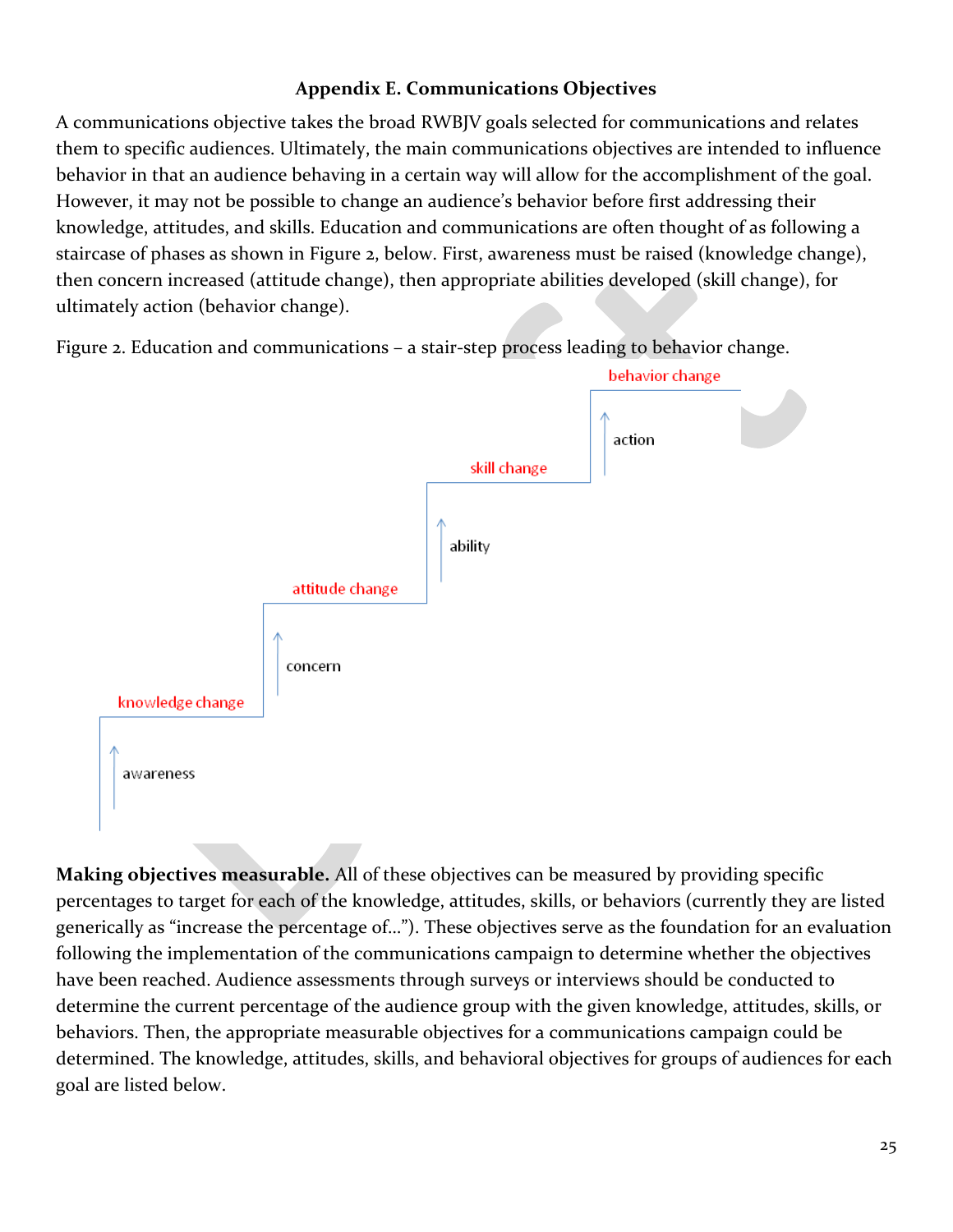**Objectives for messaging.** When considering which objectives to focus on for messages, the RWBJV should consider where the audience member is on the stairsteps for communications (Figure 2). Should the emphasis be on improving knowledge? Or is the audience already knowledgeable and aware? If so, should the emphasis be on attitudes? Or are they already concerned? If so, should the emphasis be on skills or actions? Communications should consider their level of technical knowledge and how complex to be with the message. Are the audience members primarily scientists, managers, or not members of the conservation community at all? See Table 8 for the objectives by audience segments for each of the goals for RWBJV communications efforts.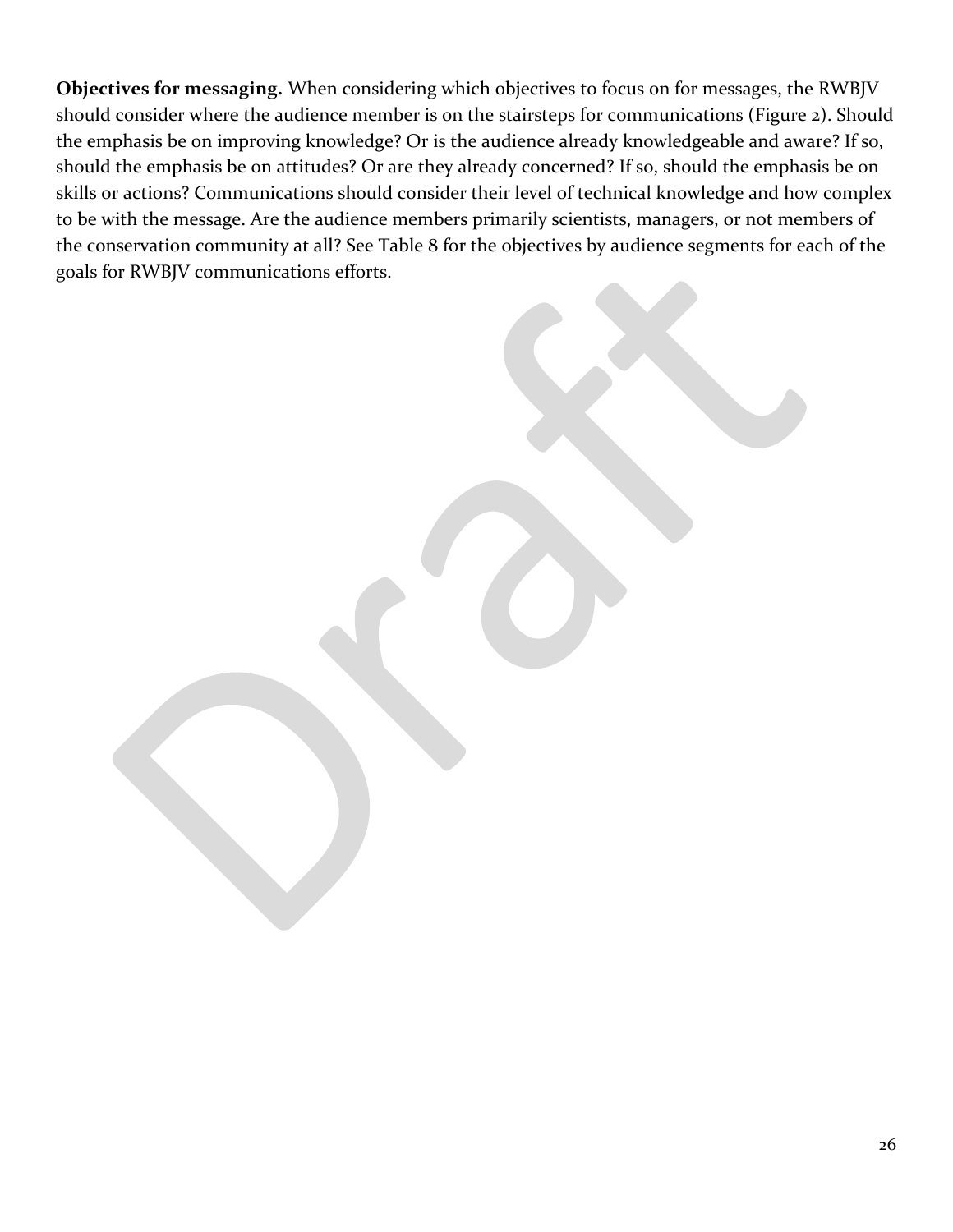| Influential      | <b>Knowledge Objectives:</b>                                            | <b>Attitudes Objectives:</b> | <b>Skills Objectives:</b> | <b>Behavioral Objectives:</b> |
|------------------|-------------------------------------------------------------------------|------------------------------|---------------------------|-------------------------------|
| <b>Audiences</b> | <b>Ensure that XX% of audience</b>                                      | <b>Ensure that XX% of</b>    | <b>Ensure that XX% of</b> | <b>Ensure that XX% of</b>     |
|                  | knows that                                                              | audience believe that        | audience is able to       | audience                      |
|                  |                                                                         |                              |                           |                               |
|                  | Goal 1. Increase community support & understanding of the RWBJV mission |                              |                           |                               |
| -Citizens        | -the mission of the RWBJV is to                                         | -the RWB is a special place  | -identify where the RWB   | 1.1. Supports                 |
| -Hunters         | support cooperative, mutually                                           | for people and wildlife.     | region is.                | implementation of             |
| -Viewers         | beneficial partnerships that advance                                    | -wetlands are important to   | -recognize what a         | conservation programs         |
|                  | our partners' common goals while                                        | people.                      | wetland is.               | and policies.                 |
|                  | improving the habitats upon which so                                    |                              | -take action to support   | 1.2 Offers non-financial      |
|                  | many birds depend.                                                      |                              | habitat conservation.     | support for (wetlands &       |
|                  | -the RWBJV and partners work                                            |                              | -offer "informed          | uplands) habitat              |
|                  | together to conserve migratory birds                                    |                              | consent" of conservation  | conservation.                 |
|                  | and their habitats which also benefits                                  |                              | programs and policies.    |                               |
|                  | people.                                                                 |                              |                           |                               |
|                  | -the JV partnership focuses its work in                                 |                              |                           |                               |
|                  | the Rainwater Basin and Central                                         |                              |                           |                               |
|                  | Platte region, among other                                              |                              |                           |                               |
|                  | landscapes.                                                             |                              |                           |                               |
|                  | -the RWB is the focal point of spring                                   |                              |                           |                               |
|                  | migration for waterfowl in the Central                                  |                              |                           |                               |
|                  | Flyway and is of hemispherical                                          |                              |                           |                               |
|                  | importance for shorebirds.                                              |                              |                           |                               |
|                  | -the RWB region includes a matrix of                                    |                              |                           |                               |
|                  | wetlands under both private and                                         |                              |                           |                               |
|                  | public ownership.                                                       |                              |                           |                               |
|                  | -playa wetlands provide cleaner                                         |                              |                           |                               |
|                  | drinking water, ground water                                            |                              |                           |                               |
|                  | recharge to the Ogallala Aquifer;                                       |                              |                           |                               |
|                  | thereby contributing to a sustainable                                   |                              |                           |                               |
|                  | supply of water for area residents and                                  |                              |                           |                               |
|                  | agriculture producers.                                                  |                              |                           |                               |
|                  | -the RWB is important to the                                            |                              |                           |                               |
|                  | waterfowl, waterbirds, shorebirds,                                      |                              |                           |                               |
|                  | and other migratory birds as well as                                    |                              |                           |                               |

Table 8. Objectives by audience segments for each of the goals for RWBJV communications efforts.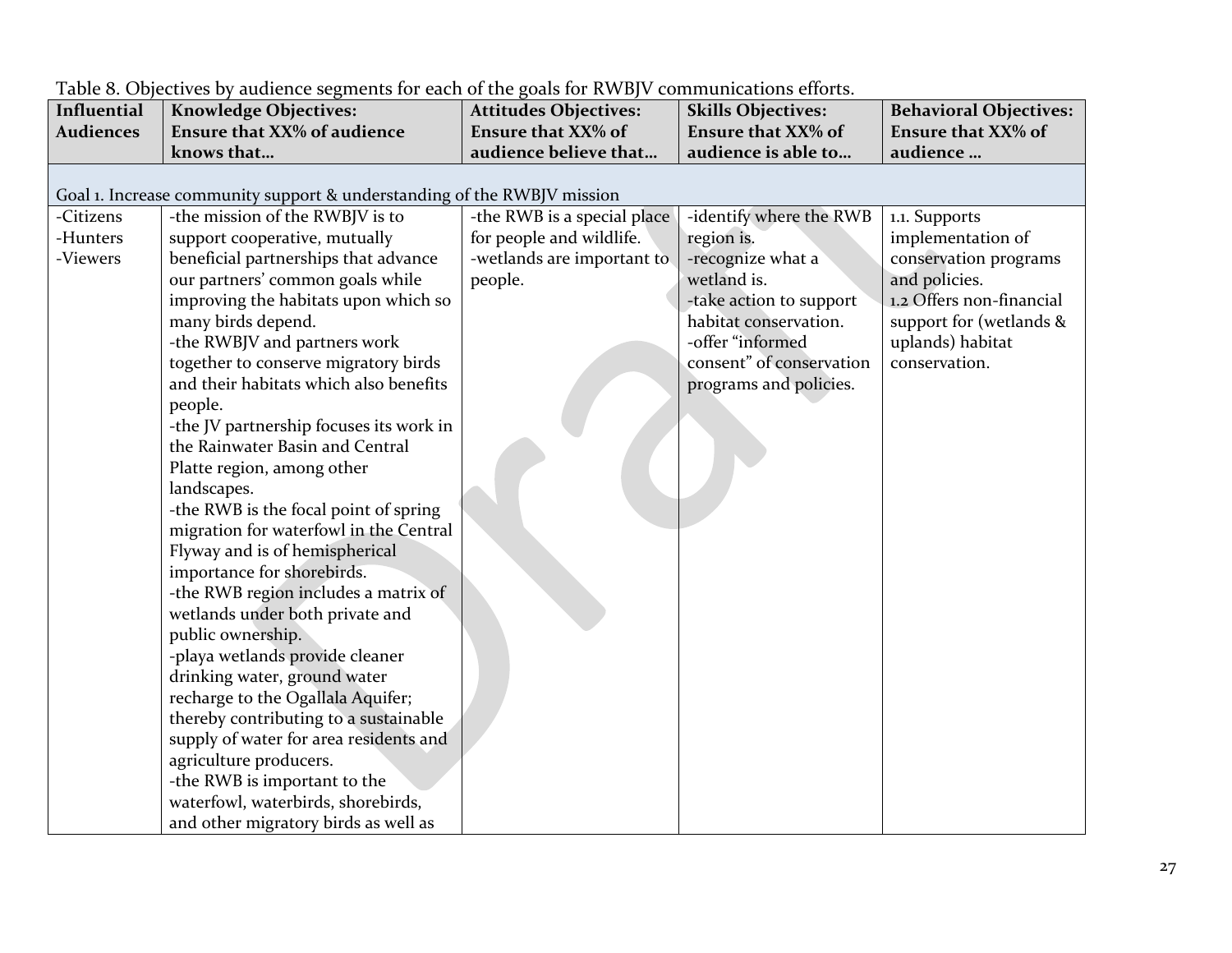| Influential                                                                                                                                   | <b>Knowledge Objectives:</b>                                                                                                                                                                                                                                                                                                                                                                                                                                                                                                                                                                                       | <b>Attitudes Objectives:</b>                                                                                                                                                                                                                                                                                                                                                                                                                                                     | <b>Skills Objectives:</b>                                                                                                                                                                                               | <b>Behavioral Objectives:</b>                                                                                                                                                                                   |
|-----------------------------------------------------------------------------------------------------------------------------------------------|--------------------------------------------------------------------------------------------------------------------------------------------------------------------------------------------------------------------------------------------------------------------------------------------------------------------------------------------------------------------------------------------------------------------------------------------------------------------------------------------------------------------------------------------------------------------------------------------------------------------|----------------------------------------------------------------------------------------------------------------------------------------------------------------------------------------------------------------------------------------------------------------------------------------------------------------------------------------------------------------------------------------------------------------------------------------------------------------------------------|-------------------------------------------------------------------------------------------------------------------------------------------------------------------------------------------------------------------------|-----------------------------------------------------------------------------------------------------------------------------------------------------------------------------------------------------------------|
| <b>Audiences</b>                                                                                                                              | <b>Ensure that XX% of audience</b>                                                                                                                                                                                                                                                                                                                                                                                                                                                                                                                                                                                 | <b>Ensure that XX% of</b>                                                                                                                                                                                                                                                                                                                                                                                                                                                        | <b>Ensure that XX% of</b>                                                                                                                                                                                               | <b>Ensure that XX% of</b>                                                                                                                                                                                       |
|                                                                                                                                               | knows that                                                                                                                                                                                                                                                                                                                                                                                                                                                                                                                                                                                                         | audience believe that                                                                                                                                                                                                                                                                                                                                                                                                                                                            | audience is able to                                                                                                                                                                                                     | audience                                                                                                                                                                                                        |
|                                                                                                                                               | resident wildlife.<br>-the Central Platte River Valley<br>provides some of the best Sandhill<br>Crane viewing opportunities in the<br>world. Nearly the entire world's<br>population of Sandhill Cranes passes<br>through the area.<br>-the RWB provides one of the best<br>waterfowl migration spectacles in the<br>world.<br>-public lands in the RWB provide<br>significant recreational opportunities<br>for hunting waterfowl and other<br>wildlife, as well as world-class wildlife<br>viewing opportunities.                                                                                                |                                                                                                                                                                                                                                                                                                                                                                                                                                                                                  |                                                                                                                                                                                                                         |                                                                                                                                                                                                                 |
| -Policy-<br>makers<br>(Congress,<br>OMB, DOI,<br>FWS, USDA,<br>FSA, NRCS,<br><b>State</b><br>Legislators,<br>and County<br>Commission<br>ers) | -JVs are one of the most efficient<br>programs when it comes to results<br>relative to funding. Over their 25 year<br>history these public-private<br>partnerships leveraged every<br>Congressionally appropriated fund<br>35:1, helping to conserve 18.5 million<br>acres of habitat.<br>-the RWBJV is known for its close<br>work with private landowners<br>producing on-the-ground<br>conservation outcomes.<br>-federal appropriations and Nebraska<br>Environmental Trust funds are some<br>of the primary funding sources for the<br>JV.<br>-the RWBJV uses Nebraska<br><b>Environmental Trust funds to</b> | -Joint Venture funding,<br>provided by the U.S, Fish<br>and Wildlife Service, and<br>leveraged partner<br>contributions are<br>efficiently used for bird<br>conservation and the<br>many other species that<br>depend on wetland and<br>grassland habitat.<br>-many members of the<br>public enjoy hunting and<br>watching migratory birds<br>and resident wildlife that<br>use these wetlands.<br>-area residents and<br>tourists that visit Nebraska<br>appreciate viewing and | -contact the JV staff or<br>partners to learn more<br>about how conservation<br>funding benefits their<br>states.<br>-justify their support of<br>these conservation<br>policies and programs to<br>their constituents. | 1.3 Promotes and<br>advocate for (wetland<br>and upland) habitat<br>conservation, programs,<br>funding, and policies.<br>1.4 Is neutral or non-<br>confrontational with<br>regards to programs and<br>policies. |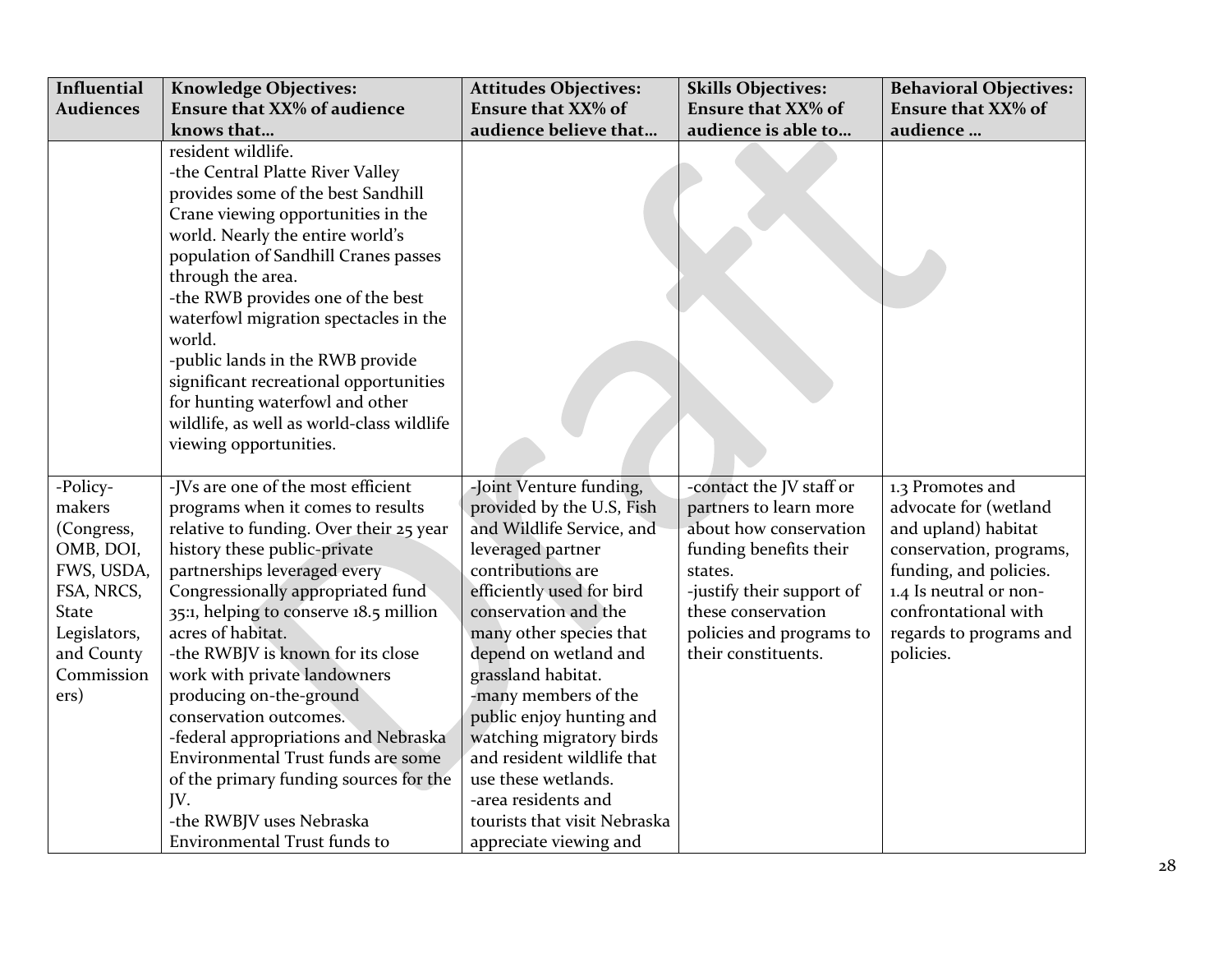| <b>Influential</b> | <b>Knowledge Objectives:</b>            | <b>Attitudes Objectives:</b> | <b>Skills Objectives:</b> | <b>Behavioral Objectives:</b> |
|--------------------|-----------------------------------------|------------------------------|---------------------------|-------------------------------|
| <b>Audiences</b>   | <b>Ensure that XX% of audience</b>      | <b>Ensure that XX% of</b>    | <b>Ensure that XX% of</b> | <b>Ensure that XX% of</b>     |
|                    | knows that                              | audience believe that        | audience is able to       | audience                      |
|                    | conserve habitat on public and          | recreational opportunities.  |                           |                               |
|                    | private lands.                          | -targeted delivery of        |                           |                               |
|                    | -the United States Department of        | conservation funding is a    |                           |                               |
|                    | <b>Agriculture Natural Resource</b>     | win-win for the people       |                           |                               |
|                    | <b>Conservation Service programs</b>    | and the wildlife of the      |                           |                               |
|                    | including the Agriculture               | region.                      |                           |                               |
|                    | Conservation Easement Programs, the     | -conservation funds play a   |                           |                               |
|                    | <b>Environmental Quality Incentives</b> | vital role in protecting     |                           |                               |
|                    | Program, and the Farm Service           | ecosystem services (i.e.     |                           |                               |
|                    | <b>Agency's Conservation Reserve</b>    | groundwater recharge,        |                           |                               |
|                    | Program are important conservation      | nutrient cycling,            |                           |                               |
|                    | programs.                               | floodwater storage and       |                           |                               |
|                    | -U.S. Fish and Wildlife Service         | retention, etc.) that people |                           |                               |
|                    | Partners for Fish and Wildlife and      | rely on.                     |                           |                               |
|                    | Nebraska Game and Parks                 |                              |                           |                               |
|                    | Commission's staff and funding is       |                              |                           |                               |
|                    | integral to on-the-ground delivery.     |                              |                           |                               |
|                    | -these funds and programs primarily     |                              |                           |                               |
|                    | go to support conservation on private   |                              |                           |                               |
|                    | lands.                                  |                              |                           |                               |
|                    | -playa wetlands and associated          |                              |                           |                               |
|                    | grassland buffers provide for           |                              |                           |                               |
|                    | ecosystem services (e.g., groundwater   |                              |                           |                               |
|                    | recharge, nutrient cycling, and clean   |                              |                           |                               |
|                    | drinking water).                        |                              |                           |                               |
|                    |                                         |                              |                           |                               |
|                    |                                         |                              |                           |                               |
|                    |                                         |                              |                           |                               |
|                    |                                         |                              |                           |                               |
|                    |                                         |                              |                           |                               |
|                    |                                         |                              |                           |                               |
|                    |                                         |                              |                           |                               |
|                    |                                         |                              |                           |                               |
|                    |                                         |                              |                           |                               |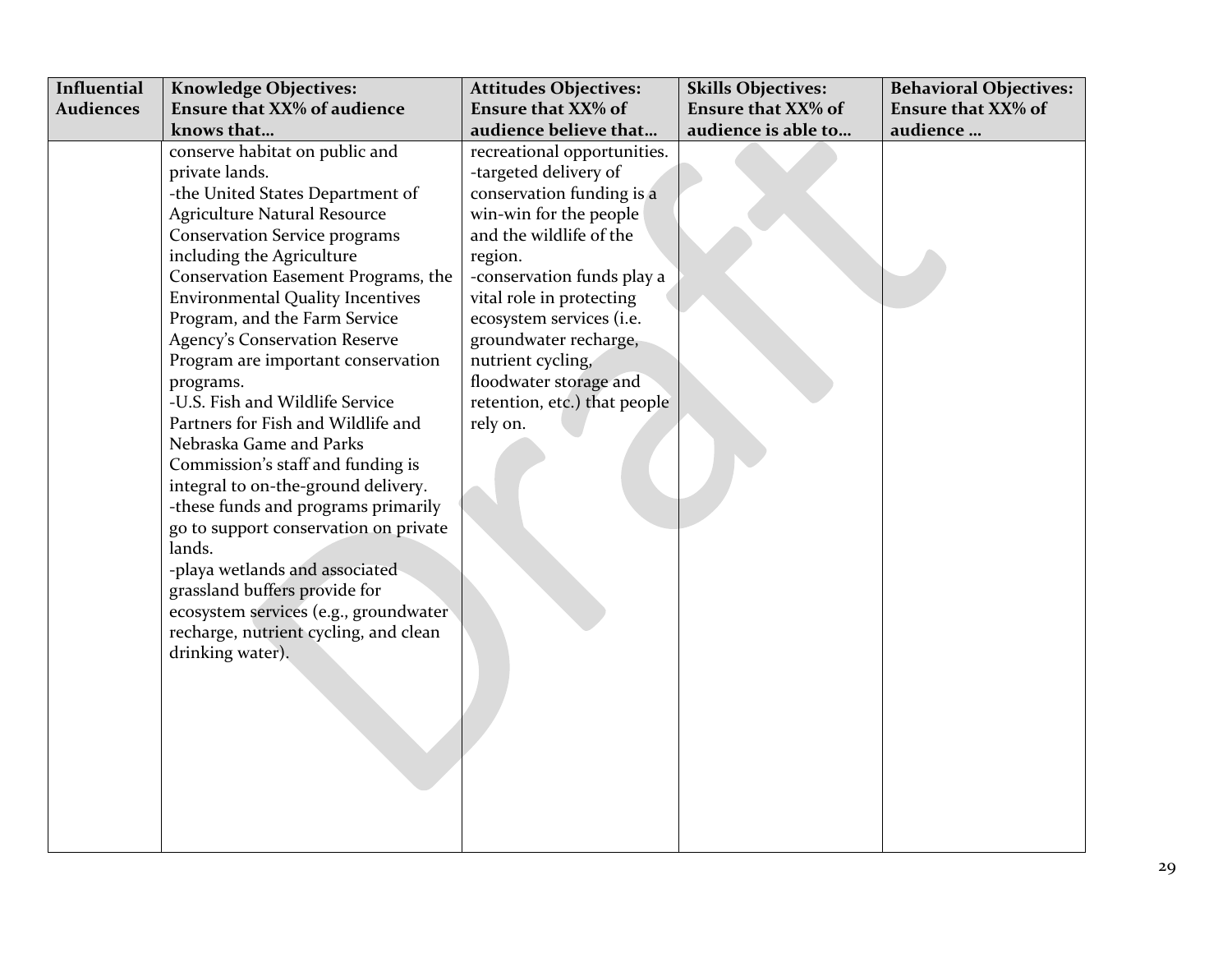| Influential      | <b>Knowledge Objectives:</b>                   | <b>Attitudes Objectives:</b> | <b>Skills Objectives:</b>  | <b>Behavioral Objectives:</b> |
|------------------|------------------------------------------------|------------------------------|----------------------------|-------------------------------|
| <b>Audiences</b> | <b>Ensure that XX% of audience</b>             | <b>Ensure that XX% of</b>    | <b>Ensure that XX% of</b>  | <b>Ensure that XX% of</b>     |
|                  | knows that                                     | audience believe that        | audience is able to        | audience                      |
|                  |                                                |                              |                            |                               |
|                  | Goal 2. Strengthen and broaden the partnership |                              |                            |                               |
| Management       | -the mission of the RWBJV is to                | -the JV is a partnership     | -explain what the          | 2.1 Actively participates     |
| Board            | support cooperative, mutually                  | that benefits bird           | RWBJV is.                  | in Management Board,          |
| -Workgroup       | beneficial partnerships that advance           | conservation in the          | -speak to shared JV goals  | Tech Committee, and           |
| members          | our partners' common goals while               | <b>RWBJV Administrative</b>  | and activities.            | Workgroups.                   |
| -Tech            | improving the habitats upon which so           | Area.                        | -identify ways they could  | 2.2 Contributes to the        |
| Committee        | many birds depend.                             | -participation in the JV     | partner in their own       | science and habitat           |
|                  | -the RWBJV was formed in 1992 to               | links you to conservation    | endeavors to work          | priorities of the             |
|                  | serve as a partnership for habitat             | professionals and            | toward shared JV goals.    | partnership.                  |
|                  | conservation.                                  | resources.                   | -regularly lend their      | 2.3 Communicates to           |
|                  | -JVs formed because partners realized          | -being part of the           | time, funding, and         | those in your                 |
|                  | they can achieve more conservation             | collective effort offers a   | expertise to support JV    | organization about the        |
|                  | together rather than acting alone.             | better chance of             | activities and             | JV.                           |
|                  | -JV staff capacity and fiscal resources        | conservation victories       | initiatives that lead to   | 2.4 Advocates for human       |
|                  | are designed to support the JV                 | than working alone.          | achieving                  | capital and financial         |
|                  | partnership in science-based habitat           | -JV staff are available for  | <b>Implementation Plan</b> | resources for the JV          |
|                  | conservation.                                  | you to turn to for support.  | goals and objectives.      | (nationally, regionally,      |
|                  | -the Workgroups identify bottlenecks           | - participation in the JV    | -turn to JV staff and      | locally).                     |
|                  | to habitat conservation relevant to            | provides an important        | request tools that can     |                               |
|                  | their area of expertise and potential          | partnership opportunity      | aid in representing the    |                               |
|                  | strategies to address limiting factors.        | for organizations.           | JV.                        |                               |
|                  | -the Technical Committee evaluates             | -the RWBJV embraces the      | -direct interested and     |                               |
|                  | Workgroup recommendations for                  | delivery of conservation,    | potential members to       |                               |
|                  | technical rigor and resource needs             | through planning and         | the JV.                    |                               |
|                  | and makes recommendations to the               | innovative funding           | -identify opportunities    |                               |
|                  | Board.                                         | mechanisms.                  | that are outside of the    |                               |
|                  | -the science and habitat priorities for        | -the RWBJV is committed      | box but important to       |                               |
|                  | the RWBJV are outlined in the                  | to conservation on private   | conservation solutions.    |                               |
|                  | Implementation Plan.                           | lands.                       | -identify opportunities    |                               |
|                  | -the RWBJV is responsible for                  | -the RWBJV uses              | to leverage funds to       |                               |
|                  | landbird, shorebird, waterbird, and            | resources effectively to     | support conservation       |                               |
|                  | waterfowl conservation in BCR 11 and           | ensure conservation          | in the RWB.                |                               |
|                  | 19 in Nebraska.                                | outcomes.                    |                            |                               |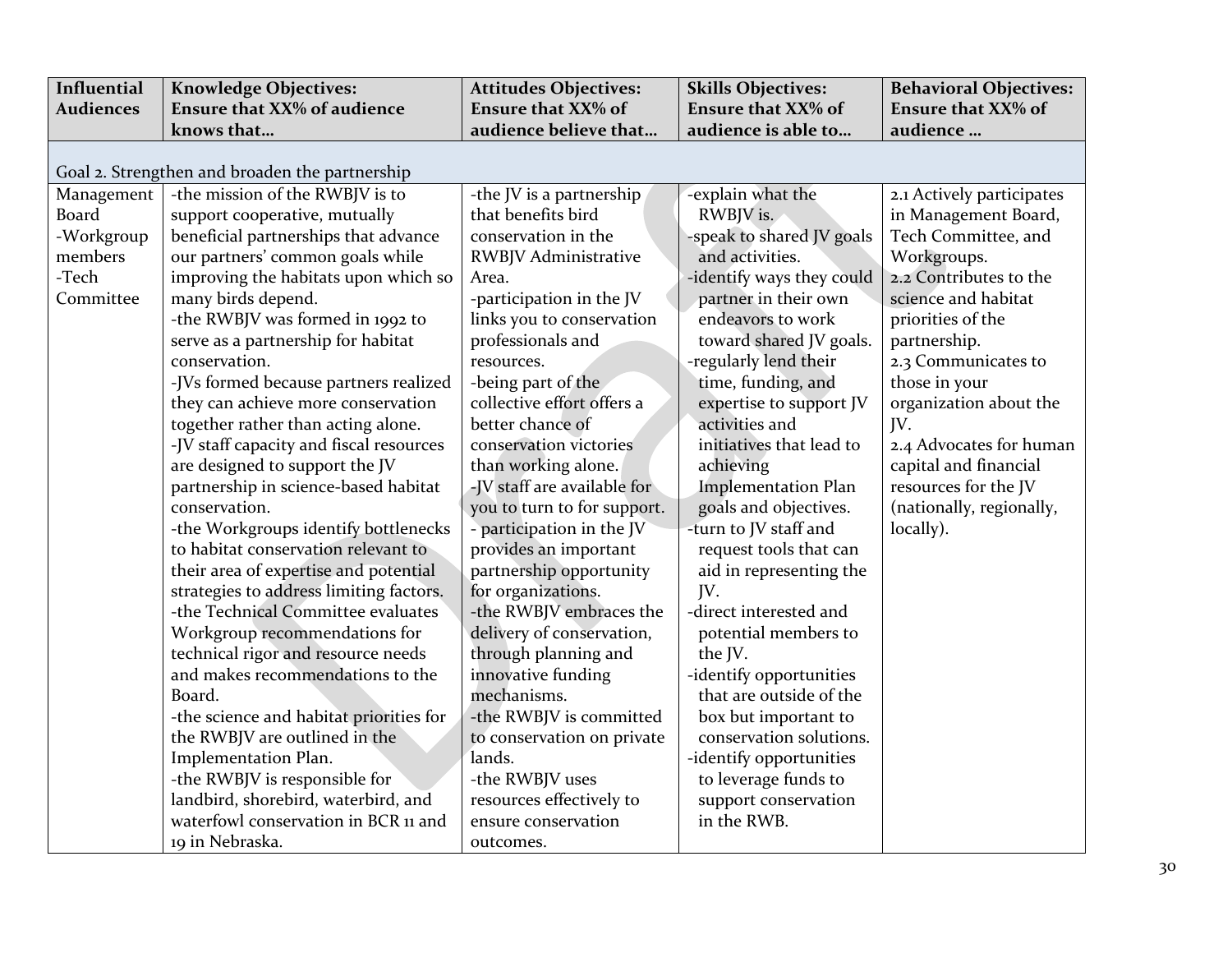| Influential<br><b>Audiences</b> | <b>Knowledge Objectives:</b><br><b>Ensure that XX% of audience</b> | <b>Attitudes Objectives:</b><br><b>Ensure that XX% of</b> | <b>Skills Objectives:</b><br><b>Ensure that XX% of</b> | <b>Behavioral Objectives:</b><br><b>Ensure that XX% of</b> |
|---------------------------------|--------------------------------------------------------------------|-----------------------------------------------------------|--------------------------------------------------------|------------------------------------------------------------|
|                                 | knows that                                                         | audience believe that                                     | audience is able to                                    | audience                                                   |
|                                 | -the RWBJV invests over 95% of its                                 | -the RWBJV embraces and                                   |                                                        |                                                            |
|                                 | resources toward on-the-ground                                     | seeks to engage new and                                   |                                                        |                                                            |
|                                 | conservation delivery.                                             | non-traditional partners.                                 |                                                        |                                                            |
|                                 | -this JV works closely with                                        |                                                           |                                                        |                                                            |
|                                 | landowners and considers their                                     |                                                           |                                                        |                                                            |
|                                 | involvement critical.                                              |                                                           |                                                        |                                                            |
|                                 | -the RWBJV can provide both                                        |                                                           |                                                        |                                                            |
|                                 | administrative and financial support                               |                                                           |                                                        |                                                            |
|                                 | to help accomplish shared                                          |                                                           |                                                        |                                                            |
|                                 | conservation objectives.                                           |                                                           |                                                        |                                                            |
|                                 | -the RWBJV partnership develops                                    |                                                           |                                                        |                                                            |
|                                 | relationships and supports                                         |                                                           |                                                        |                                                            |
|                                 | conservation throughout the                                        |                                                           |                                                        |                                                            |
|                                 | administrative area.                                               |                                                           |                                                        |                                                            |
|                                 |                                                                    |                                                           |                                                        |                                                            |
| -Agricultural                   | -the RWB is the focal point of spring                              | [repeat selections from                                   | [repeat selections from                                | 2.5 Engages with the                                       |
| services                        | migration for waterfowl in the                                     | above, once edited]                                       | above, once edited]                                    | partnership.                                               |
|                                 | Central Flyway. An estimated 8.6                                   | -our flexible approach to                                 | -understand the                                        |                                                            |
| -Industry                       | million waterfowl rely on this region.                             | conservation complements                                  | economics of                                           |                                                            |
| foundations                     | -RWB wetlands are a type of playa                                  | working lands.                                            | conservation and the                                   |                                                            |
|                                 | wetland.                                                           | -you can "make a                                          | benefits that it provides                              |                                                            |
| -Sand                           | -playa wetlands provide ecosystem                                  | difference" by engaging                                   | to farmers.                                            |                                                            |
| County                          | services, including filtering sediment,                            | with the Joint Venture.                                   | -talk with landowners                                  |                                                            |
| Foundation                      | agricultural nutrients and chemicals                               | -this Joint Venture                                       | and others in ag services                              |                                                            |
|                                 | from run-off.                                                      | interacts with private                                    | industry about the JV.                                 |                                                            |
|                                 | -playa wetlands offer significant                                  | landowners to accomplish<br>conservation.                 |                                                        |                                                            |
|                                 | ground-water recharge for Ogallala                                 | -the JV has extensive                                     |                                                        |                                                            |
|                                 | Aquifer.                                                           | experience in grant                                       |                                                        |                                                            |
|                                 | -there is program flexibility that<br>allows playa wetlands to be  | management and writing.                                   |                                                        |                                                            |
|                                 | integrated into farm operations as                                 |                                                           |                                                        |                                                            |
|                                 | grazing lands and for forage                                       |                                                           |                                                        |                                                            |
|                                 | production, and even at times for                                  |                                                           |                                                        |                                                            |
|                                 |                                                                    |                                                           |                                                        |                                                            |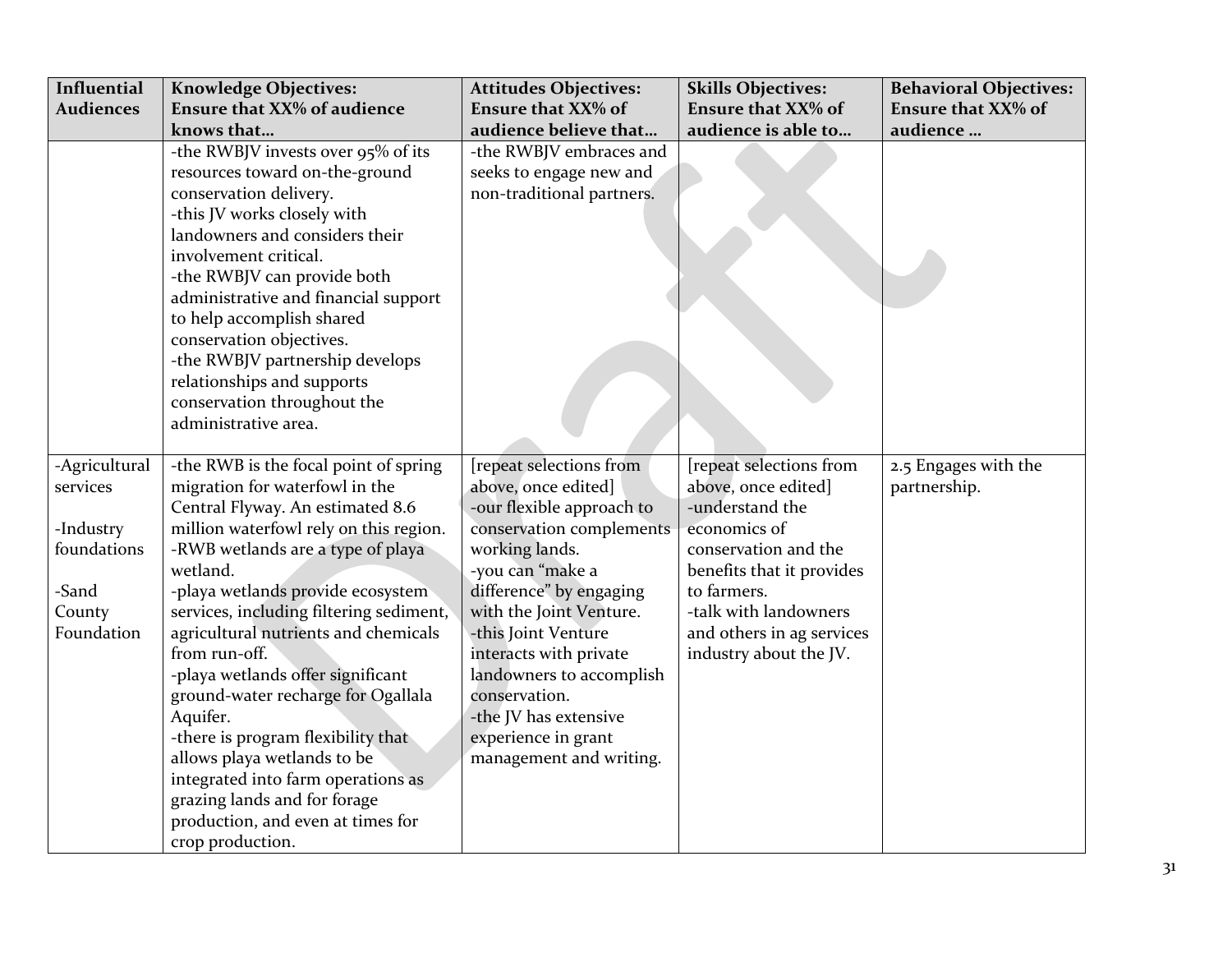| Influential      | <b>Knowledge Objectives:</b>                                                                                                                                                                                                                                                                                                                                                                                                                                         | <b>Attitudes Objectives:</b> | <b>Skills Objectives:</b> | <b>Behavioral Objectives:</b> |
|------------------|----------------------------------------------------------------------------------------------------------------------------------------------------------------------------------------------------------------------------------------------------------------------------------------------------------------------------------------------------------------------------------------------------------------------------------------------------------------------|------------------------------|---------------------------|-------------------------------|
| <b>Audiences</b> | <b>Ensure that XX% of audience</b>                                                                                                                                                                                                                                                                                                                                                                                                                                   | <b>Ensure that XX% of</b>    | <b>Ensure that XX% of</b> | <b>Ensure that XX% of</b>     |
|                  | knows that                                                                                                                                                                                                                                                                                                                                                                                                                                                           | audience believe that        | audience is able to       | audience                      |
|                  | -playas provide mutual benefits for<br>the agricultural sector and birds.<br>-conservation actions benefit soil<br>conservation and soil health.<br>-transition of flood-prone cropland to<br>grazing lands and/or forage<br>production can increase net farm<br>income.<br>-the RWBJV partnership provides<br>technical and financial assistance to<br>landowners, and if an existing<br>program does not meet their needs,<br>we can design new programs to do so. |                              |                           |                               |
|                  |                                                                                                                                                                                                                                                                                                                                                                                                                                                                      |                              |                           |                               |
|                  |                                                                                                                                                                                                                                                                                                                                                                                                                                                                      |                              |                           |                               |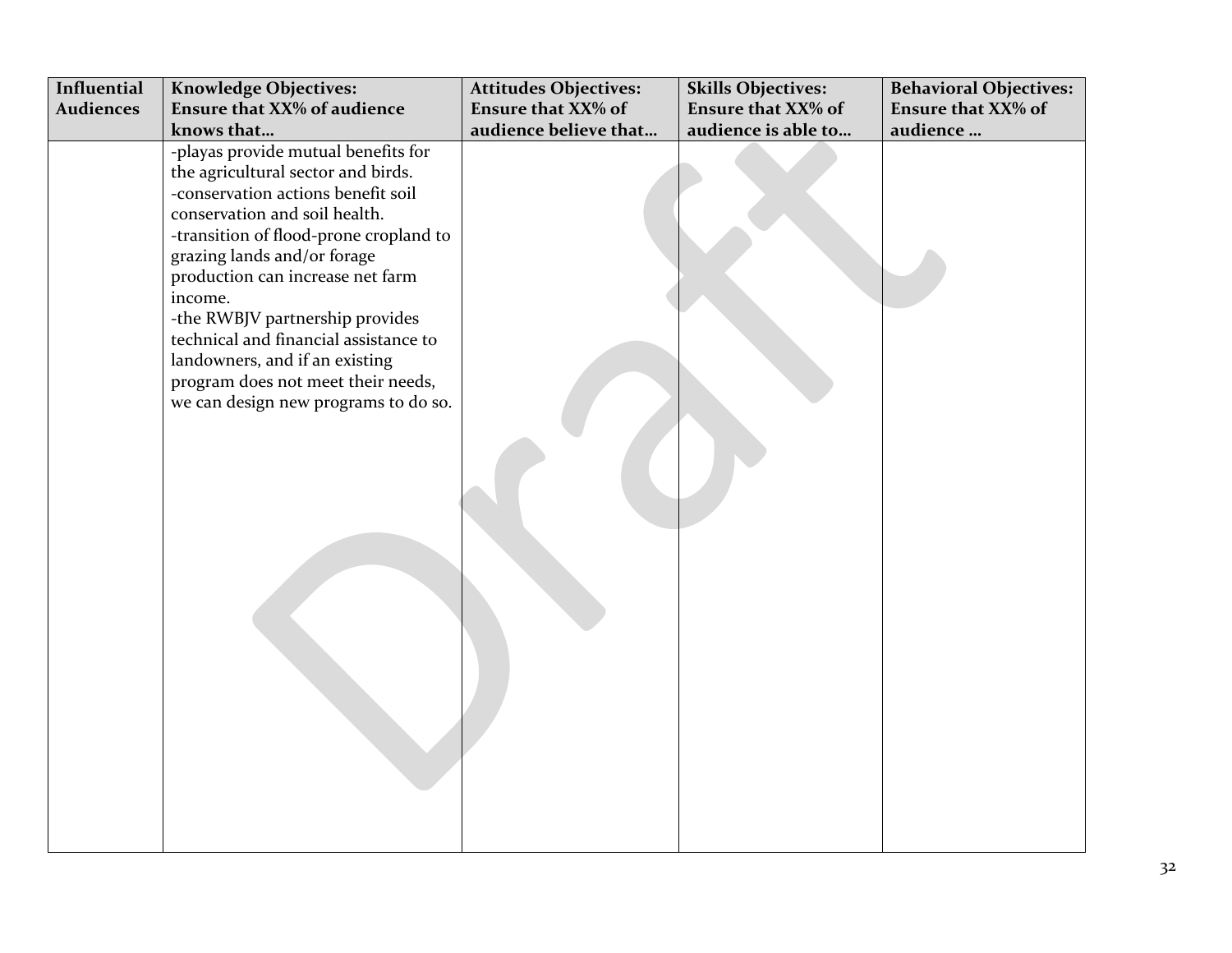| Influential                                  | <b>Knowledge Objectives:</b>                                                                                                                                                                                                                                                                                                                                                                                                                                                                                                                                                           | <b>Attitudes Objectives:</b>                                                                                                                                                                                                                                                                                                                                 | <b>Skills Objectives:</b>                                                                                                                                                                                                                                                                                                                                                                                                                                   | <b>Behavioral Objectives:</b>                                                                                                                                                                                                                                                                |
|----------------------------------------------|----------------------------------------------------------------------------------------------------------------------------------------------------------------------------------------------------------------------------------------------------------------------------------------------------------------------------------------------------------------------------------------------------------------------------------------------------------------------------------------------------------------------------------------------------------------------------------------|--------------------------------------------------------------------------------------------------------------------------------------------------------------------------------------------------------------------------------------------------------------------------------------------------------------------------------------------------------------|-------------------------------------------------------------------------------------------------------------------------------------------------------------------------------------------------------------------------------------------------------------------------------------------------------------------------------------------------------------------------------------------------------------------------------------------------------------|----------------------------------------------------------------------------------------------------------------------------------------------------------------------------------------------------------------------------------------------------------------------------------------------|
| <b>Audiences</b>                             | <b>Ensure that XX% of audience</b>                                                                                                                                                                                                                                                                                                                                                                                                                                                                                                                                                     | <b>Ensure that XX% of</b>                                                                                                                                                                                                                                                                                                                                    | <b>Ensure that XX% of</b>                                                                                                                                                                                                                                                                                                                                                                                                                                   | <b>Ensure that XX% of</b>                                                                                                                                                                                                                                                                    |
|                                              | knows that                                                                                                                                                                                                                                                                                                                                                                                                                                                                                                                                                                             | audience believe that                                                                                                                                                                                                                                                                                                                                        | audience is able to                                                                                                                                                                                                                                                                                                                                                                                                                                         | audience                                                                                                                                                                                                                                                                                     |
|                                              | Goal 3. Conserve, restore, and enhance wetlands & grasslands on public lands                                                                                                                                                                                                                                                                                                                                                                                                                                                                                                           |                                                                                                                                                                                                                                                                                                                                                              |                                                                                                                                                                                                                                                                                                                                                                                                                                                             |                                                                                                                                                                                                                                                                                              |
| -Public lands<br>managers<br>-USFWS<br>-NGPC | -habitat managed on public lands<br>contributes to the habitat objectives<br>in the RWBJV's Implementation Plan,<br>as well as continental needs for bird<br>populations.<br>-vegetation management can<br>promote habitat that provides<br>important forage for waterfowl<br>during migration and habitat for<br>shorebirds.<br>-vegetation management can provide<br>important habitat for different types<br>of birds. There are trade-offs to<br>consider.<br>-the RWBJV partnership develops<br>relationships and supports<br>conservation throughout the<br>administrative area. | -public lands can be<br>important demonstration<br>areas.<br>-working with local<br>producers is essential.<br>-it's important to embrace<br>opportunities to work with<br>adjacent landowners.<br>-communicating with local<br>governments and the<br>general public about<br>management actions and<br>desired outcomes ensure<br>the success of projects. | -communicate the<br>effective management<br>options for quality<br>habitat.<br>-communicate well with<br>producers, local<br>government and the<br>public.<br>-develop and implement<br>robust management<br>plans for habitat<br>conservation on public<br>lands.<br>-contact and ensure<br>local producers know<br>about wetland<br>conservation<br>opportunities.<br>-encourage compatible<br>use on neighboring<br>long-term protected<br>private land. | 3.1 Improves<br>management of<br>wetlands & grasslands.<br>3.2 Provides forage for<br>birds during migration<br>3.3 Communicates with<br>appropriate audiences<br>(e.g., local government,<br>communities, general<br>public) with regards to<br>management actions<br>and desired outcomes. |
| -Public lands<br>managers<br>-USFWS<br>-NGPC | -the RWBJV partners have identified<br>areas where acquisition of private<br>lands from willing landowners will<br>maximize habitat conservation.<br>-there are potential funding sources<br>for positively influencing lands under<br>public ownership for priority birds.                                                                                                                                                                                                                                                                                                            | -working with willing<br>landowners is essential.<br>-adding public lands in<br>key areas is important<br>because of the<br>opportunities to maximize<br>management options on<br>existing public lands.                                                                                                                                                     | -reach out to willing<br>landowners.<br>-connect willing<br>landowners with the JV<br>office to ensure<br>opportunities are not<br>lost.                                                                                                                                                                                                                                                                                                                    | 3.4 Adds targeted,<br>selective lands (from<br>willing sellers) to the<br>public lands base.                                                                                                                                                                                                 |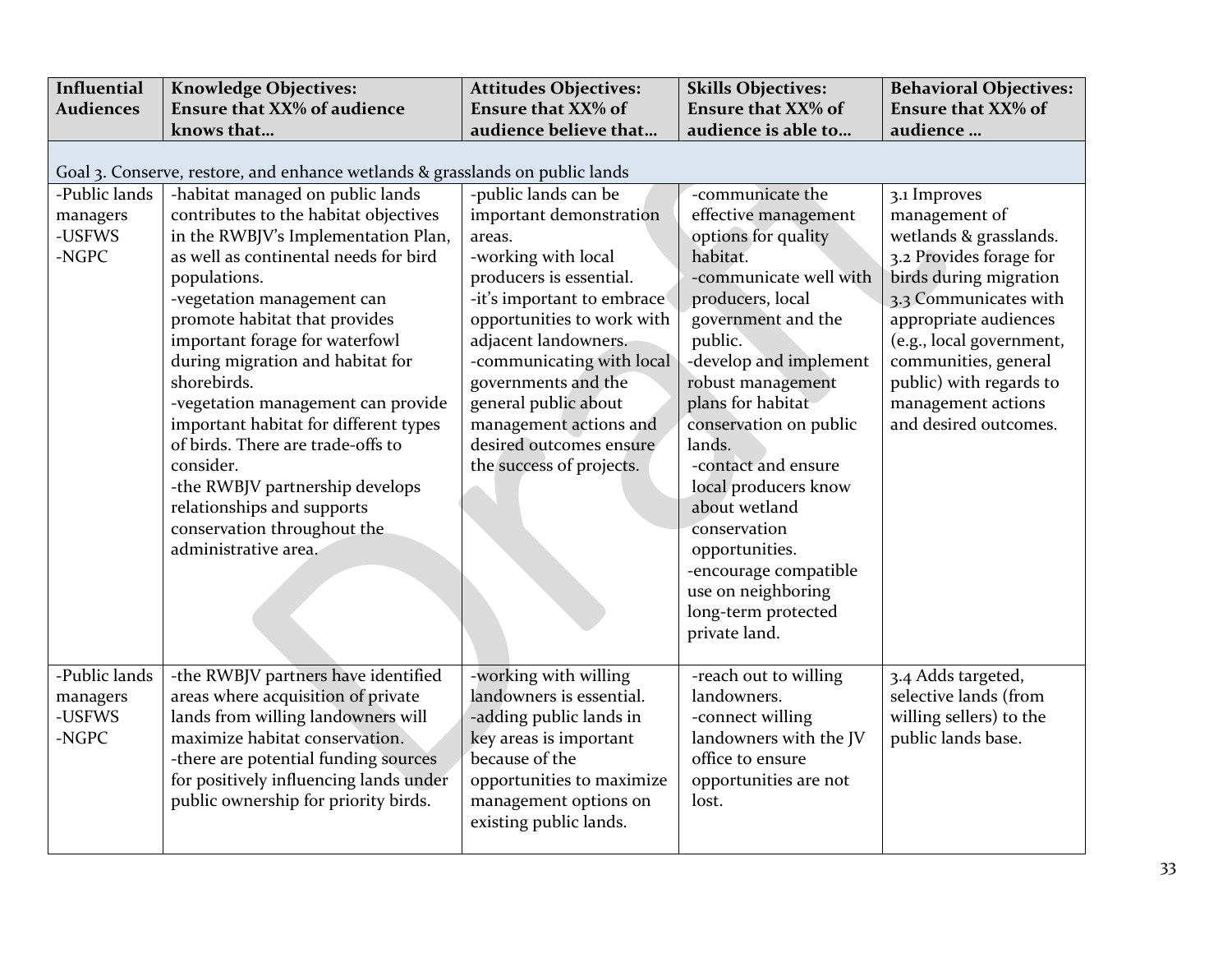| Influential                                                      | <b>Knowledge Objectives:</b>                                                                                                                                                                                                                                                                                                                                                                                                    | <b>Attitudes Objectives:</b>                                                                                                                                                        | <b>Skills Objectives:</b>                                                                                                                                                                                                   | <b>Behavioral Objectives:</b>                                                                        |
|------------------------------------------------------------------|---------------------------------------------------------------------------------------------------------------------------------------------------------------------------------------------------------------------------------------------------------------------------------------------------------------------------------------------------------------------------------------------------------------------------------|-------------------------------------------------------------------------------------------------------------------------------------------------------------------------------------|-----------------------------------------------------------------------------------------------------------------------------------------------------------------------------------------------------------------------------|------------------------------------------------------------------------------------------------------|
|                                                                  |                                                                                                                                                                                                                                                                                                                                                                                                                                 |                                                                                                                                                                                     |                                                                                                                                                                                                                             |                                                                                                      |
| <b>Audiences</b><br>-Public lands<br>managers<br>-USFWS<br>-NGPC | <b>Ensure that XX% of audience</b><br>knows that<br>-satisfying recreational experiences<br>are connected with retention of<br>recreationists, which leads to a<br>greater number of conservation<br>supporters (financially and<br>otherwise).<br>-human dimensions research is<br>underway to better understand the<br>components of wetland recreation<br>experiences that are most important<br>to hunters and non-hunters. | <b>Ensure that XX% of</b><br>audience believe that<br>-the findings of the human<br>dimensions research on<br>hunters and viewers will<br>be important to apply in<br>the RWB area. | <b>Ensure that XX% of</b><br>audience is able to<br>-manage lands for<br>hunting, wildlife<br>viewing, and other<br>recreational pursuits.<br>-market lands for<br>hunting, viewing, and<br>other recreational<br>pursuits. | <b>Ensure that XX% of</b><br>audience<br>3.5 Provides satisfactory<br>recreational<br>opportunities. |
|                                                                  |                                                                                                                                                                                                                                                                                                                                                                                                                                 |                                                                                                                                                                                     |                                                                                                                                                                                                                             |                                                                                                      |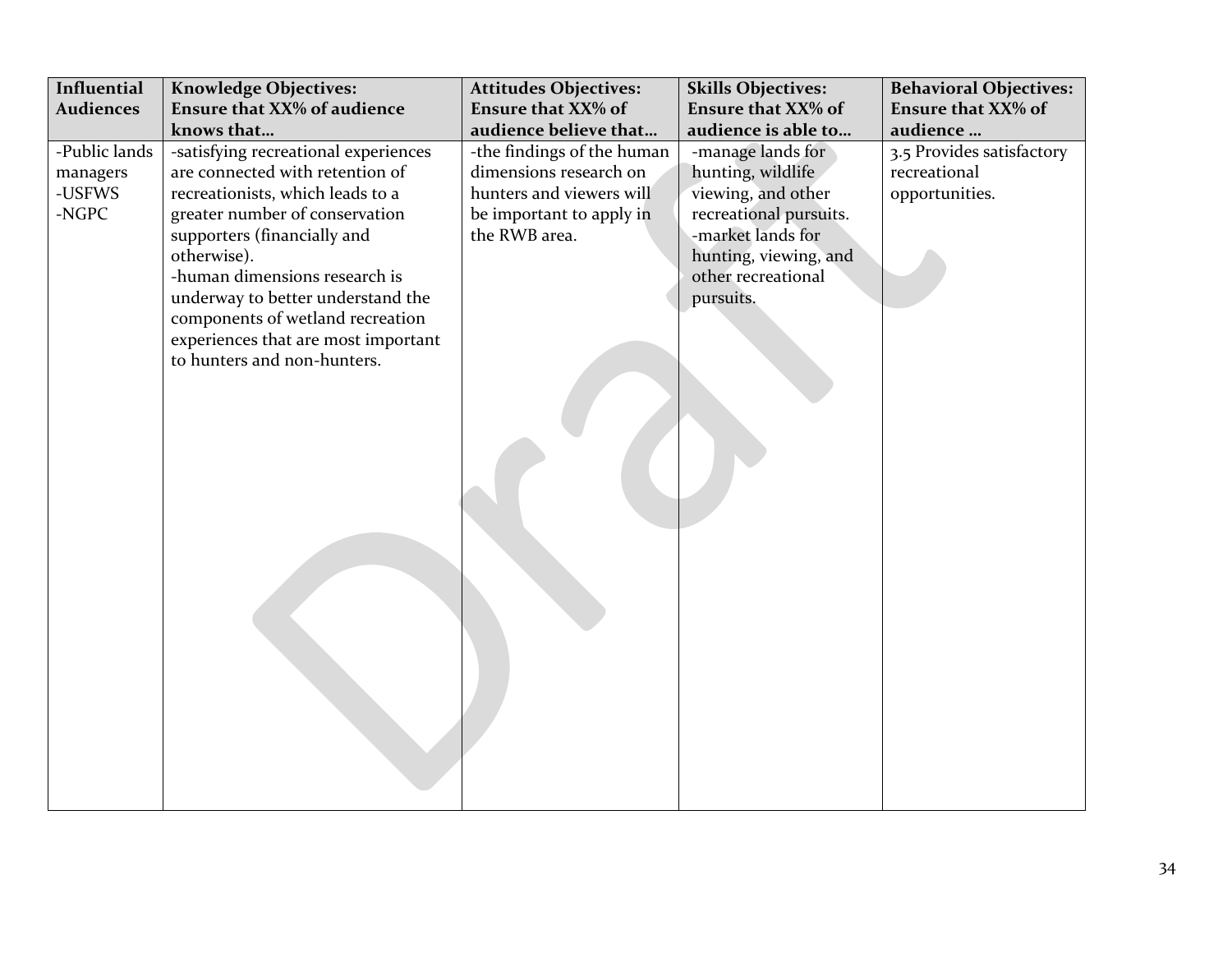| Influential      | <b>Knowledge Objectives:</b>                                                  | <b>Attitudes Objectives:</b> | <b>Skills Objectives:</b> | <b>Behavioral Objectives:</b> |
|------------------|-------------------------------------------------------------------------------|------------------------------|---------------------------|-------------------------------|
| <b>Audiences</b> | <b>Ensure that XX% of audience</b>                                            | <b>Ensure that XX% of</b>    | <b>Ensure that XX% of</b> | <b>Ensure that XX% of</b>     |
|                  | knows that                                                                    | audience believe that        | audience is able to       | audience                      |
|                  |                                                                               |                              |                           |                               |
|                  | Goal 4. Conserve, restore, and enhance wetlands & grasslands on private lands |                              |                           |                               |
| -Landowners      | - 99% of the RWB is privately owned.                                          | -conservation programs       | -use different            | 4.1 Participates in           |
| -Producers       | -conservation programs are varied                                             | can provide more wildlife    | conservation practices    | conservation activities       |
|                  | from short-term conservation                                                  | on their land.               | and know how to           | (e.g., restore wetlands,      |
|                  | agreements for management and                                                 | -conservation programs       | implement conservation    | manage invasive species,      |
|                  | establishment of grazing                                                      | can benefit their operation  | activities.               | grassland and riparian        |
|                  | infrastructure to fee title sales to                                          | aesthetically and            | -contact the RWBJV        | habitat enhancement).         |
|                  | public entities. A program exists for                                         | economically.                | office or appropriate     | 4.2 Incorporates grazing      |
|                  | every landowner.                                                              | -conservation can enhance    | RWBJV partners for        | to diversify their            |
|                  | -conservation programs are                                                    | wildlife habitat and         | resources about           | operation.                    |
|                  | voluntary.                                                                    | hunting opportunities on     | conservation activities   | 4.3 Incorporates              |
|                  | -conservation programs provide                                                | their land.                  | and programs.             | wetlands into their           |
|                  | funding and cover labor, equipment.                                           | -conservation is important   | -enroll in conservation   | operations.                   |
|                  | Options exist from grazing                                                    | to future generations.       | programs.                 | 4.4 Enrolling in              |
|                  | infrastructure to pivot modifications.                                        | -the RWBJV works with        | -recognize                | conservation programs         |
|                  | -the RWBJV works hard to make sure                                            | landowners to ensure that    | opportunities to          | (e.g., landowner              |
|                  | programs are win-win for landowners                                           | conservation programs are    | maximize net farm         | agreements, easement          |
|                  | and conservation (e.g., center pivot                                          | feasible on their land.      | income by transitioning   | programs, acquisition         |
|                  | crossing reserved right, to pivot                                             | -the RWBJV partners try      | flood prone cropland to   | programs,).                   |
|                  | modification, to reserved grazing                                             | to understand the needs of   | forage production or      | 4.5 Is neutral or non-        |
|                  | rights).                                                                      | producers and find "win-     | grazing lands.            | confrontational with          |
|                  | -the RWBJV is a partnership of                                                | win" solutions that both     |                           | regards to programs and       |
|                  | organizations and landowners.                                                 | provide habitat and          |                           | policies.                     |
|                  | Industry and ag services are our                                              | increase net farm income.    |                           |                               |
|                  | partners as well.                                                             | -the RWBJV staff is          |                           |                               |
|                  | -the RWBJV seeks to find                                                      | trustworthy and work well    |                           |                               |
|                  | economically viable, socially                                                 | with producers in my area.   |                           |                               |
|                  | acceptable conservation programs.                                             | -the RWBJV staff is          |                           |                               |
|                  | (e.g., reserved grazing rights)                                               | responsive and try to        |                           |                               |
|                  | -wetlands provide groundwater                                                 | minimize the burden of       |                           |                               |
|                  | recharge, nutrient cycling, flood                                             | paperwork.                   |                           |                               |
|                  | protection.                                                                   | -wetlands are a valuable     |                           |                               |
|                  | -the RWBJV works outside of the                                               | component of agricultural    |                           |                               |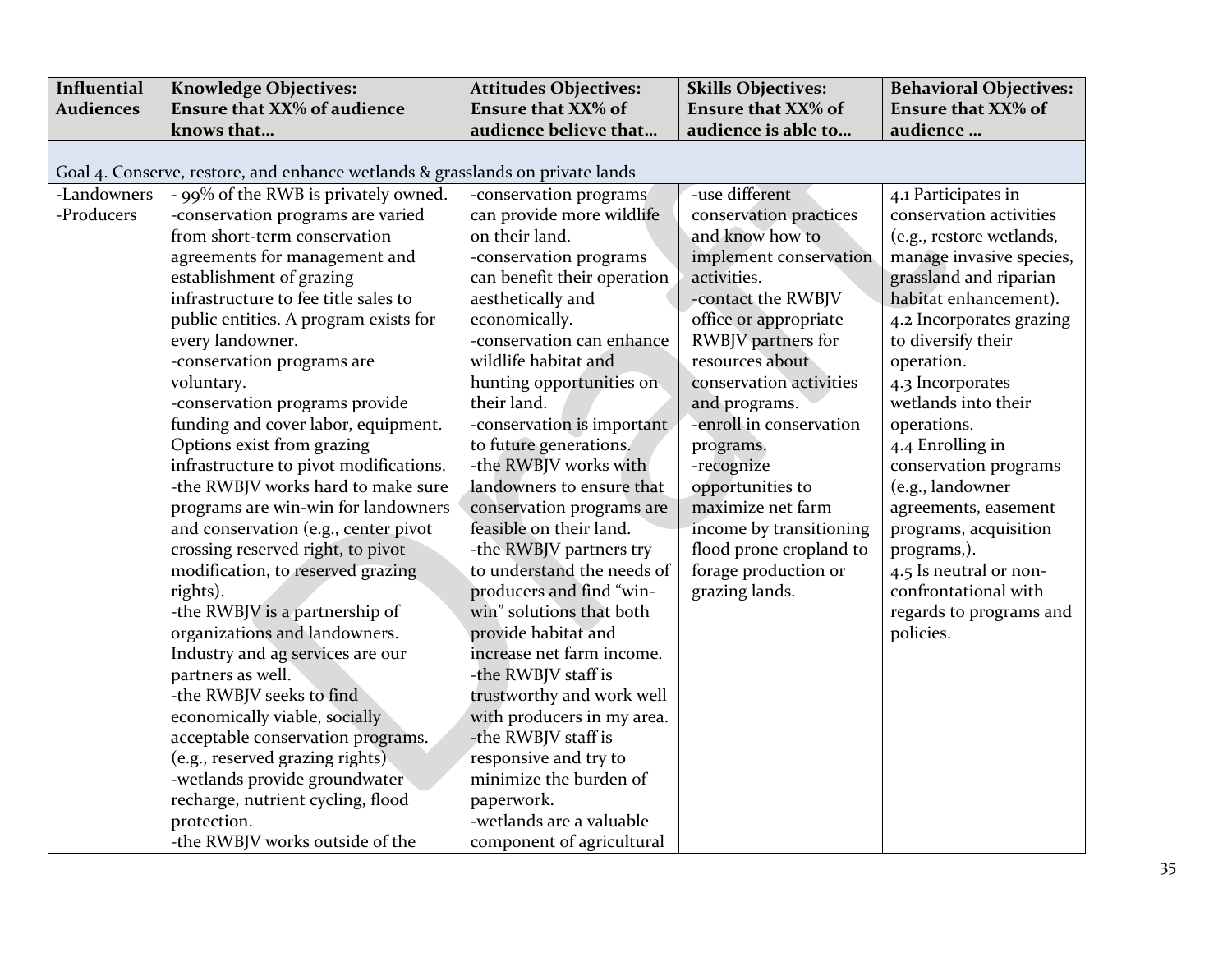| Influential      | <b>Knowledge Objectives:</b>            | <b>Attitudes Objectives:</b> | <b>Skills Objectives:</b>  | <b>Behavioral Objectives:</b> |
|------------------|-----------------------------------------|------------------------------|----------------------------|-------------------------------|
| <b>Audiences</b> | <b>Ensure that XX% of audience</b>      | <b>Ensure that XX% of</b>    | <b>Ensure that XX% of</b>  | <b>Ensure that XX% of</b>     |
|                  | knows that                              | audience believe that        | audience is able to        | audience                      |
|                  | traditional programs.                   | operations.                  |                            |                               |
|                  | -the RWBJV conservation activities      |                              |                            |                               |
|                  | benefit many species, including         |                              |                            |                               |
|                  | waterfowl and pheasants.                |                              |                            |                               |
| -Private         | - 99% of the RWB is privately owned.    | -conservation of species     | -articulate the            | 4.6 Directs producers to      |
| lands            | -since 1992 the RWBJV has completed     | and habitats depends         | importance of private      | the most appropriate set      |
| biologists       | over 500 conservation projects on       | greatly on working with      | lands conservation for     | of programs available to      |
|                  | private lands, benefiting nearly        | private landowners to        | birds and other wildlife   | meet both habitat and         |
| -NRCS            | 20,000 acres.                           | conserve private lands.      | in the RWB.                | farm operation                |
|                  | -the RWBJV partners seek to find        | -working together to reach   | -evaluate existing private | objectives.                   |
| -Agricultural    | "win-win" solutions. The RWBJV          | out to landowners is more    | land conservation          | 4.7 Encourages                |
| services         | partners are not averse to thinking     | likely to be effective.      | programs, consider         | landowners to                 |
| industry         | outside the box to make wetland and     | -taking the time to build    | where changes may          | participate in                |
|                  | upland grassland conservation           | relationships with           | better meet the needs of   | conservation activities &     |
| -Bankers         | economically viable, while providing    | landowners is a              | private landowners, and    | enroll in conservation        |
|                  | desired habitat conditions.             | worthwhile investment.       | encourage enrollment.      | programs.                     |
|                  | -with 16,000 farm operators and         | -programs that are           | -identify landowners or    | 4.8 Assists producers         |
|                  | 32,000 individuals with an ownership    | economically viable can      | groups that may have       | with a streamlined            |
|                  | nexus of historic wetlands in the       | still provide habitat for    | interest in participating  | enrollment process.           |
|                  | RWB, it's not possible for the JV staff | priority species             | in particular              | 4.9 Develops and              |
|                  | to reach all landowners who may be      | -it is important to          | conservation programs.     | delivers tools to benefit     |
|                  | interested in conservation. Therefore   | recognize the role private   | -listen to landowners      | wetland and grassland         |
|                  | we need to be strategic in marketing,   | landowner stewardship        | when describing their      | restoration and               |
|                  | outreach, and delivery.                 | plays in conservation.       | goals and objectives       | demonstrate economic          |
|                  | -the RWBJV partnership develops         |                              | -describe conservation     | viability.                    |
|                  | relationships and supports              |                              | programs available to      |                               |
|                  | conservation throughout the             |                              | landowners.                |                               |
|                  | administrative area.                    |                              | -articulate ecosystem      |                               |
|                  |                                         |                              | services beyond birds.     |                               |
|                  |                                         |                              | -articulate agricultural   |                               |
|                  |                                         |                              | economics of               |                               |
|                  |                                         |                              | conservation.              |                               |
|                  |                                         |                              | -understand farm           |                               |
|                  |                                         |                              | practices.                 |                               |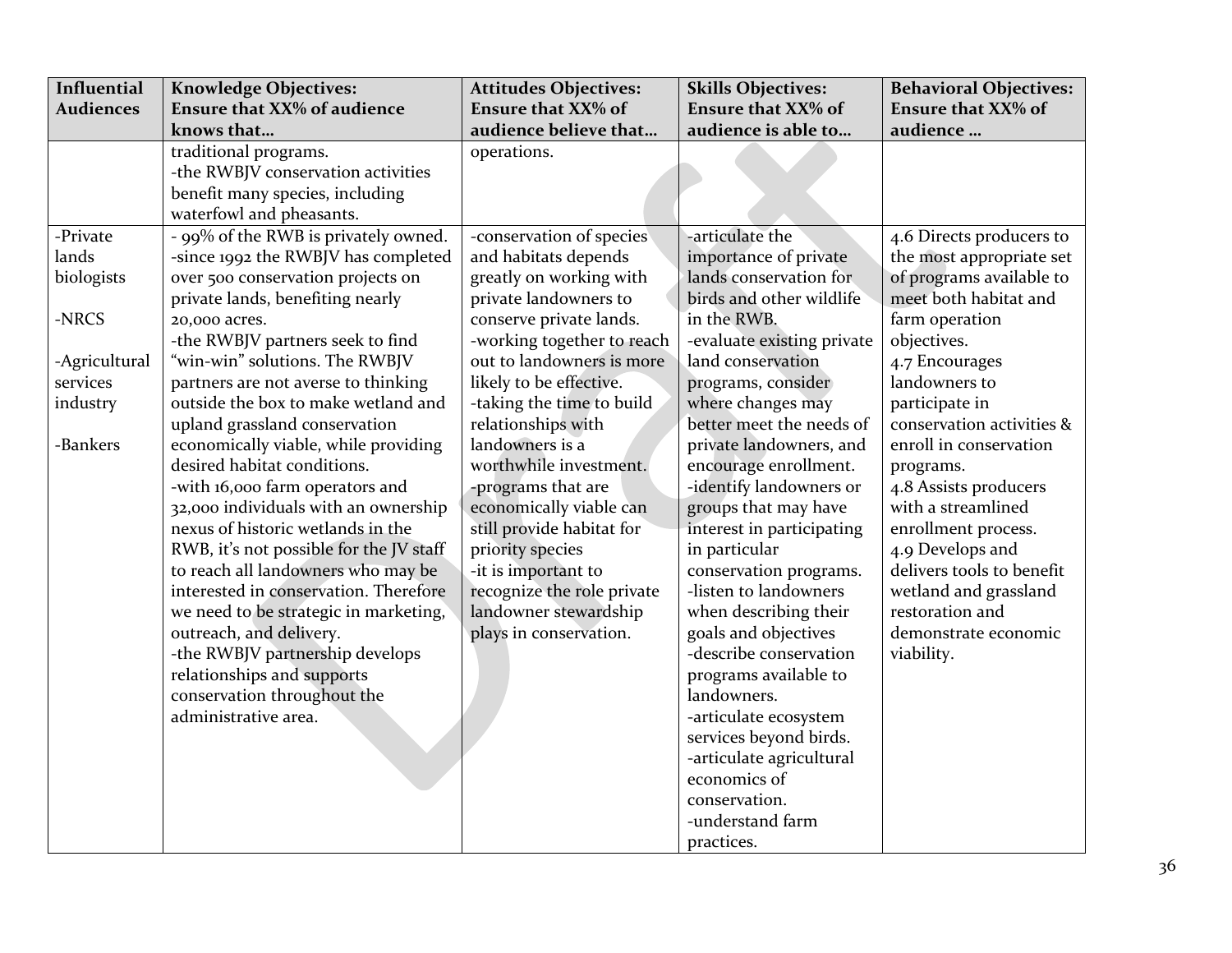| Influential      | <b>Knowledge Objectives:</b>                                                                                                                                                                                                                                                                                                                                                                                                                                                                                                                                                                                                                                                                                                                                                                                                                                                                                                                                                                                                                                                                                                                                                          | <b>Attitudes Objectives:</b>                                                                                                                                                                                                                                                                                                                                                                          | <b>Skills Objectives:</b>                                                                                                                                                  | <b>Behavioral Objectives:</b>                                                                      |
|------------------|---------------------------------------------------------------------------------------------------------------------------------------------------------------------------------------------------------------------------------------------------------------------------------------------------------------------------------------------------------------------------------------------------------------------------------------------------------------------------------------------------------------------------------------------------------------------------------------------------------------------------------------------------------------------------------------------------------------------------------------------------------------------------------------------------------------------------------------------------------------------------------------------------------------------------------------------------------------------------------------------------------------------------------------------------------------------------------------------------------------------------------------------------------------------------------------|-------------------------------------------------------------------------------------------------------------------------------------------------------------------------------------------------------------------------------------------------------------------------------------------------------------------------------------------------------------------------------------------------------|----------------------------------------------------------------------------------------------------------------------------------------------------------------------------|----------------------------------------------------------------------------------------------------|
| <b>Audiences</b> | <b>Ensure that XX% of audience</b>                                                                                                                                                                                                                                                                                                                                                                                                                                                                                                                                                                                                                                                                                                                                                                                                                                                                                                                                                                                                                                                                                                                                                    | <b>Ensure that XX% of</b>                                                                                                                                                                                                                                                                                                                                                                             | <b>Ensure that XX% of</b>                                                                                                                                                  | <b>Ensure that XX% of</b>                                                                          |
|                  | knows that                                                                                                                                                                                                                                                                                                                                                                                                                                                                                                                                                                                                                                                                                                                                                                                                                                                                                                                                                                                                                                                                                                                                                                            | audience believe that                                                                                                                                                                                                                                                                                                                                                                                 | audience is able to                                                                                                                                                        | audience                                                                                           |
| -Landowners      | -private landowners participate<br>voluntarily in conservation programs.<br>-private lands enrolled in<br>conservation programs will not lead<br>to any requirements or additional<br>regulations for neighboring lands.<br>-lands enrolled in conservation<br>programs provide benefits beyond<br>their boundaries, such as increased<br>wildlife populations for recreational<br>opportunities, flood control, and<br>improved water quality and quantity.<br>-playa wetlands are a major recharge<br>point to the Ogallala Aquifer and are<br>important to groundwater supply.<br>-conservation easements are a flexible<br>tool that can be applied in many ways<br>and can aid landowners in ensuring<br>the future viability of their operation<br>and the legacy of the property.<br>-when land is put under conservation<br>easement, funds are typically<br>provided to the landowner. The<br>landowner is making the decision to<br>enroll lands in the program because it<br>makes sense to him/her and their<br>operation.<br>-wetlands and grasslands can be<br>grazed and may provide a more<br>economically viable option than<br>cultivation of flood-prone cropland. | -private landowners<br>interested in conservation<br>should be able to<br>participate in such<br>programs and activities.<br>-if private landowners<br>near me enroll in<br>conservation programs, it<br>won't negatively impact<br>my land or community<br>and may, in fact, be<br>positive.<br>-individual landowners<br>get to make decisions<br>with regards to the land<br>they own and operate. | -be supportive of<br>neighbors interested in<br>enrolling in<br>conservation programs.<br>-explain and/or<br>factually discuss<br>conservation programs<br>with neighbors. | 4.10 Accepts wetlands<br>and conservation<br>programs on private<br>lands in their<br>communities. |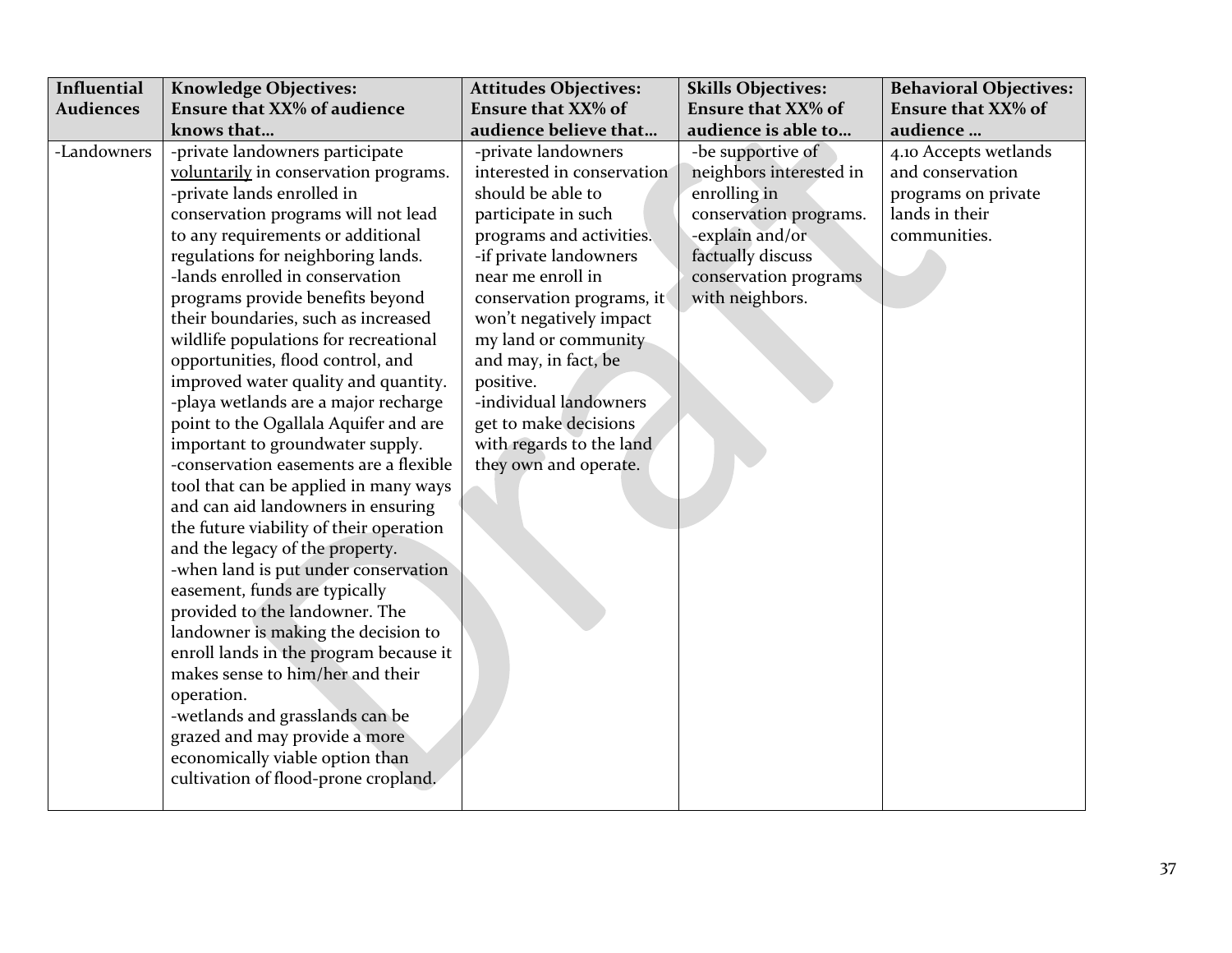#### **Appendix F. Desired Characteristics of a JV Matrix for Communications, Education, and Outreach.**

Joint Ventures' competencies are outlined in the "Desired Characteristics Matrix." A section of that matrix defines the "minimal content" expected of a Joint Venture in their communications, education, and outreach activities, as well as the "comprehensive content" of a highly functioning Joint Venture. During the Discovery Phase of communications planning, we assessed the status of the RWBJV communications, education, and outreach efforts (as shown below). The communications plan has been designed to aid the RWBJV increasing the areas where it is achieving "comprehensive content."

<span id="page-41-0"></span>

| Sub-                      |                                                                                                                                                                              |                                                                                                                                                                                                                                                                                                                                                                                                                                    |                     |                                                                                                                                                                                              |
|---------------------------|------------------------------------------------------------------------------------------------------------------------------------------------------------------------------|------------------------------------------------------------------------------------------------------------------------------------------------------------------------------------------------------------------------------------------------------------------------------------------------------------------------------------------------------------------------------------------------------------------------------------|---------------------|----------------------------------------------------------------------------------------------------------------------------------------------------------------------------------------------|
| Element                   |                                                                                                                                                                              |                                                                                                                                                                                                                                                                                                                                                                                                                                    |                     |                                                                                                                                                                                              |
| <b>Or</b>                 |                                                                                                                                                                              |                                                                                                                                                                                                                                                                                                                                                                                                                                    | Status as of        | <b>Activities and Progress in</b>                                                                                                                                                            |
| Product                   | <b>Minimal Content</b>                                                                                                                                                       | <b>Comprehensive Content</b>                                                                                                                                                                                                                                                                                                                                                                                                       | October 2014        | Past 3 Years                                                                                                                                                                                 |
| Coordination/Partnerships | -Appropriate joint venture<br>partners or staff represents<br>the Joint Venture mission<br>to the local, regional,<br>national, and international<br>conservation community. | -The JV has identified optimal roles for the<br>Management Board, JV office, and the JV partners in<br>furthering its biological objectives through<br>communications, education, and outreach activities<br>and products. As deemed appropriate, the JV has<br>identified gaps in capabilities and fortified those<br>gaps to raise awareness, change attitudes, and<br>change behaviors to support bird habitat<br>conservation. | Minimal<br>underway | Staff plays primary role in<br>communicating about JV<br>mission.<br>Have worked to ensure<br>partners know roles and on<br>appropriate working groups<br>etc.<br>But partners have not been |
|                           |                                                                                                                                                                              |                                                                                                                                                                                                                                                                                                                                                                                                                                    |                     | involved in communications<br>planning or delivery; gaps not<br>identified.                                                                                                                  |

Table 9. RWBJV's Status on the Desired Characteristics of a JV Matrix for Communications, Education, and Outreach.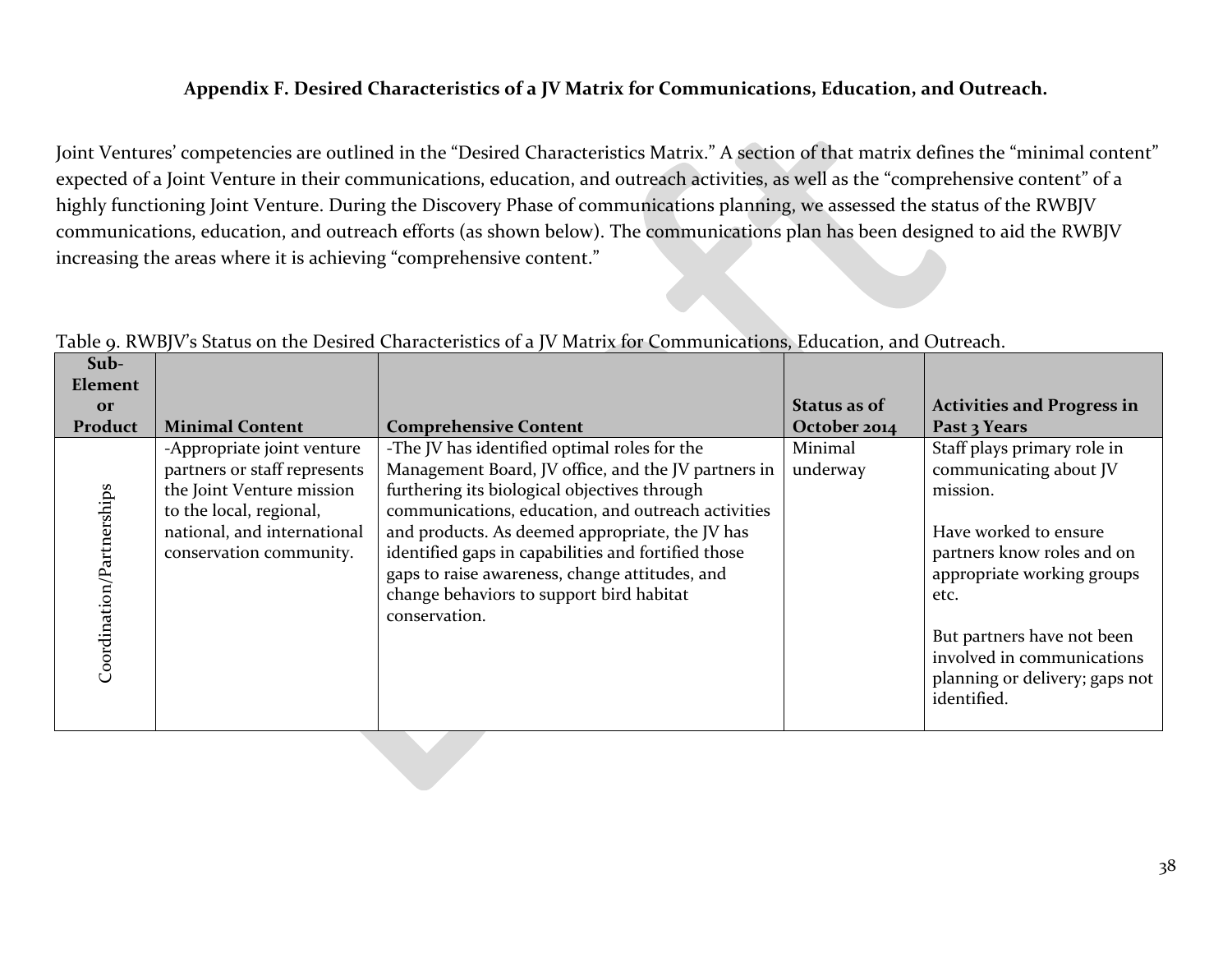| Priority Audiences and Objectives | -Joint venture partners<br>have evaluated the efficacy<br>and applicability of<br>communications,<br>education and outreach<br>activities in achieving Joint<br>Venture conservation<br>objectives.<br>-Joint Venture<br>Management Board has<br>identified priority internal<br>and external audiences and<br>key messages. | -A JV Communications Plan, guided by information<br>from biological planning, conservation design,<br>habitat delivery, monitoring and research, is<br>developed to set communication, education, and<br>outreach objectives and target activities and<br>products geographically, programmatically and to<br>the highest priority conservation needs.<br>-The JV has identified and prioritized all relevant<br>audiences and correlates audience objectives with<br>bird habitat conservation goals and objectives to<br>determine how much and where increases in<br>audience awareness and what changes in<br>attitudes/behaviors are necessary to reach bird<br>conservation objectives.<br>-The JV has established appropriate means of<br>engaging priority audiences. | Minimal<br>underway.                       | 2011 Plan identified audiences<br>& messages but Management<br>Board not involved.<br>2011 Plan also listed<br>communications tools but<br>unclear how they were<br>evaluated/selected.<br>Communications planning<br>not currently linked to other<br>activities of JV or objectives;<br>communications efforts not<br>specific by audience. |
|-----------------------------------|------------------------------------------------------------------------------------------------------------------------------------------------------------------------------------------------------------------------------------------------------------------------------------------------------------------------------|-------------------------------------------------------------------------------------------------------------------------------------------------------------------------------------------------------------------------------------------------------------------------------------------------------------------------------------------------------------------------------------------------------------------------------------------------------------------------------------------------------------------------------------------------------------------------------------------------------------------------------------------------------------------------------------------------------------------------------------------------------------------------------|--------------------------------------------|-----------------------------------------------------------------------------------------------------------------------------------------------------------------------------------------------------------------------------------------------------------------------------------------------------------------------------------------------|
| Tactics and Products              | -Mechanisms exist to<br>facilitate communication<br>between Management<br>Board, joint venture office,<br>and the joint venture<br>partners.<br>-The Joint Venture<br>maintains an up-to-date<br>website.                                                                                                                    | -Each tactic and/or product (Examples include, but<br>are not limited to: partner newsletters, public<br>website, news releases, project tours, meetings,<br>presentations and workshops) is evaluated to assess<br>effectiveness and guide development of future<br>communications products and activities.                                                                                                                                                                                                                                                                                                                                                                                                                                                                  | Minimal<br>accomplished.                   | JV Coordinator sends out<br>updates quarterly. Meetings<br>of MB and working groups<br>well-attended.<br>JV recently updated website.<br>No evaluation of tools.                                                                                                                                                                              |
| Audience Assessment               | -Joint venture partners<br>conduct informal<br>assessment of priority<br>audiences to determine<br>their baseline level of<br>awareness, attitudes, and<br>behaviors affecting bird<br>conservation in the Joint<br>Venture region.                                                                                          | -JV conducts regular, formal assessments of priority<br>audiences to measure change in awareness,<br>attitudes and behaviors over time. Assessments may<br>be in the form of focus groups, surveys, interviews<br>or other systematic means of gathering audience<br>data.<br>-The results are used to improve future JV activities<br>in support of bird conservation objectives.                                                                                                                                                                                                                                                                                                                                                                                            | Minimal<br>accomplished<br>for landowners. | Focus groups of landowners<br>recently completed by DJ<br>Case & Associates.                                                                                                                                                                                                                                                                  |